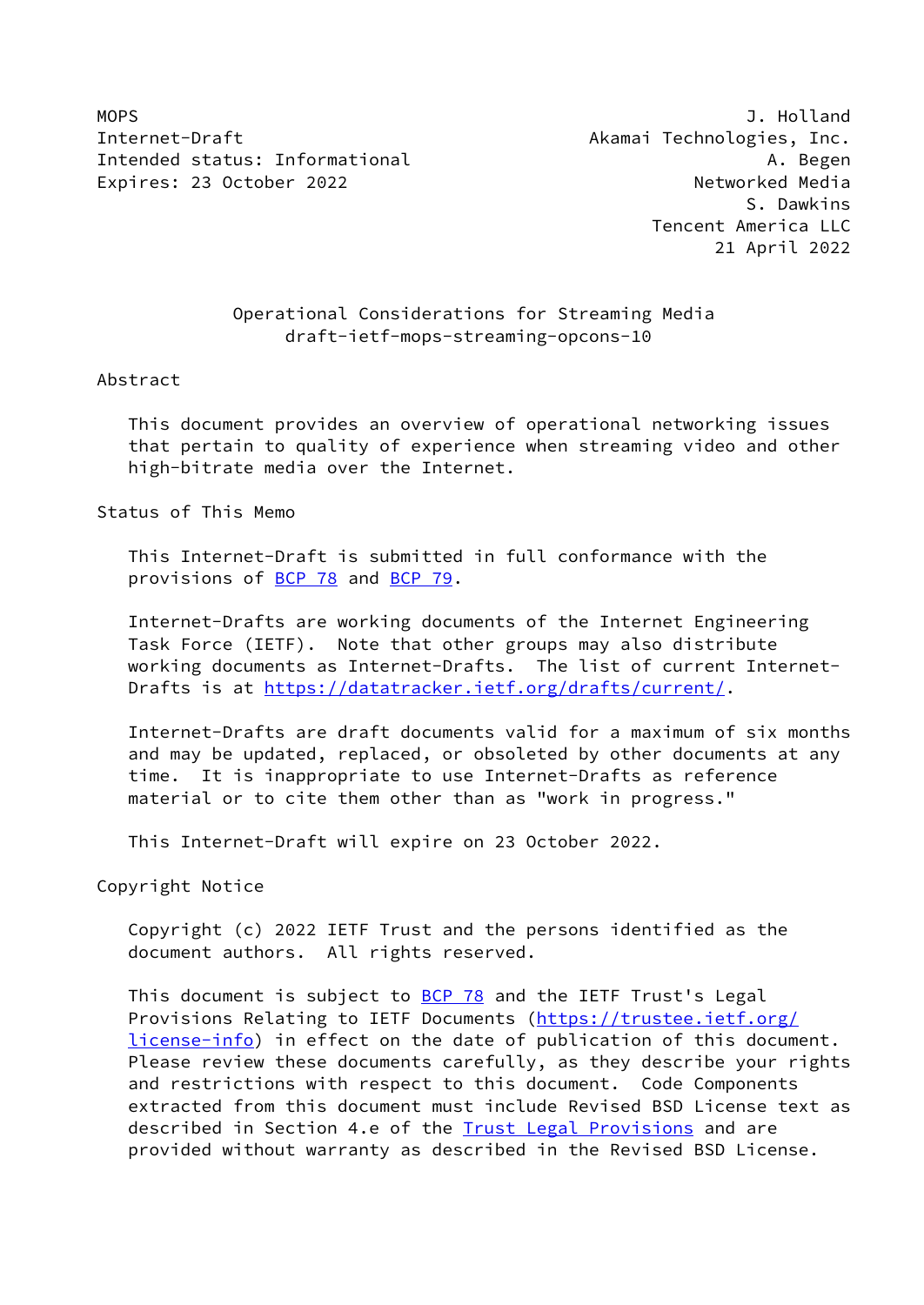Internet-Draft Media Streaming Ops April 2022

# Table of Contents

| 1.   |                                                                  |  | $\overline{3}$   |
|------|------------------------------------------------------------------|--|------------------|
|      | 1.1. Notes for Contributors and Reviewers                        |  | $\overline{4}$   |
|      | $1.1.1.$ Venues for Contribution and Discussion                  |  | $\frac{4}{5}$    |
| 2.   | Our Focus on Streaming Video                                     |  |                  |
|      |                                                                  |  | $6 \overline{6}$ |
|      | $3.1$ . Scaling Requirements for Media Delivery                  |  |                  |
|      |                                                                  |  | $\frac{6}{6}$    |
|      | $3.1.2$ . Virtual Reality Bitrates                               |  |                  |
|      | 3.2. Path Bandwidth Constraints                                  |  | $\frac{6}{7}$    |
|      | $3.2.1$ . Recognizing Changes from an Expected Baseline 8        |  |                  |
| 3.3. |                                                                  |  |                  |
| 3.4. |                                                                  |  |                  |
| 3.5. | Predictable Usage Profiles 11                                    |  |                  |
| 3.6. | Unpredictable Usage Profiles 11                                  |  |                  |
| 3.7. | Extremely Unpredictable Usage Profiles $\cdots \cdots \cdots$ 12 |  |                  |
|      |                                                                  |  |                  |
| 4.1. |                                                                  |  |                  |
| 4.2. |                                                                  |  |                  |
|      | $4.3.$ Non-Low-Latency Live 16                                   |  |                  |
| 4.4. |                                                                  |  |                  |
|      | 5. Adaptive Encoding, Adaptive Delivery, and Measurement         |  |                  |
|      |                                                                  |  |                  |
| 5.1. |                                                                  |  |                  |
| 5.2. |                                                                  |  |                  |
| 5.3. | Adaptive Segmented Delivery 18                                   |  |                  |
| 5.4. |                                                                  |  |                  |
| 5.5. | Bitrate Detection Challenges 20                                  |  |                  |
|      | $5.5.1$ . Idle Time between Segments 21                          |  |                  |
|      | $5.5.2$ . Head-of-Line Blocking 21                               |  |                  |
|      | $5.5.3$ . Wide and Rapid Variation in Path Capacity 22           |  |                  |
|      | 5.6. Measurement Collection 22                                   |  |                  |
| 6.   | Evolution of Transport Protocols and Transport Protocol          |  |                  |
|      |                                                                  |  | 23               |
| 6.1. | UDP and Its Behavior                                             |  | 24               |
| 6.2. | TCP and Its Behavior<br>.                                        |  | 25               |
| 6.3. | QUIC and Its Behavior                                            |  | 26               |
| 7.   | Streaming Encrypted Media                                        |  | 28               |
| 7.1. | General Considerations for Media Encryption $\ldots$             |  | 29               |
| 7.2. | Considerations for "Hop-by-Hop" Media Encryption                 |  | 30               |
| 7.3. | Considerations for "End-to-End" Media Encryption                 |  | 32               |
| 8.   | Further Reading and References                                   |  | 32               |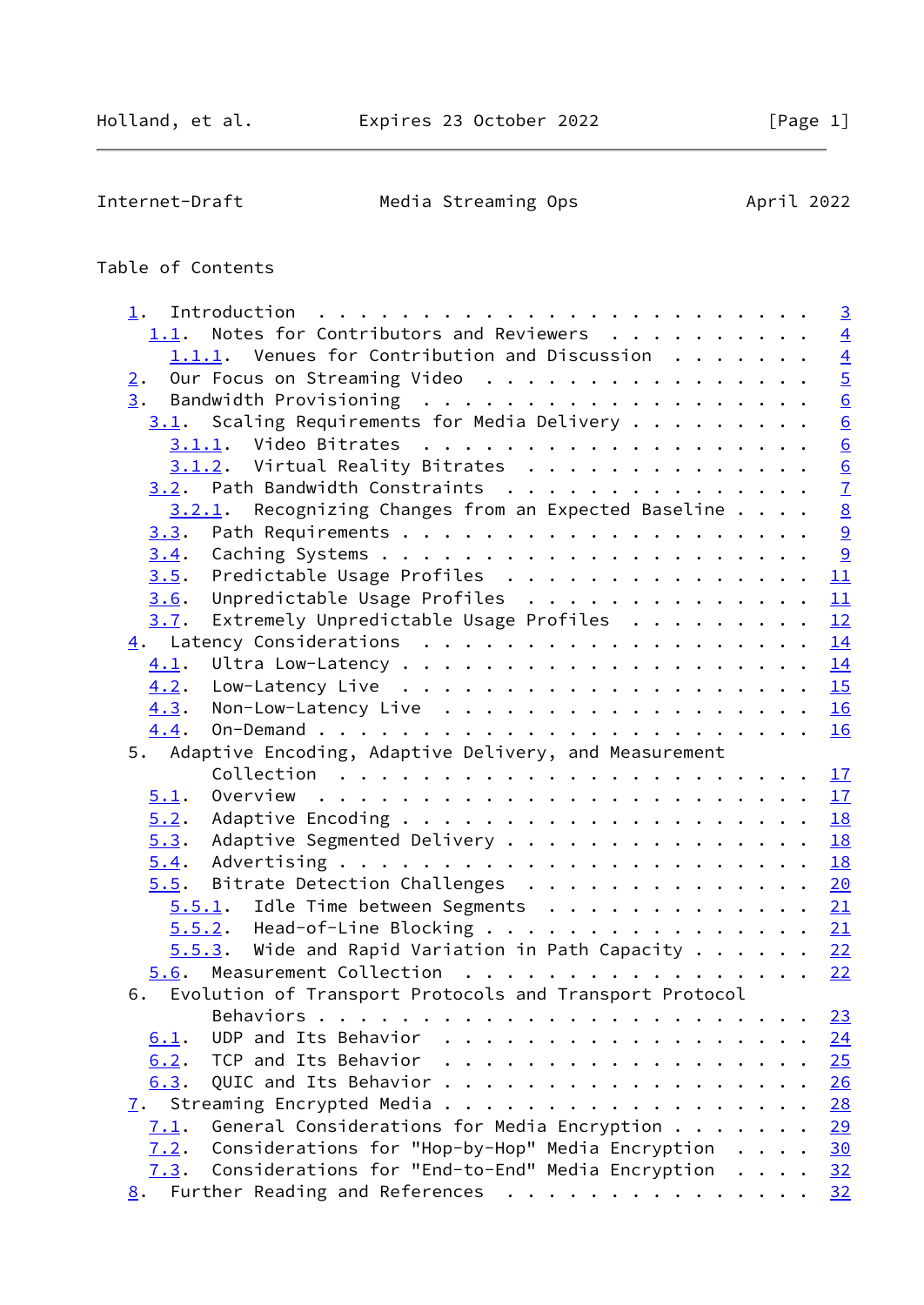|  | 10. Security Considerations 33 |  |  |  |  |  |  |  |  |  |  |
|--|--------------------------------|--|--|--|--|--|--|--|--|--|--|
|  |                                |  |  |  |  |  |  |  |  |  |  |
|  | 12. Informative References 33  |  |  |  |  |  |  |  |  |  |  |
|  |                                |  |  |  |  |  |  |  |  |  |  |

Holland, et al. **Expires 23 October 2022** [Page 2]

<span id="page-2-1"></span>Internet-Draft Media Streaming Ops April 2022

# <span id="page-2-0"></span>[1](#page-2-0). Introduction

 This document examines networking and transport protocol issues as they relate to quality of experience (QOE) in Internet media delivery, especially focusing on capturing characteristics of streaming video delivery that have surprised network designers or transport experts who lack specific video expertise, since streaming media highlights key differences between common assumptions in existing networking practices and observations of video delivery issues encountered when streaming media over those existing networks.

 This document specifically focuses on streaming applications and defines streaming as follows:

- \* Streaming is transmission of a continuous media from a server to a client and its simultaneous consumption by the client.
- \* Here, "continuous media" refers to media and associated streams such as video, audio, metadata, etc. In this definition, the critical term is "simultaneous", as it is not considered streaming if one downloads a video file and plays it after the download is completed, which would be called download-and-play.

This has two implications.

- \* First, the server's transmission rate must (loosely or tightly) match to client's consumption rate in order to provide uninterrupted playback. That is, the client must not run out of data (buffer underrun) or accept more data than it can buffer before playback (buffer overrun) as any excess media that cannot be buffered is simply discarded.
- \* Second, the client's consumption rate is limited not only by bandwidth availability,but also media availability. The client cannot fetch media that is not available from a server yet.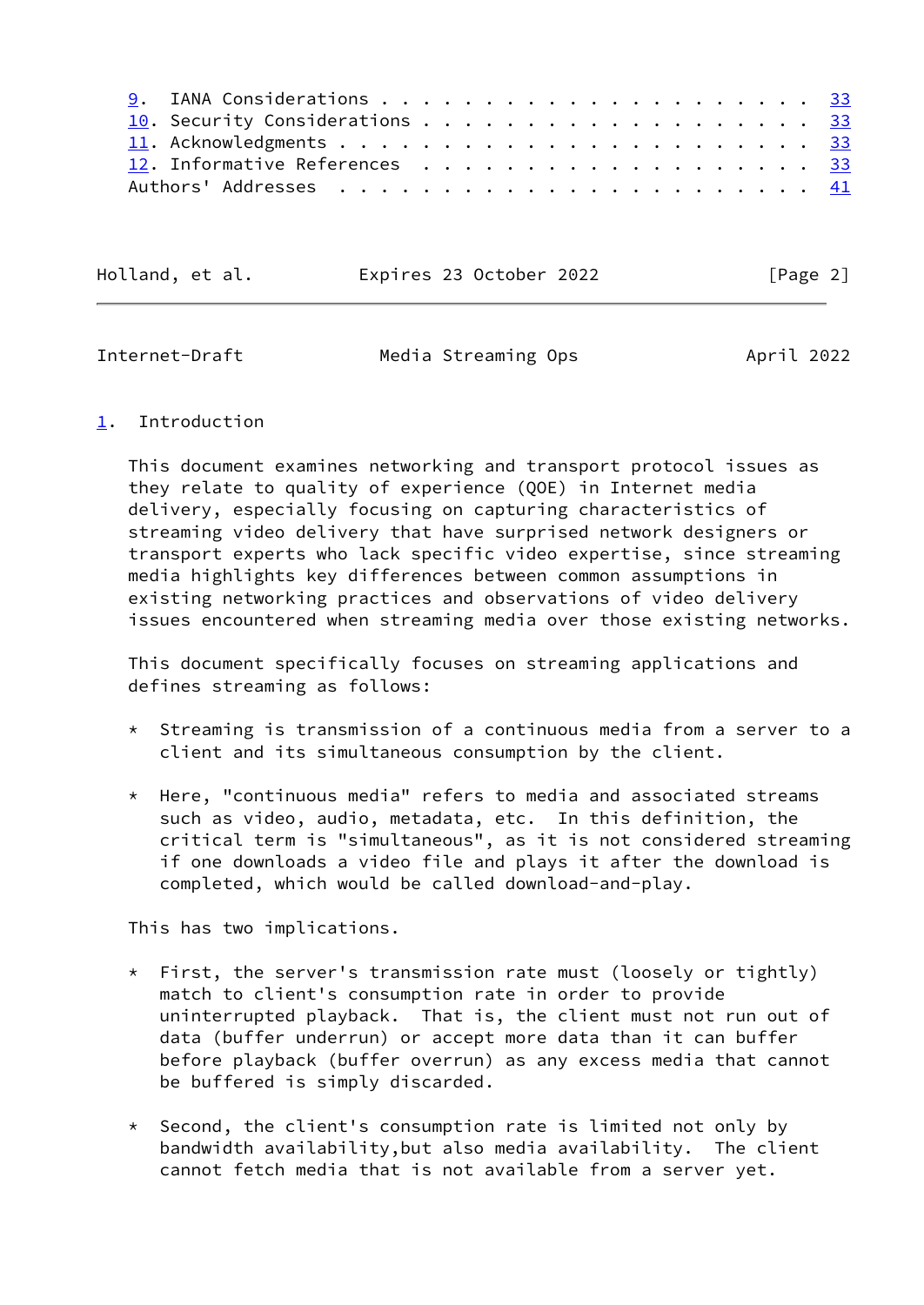## This document contains

- $*$  A short description of streaming video characteristics in [Section 2,](#page-4-1) to set the stage for the rest of the document,
- \* General guidance on bandwidth provisioning ([Section 3\)](#page-5-0) and latency considerations ( $Section 4$ ) for streaming video delivery.

Holland, et al. Expires 23 October 2022 [Page 3]

<span id="page-3-1"></span>Internet-Draft Media Streaming Ops April 2022

- \* A description of adaptive encoding and adaptive delivery techniques in common use for streaming video, along with a description of the challenges media senders face in detecting the bitrate available between the media sender and media receiver, and collection of measurements by a third party for use in analytics ([Section 5\)](#page-18-2),
- \* A description of existing transport protocols used for video streaming, and the issues encountered when using those protocols, along with a description of the QUIC transport protocol [[RFC9000\]](https://datatracker.ietf.org/doc/pdf/rfc9000) that we expect to be used for streaming media ( $Section 6$ ),
- \* A description of implications when streaming encrypted media ([Section 7\)](#page-31-0), and
- \* A number of useful pointers for further reading on this rapidly changing subject [\(Section 8](#page-35-2)).

 Making specific recommendations on operational practices aimed at mitigating the issues described in this document is out of scope, though some existing mitigations are mentioned in passing. The intent is to provide a point of reference for future solution proposals to use in describing how new technologies address or avoid existing observed problems.

<span id="page-3-0"></span>[1.1](#page-3-0). Notes for Contributors and Reviewers

 Note to RFC Editor: Please remove this section and its subsections before publication.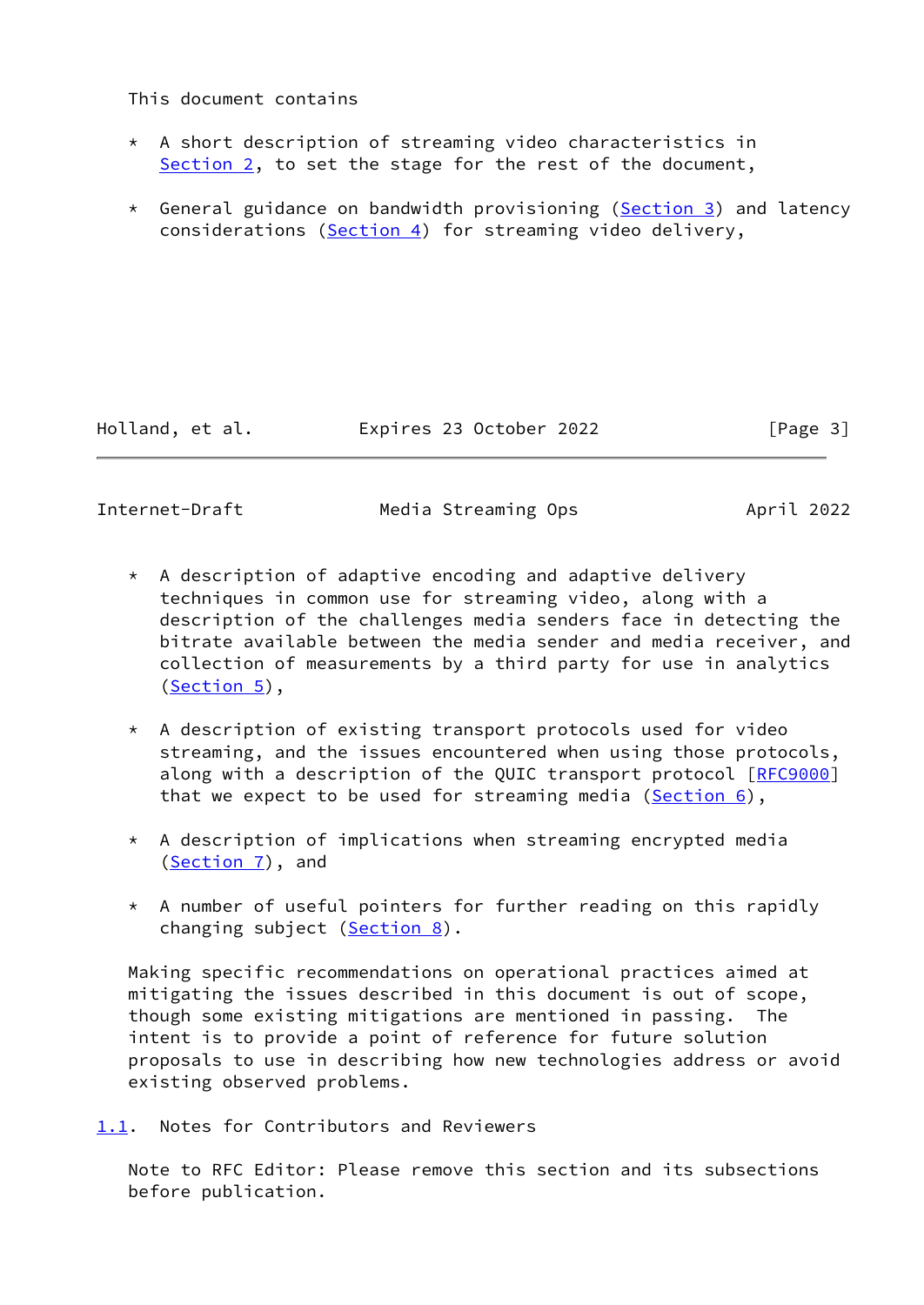This section is to provide references to make it easier to review the development and discussion on the draft so far.

<span id="page-4-0"></span>[1.1.1](#page-4-0). Venues for Contribution and Discussion

This document is in the Github repository at:

 <https://github.com/ietf-wg-mops/draft-ietf-mops-streaming-opcons> [\(https://github.com/ietf-wg-mops/draft-ietf-mops-streaming-opcons](https://github.com/ietf-wg-mops/draft-ietf-mops-streaming-opcons))

 Readers are welcome to open issues and send pull requests for this document.

 Substantial discussion of this document should take place on the MOPS working group mailing list (mops@ietf.org).

 \* Join:<https://www.ietf.org/mailman/listinfo/mops> ([https://www.ietf.org/mailman/listinfo/mops\)](https://www.ietf.org/mailman/listinfo/mops)

| Holland, et al. | Expires 23 October 2022 |  | [Page 4] |
|-----------------|-------------------------|--|----------|
|                 |                         |  |          |

<span id="page-4-2"></span>

Internet-Draft Media Streaming Ops April 2022

- \* Search: <https://mailarchive.ietf.org/arch/browse/mops/> (<https://mailarchive.ietf.org/arch/browse/mops/>)
- <span id="page-4-1"></span>[2](#page-4-1). Our Focus on Streaming Video

 As the internet has grown, an increasingly large share of the traffic delivered to end users has become video. The most recent available estimates found that 75% of the total traffic to end users was video in 2019. At that time, the share of traffic that was video had been growing for years and was projected to continue growing (Appendix D of [[CVNI\]](#page-37-0)).

 A substantial part of this growth is due to increased use of streaming video, although the amount of video traffic in real-time communications (for example, online videoconferencing) has also grown significantly. While both streaming video and videoconferencing have real-time delivery and latency requirements, these requirements vary from one application to another. For additional discussion of latency requirements, see [Section 4.](#page-14-0)

 In many contexts, video traffic can be handled transparently as generic application-level traffic. However, as the volume of video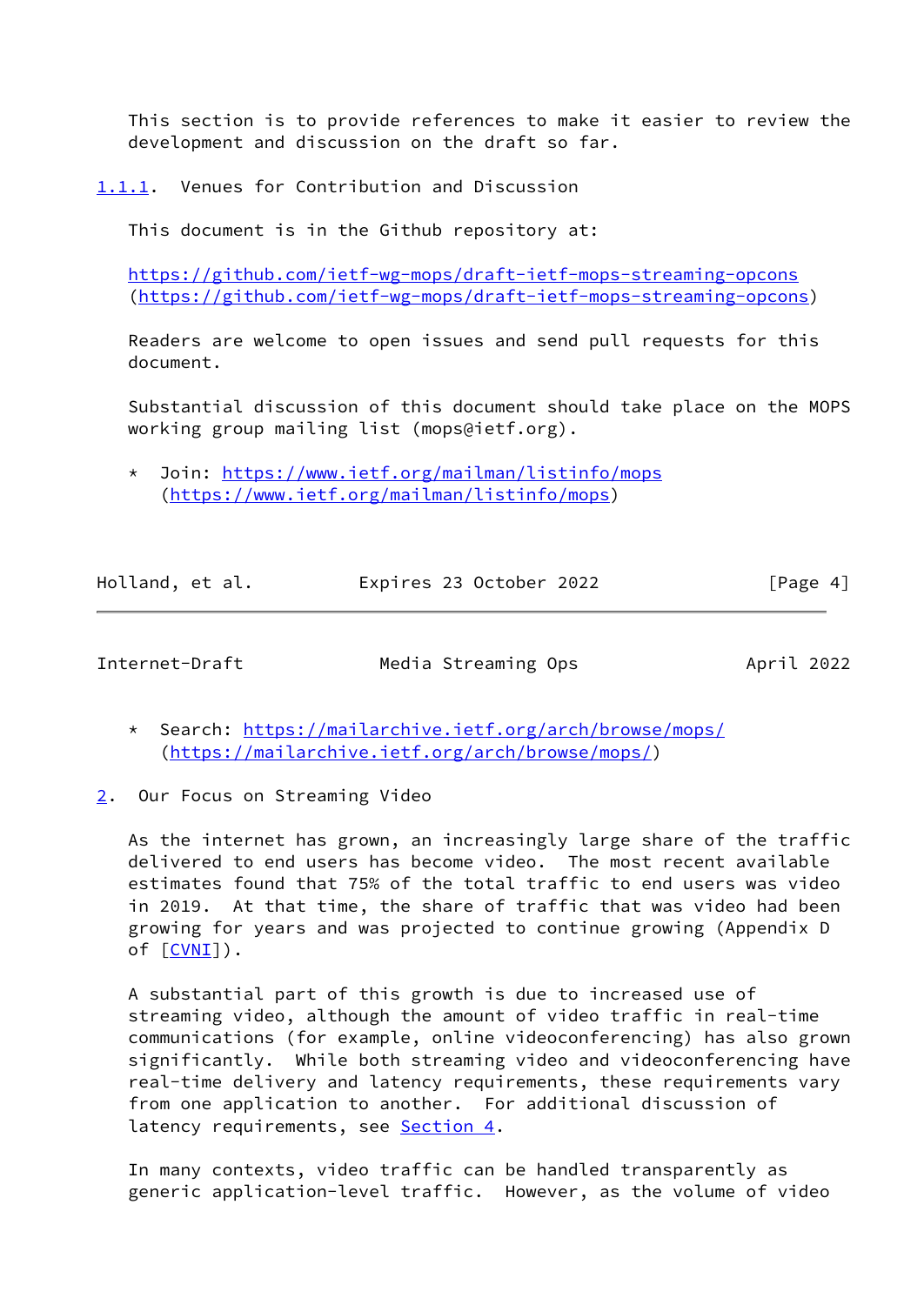traffic continues to grow, it is becoming increasingly important to consider the effects of network design decisions on application-level performance, with considerations for the impact on video delivery.

 Much of the focus of this document is on reliable media using HTTP. HTTP is widely used because

- $*$  support for HTTP is widely available in a wide range of operating systems,
- $*$  HTTP is also used in a wide variety of other applications,
- \* HTTP has been demonstrated to provide acceptable performance over the open Internet,
- \* HTTP includes state of the art standardized security mechanisms, and
- \* HTTP can make use of already-deployed caching infrastructure such as CDNs (Content Delivery Networks), local proxies, and browser caches.

 Various HTTP versions have been used for media delivery. HTTP/1.0, HTTP/1.1 and HTTP/2 are carried over TCP, and TCP's transport behavior is described in [Section 6.2](#page-27-0). HTTP/3 is carried over QUIC, and QUIC's transport behavior is described in **Section 6.3**.

| Holland, et al. | Expires 23 October 2022 | [Page 5] |
|-----------------|-------------------------|----------|
|-----------------|-------------------------|----------|

<span id="page-5-1"></span>Internet-Draft Media Streaming Ops April 2022

 Unreliable media delivery using RTP and other UDP-based protocols is also discussed in [Section 4.1](#page-15-0), [Section 6.1](#page-26-0), and [Section 7.2](#page-33-0), but it is difficult to give general guidance for these applications. For instance, when loss occurs, the most appropriate response may depend on the type of codec being used.

- <span id="page-5-0"></span>[3](#page-5-0). Bandwidth Provisioning
- <span id="page-5-2"></span>[3.1](#page-5-2). Scaling Requirements for Media Delivery

<span id="page-5-3"></span>[3.1.1](#page-5-3). Video Bitrates

 Video bitrate selection depends on many variables including the resolution (height and width), frame rate, color depth, codec, encoding parameters, scene complexity and amount of motion.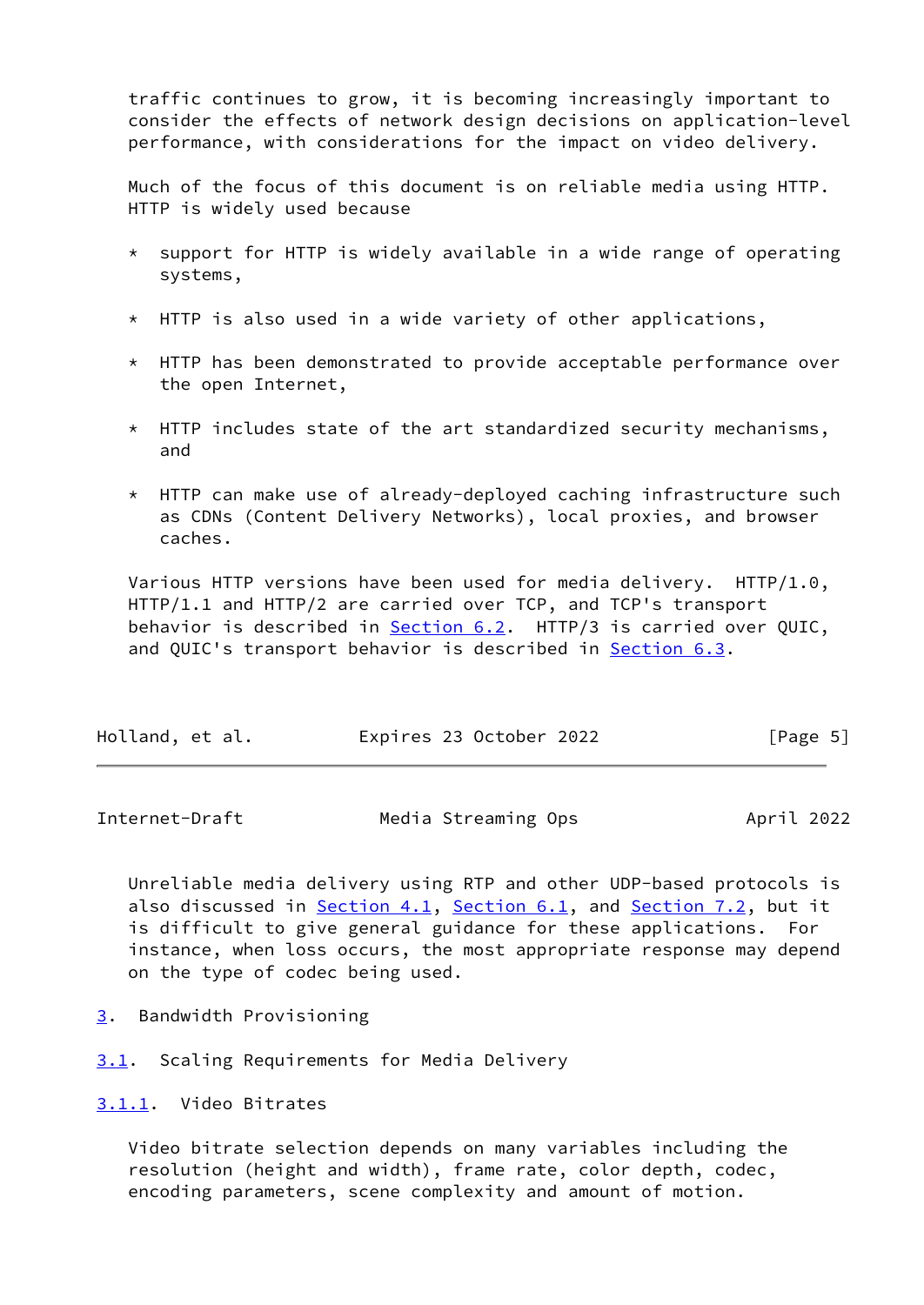Generally speaking, as the resolution, frame rate, color depth, scene complexity and amount of motion increase, the encoding bitrate increases. As newer codecs with better compression tools are used, the encoding bitrate decreases. Similarly, a multi-pass encoding generally produces better quality output compared to single-pass encoding at the same bitrate, or delivers the same quality at a lower bitrate.

 Here are a few common resolutions used for video content, with typical ranges of bitrates for the two most popular video codecs [\[Encodings](#page-37-1)].

| Name                   | Width x Height   H.264                                          |                                                                      | H.265                     |
|------------------------|-----------------------------------------------------------------|----------------------------------------------------------------------|---------------------------|
| DVD                    | $720 \times 480$<br>------+-----------                          | $\vert$ 1.0 Mbps $\vert$ 0.5 Mbps<br>-----+------------+------------ |                           |
| 720p (1K)   1280 x 720 |                                                                 | 3-4.5 Mbps   2-4 Mbps                                                |                           |
|                        | 1080p (2K)   1920 x 1080                                        |                                                                      | $6-8$ Mbps   $4.5-7$ Mbps |
|                        | 2160p (4k)   3840 x 2160<br>------------+-----------------+---- | N/A                                                                  | $10-20$ Mbps              |

### Table 1

# <span id="page-6-0"></span>[3.1.2](#page-6-0). Virtual Reality Bitrates

The bitrates given in **Section 3.1.1** describe video streams that provide the user with a single, fixed, point of view - so, the user has no "degrees of freedom", and the user sees all of the video image that is available.

| Holland, et al. | Expires 23 October 2022 | [Page 6] |
|-----------------|-------------------------|----------|
|-----------------|-------------------------|----------|

<span id="page-6-1"></span>Internet-Draft Media Streaming Ops April 2022

 Even basic virtual reality (360-degree) videos that allow users to look around freely (referred to as "three degrees of freedom", or 3DoF) require substantially larger bitrates when they are captured and encoded as such videos require multiple fields of view of the scene. Yet, due to smart delivery methods such as viewport-based or tiled-based streaming, we do not need to send the whole scene to the user. Instead, the user needs only the portion corresponding to its viewpoint at any given time ([\[Survey360o\]](#page-45-1)).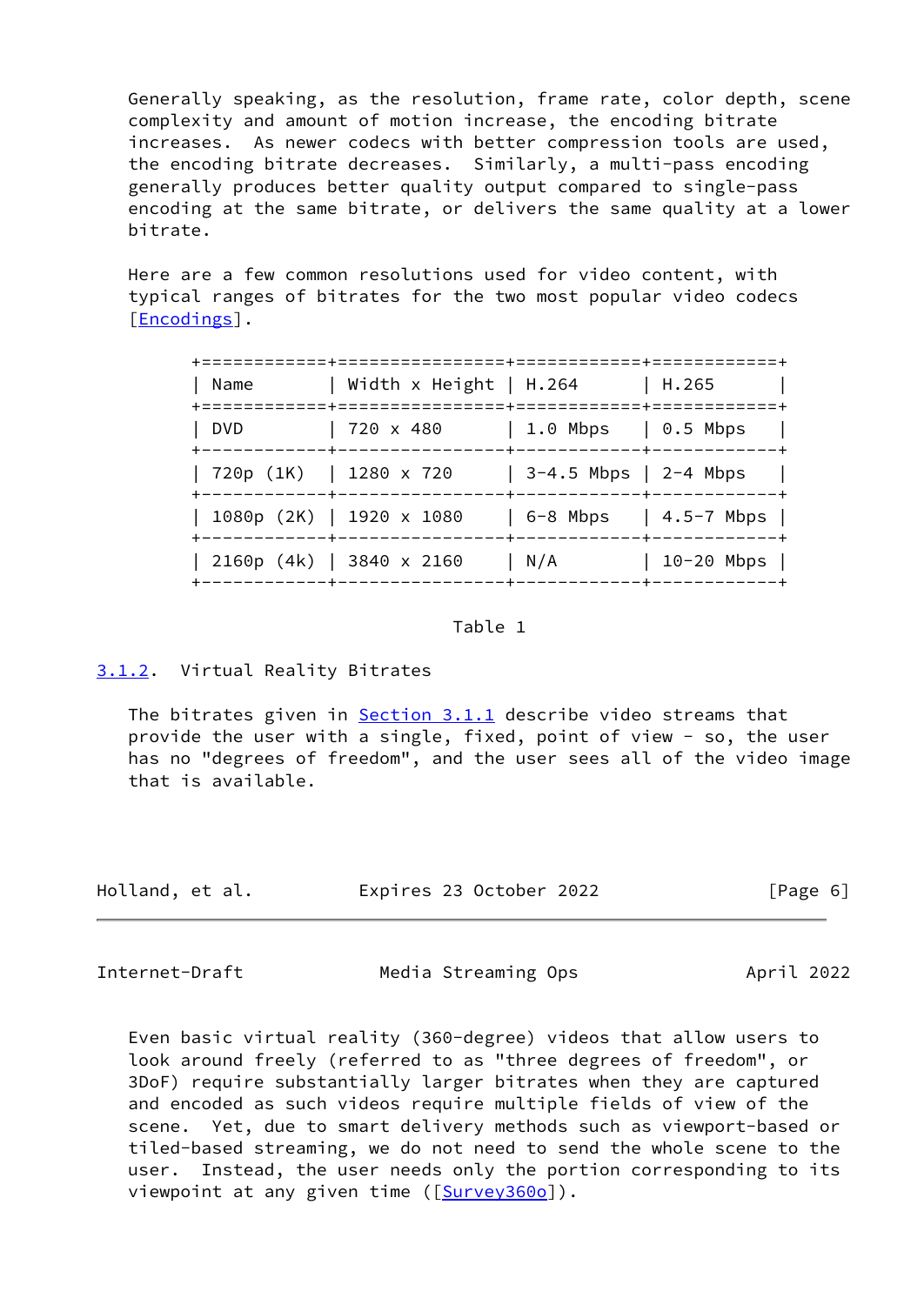In more immersive applications, where limited user movement ("three degrees of freedom plus", or 3DoF+) or full user movement ("six degrees of freedom", or 6DoF) is allowed, the required bitrate grows even further. In this case, immersive content is typically referred to as volumetric media. One way to represent the volumetric media is to use point clouds, where streaming a single object may easily require a bitrate of 30 Mbps or higher. Refer to [[MPEGI\]](#page-41-0) and [[PCC](#page-41-1)] for more details.

# <span id="page-7-0"></span>[3.2](#page-7-0). Path Bandwidth Constraints

 Even when the bandwidth requirements for video streams along a path are well understood, additional analysis is required to understand the contraints on bandwidth at various points in the network. This analysis is necessary because media servers may react to bandwith constraints using two independent feedback loops:

- $*$  Media servers often respond to application-level feedback from the media player that indicates a bottleneck link somewhere along the path, by adjusting the amount of media that the media server will send to the media player in a given timeframe. This is described in greater detail in **Section 5.**
- \* Media servers also typically implement transport protocols with capacity-seeking congestion controllers that probe for bandwidth, and adjust the sending rate based on transport mechanisms. This is described in greater detail in [Section 6](#page-25-0).

 The result is that these two (potentially competing) "helpful" mechanisms each respond to the same bottleneck with no coordination between themselves, so that each is unaware of actions taken by the other, and this can result in QOE for users that is significantly lower than what could have been achieved.

 In one example, if a media server overestimates the available bandwidth to the media player,

the transport protocol detects loss due to congestion, and reduces its sending window size per round trip,

| Holland, et al. | Expires 23 October 2022 | [Page 7] |
|-----------------|-------------------------|----------|
|-----------------|-------------------------|----------|

<span id="page-7-1"></span>

| Internet-Draft | Media Streaming Ops | April 2022 |
|----------------|---------------------|------------|
|                |                     |            |

\* the media server adapts to application-level feedback from the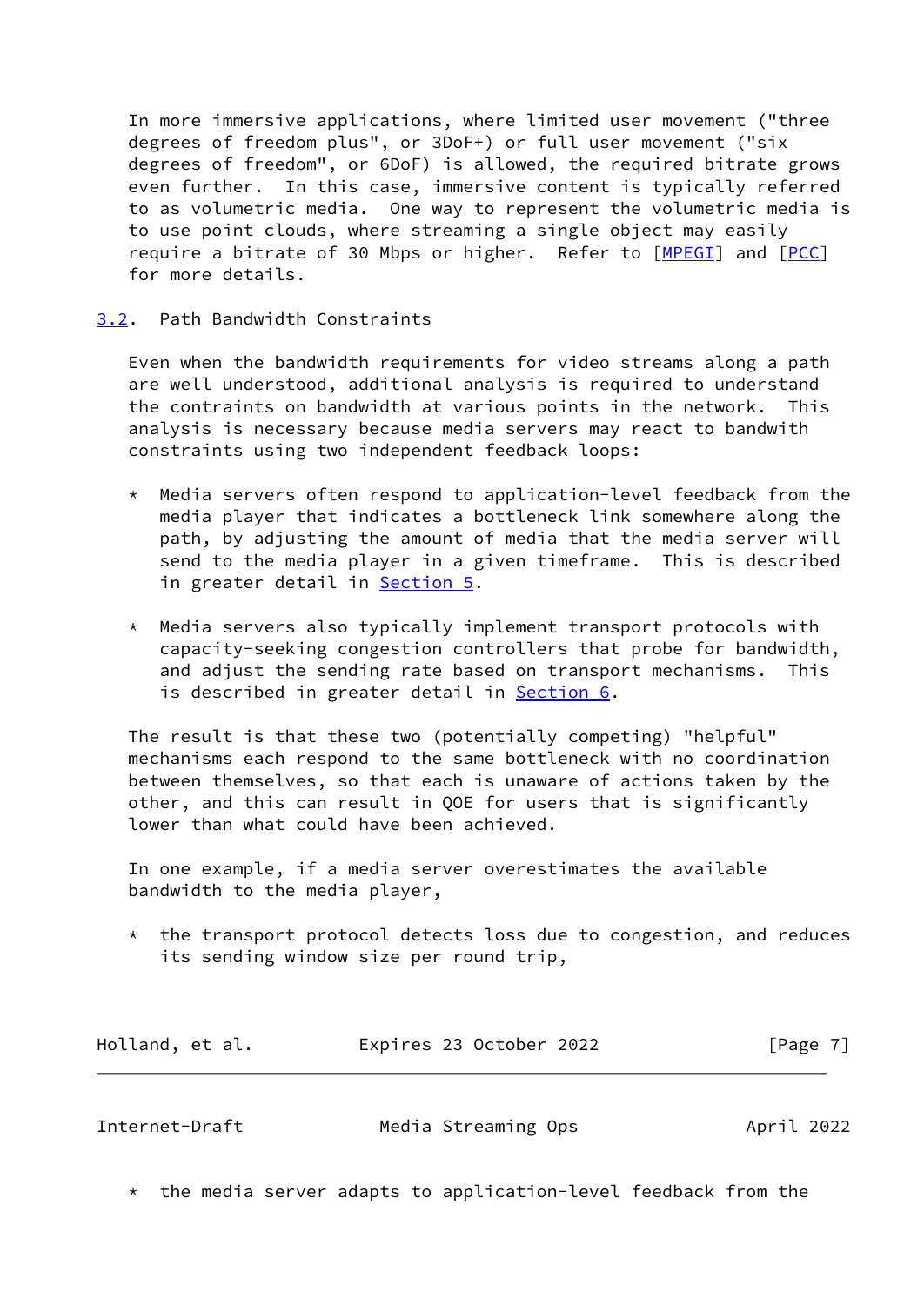media player, and reduces its own sending rate,

- $*$  the transport protocol sends media at the new, lower rate, and confirms that this new, lower rate is "safe", because no transport-level loss is occuring, but
- $*$  because the media server continues to send at the new, lower rate, the transport protocol's maximum sending rate is now limited by the amount of information the media server queues for transmission, so
- \* the transport protocol can't probe for available path bandwidth by sending at a higher rate.

 In order to avoid these types of situations, which can potentially affect all the users whose streaming media traverses a bottleneck link, there are several possible mitigations that streaming operators can use, but the first step toward mitigating a problem is knowing when that problem occurs.

<span id="page-8-0"></span>[3.2.1](#page-8-0). Recognizing Changes from an Expected Baseline

 There are many reasons why path characteristics might change suddenly, for example,

- \* "cross traffic" that traverses part of the path, especially if this traffic is "inelastic", and does not, itself, respond to indications of path congestion.
- \* routing changes, which can happen in normal operation, especially if the new path now includes path segments that are more heavily loaded, offer lower total bandwidth, or simply cover more distance.

 In order to recognize that a path carrying streaming media is "not behaving the way it normally does", having an expected baseline that describes "the way it normally does" is fundamental. Analytics that aid in that recognition can be more or less sophisticated, and can be as simple as noticing that the apparent round trip times for media traffic carried over TCP transport on some paths are suddenly and significantly longer than usual. Passive monitors can detect changes in the elapsed time between the acknowledgements for specific TCP segments from a TCP receiver, since TCP octet sequence numbers and acknowledgements for those sequence numbers are "carried in the clear", even if the TCP payload itself is encrypted. See [Section 6.2](#page-27-0) for more information.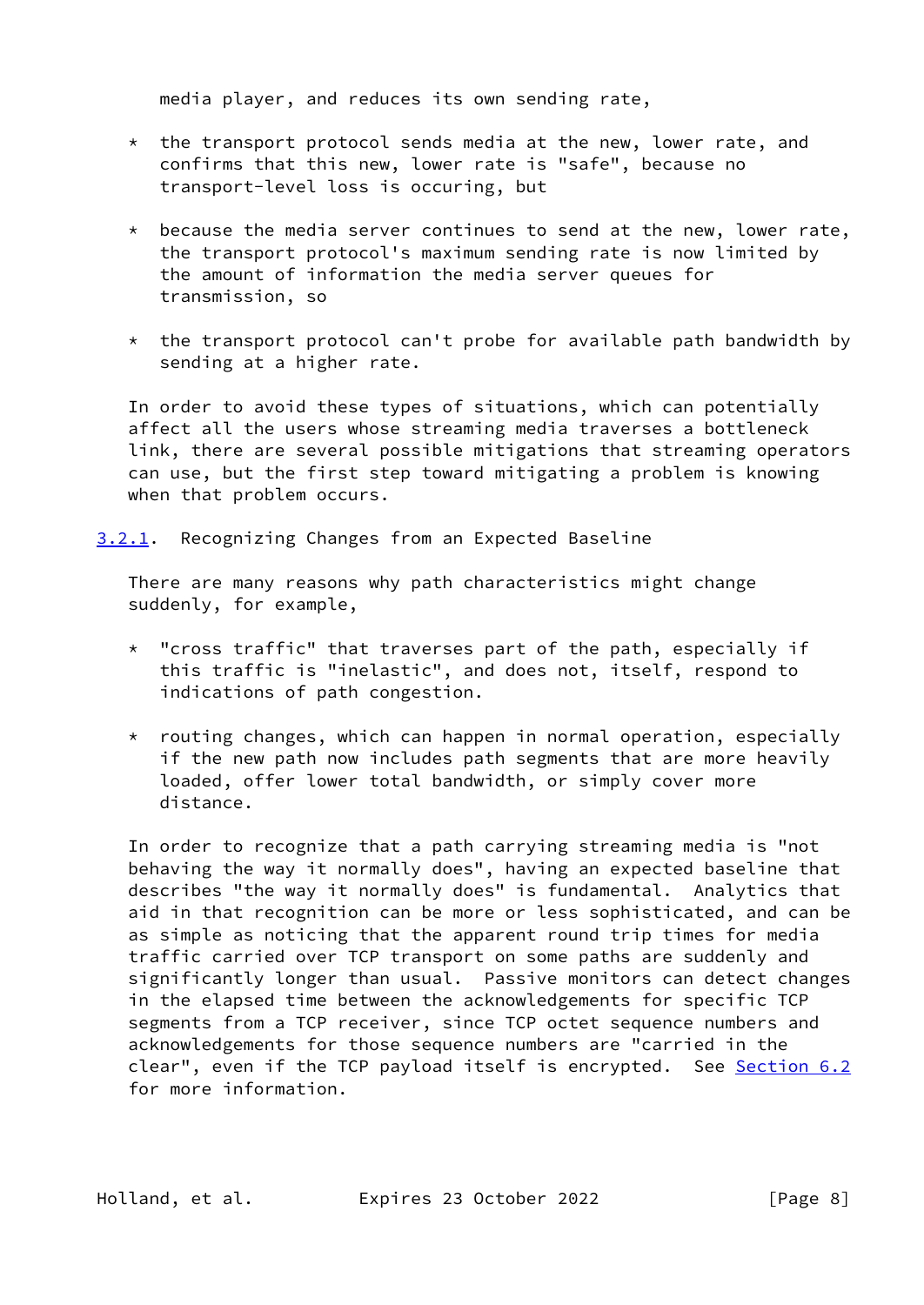<span id="page-9-1"></span>Internet-Draft Media Streaming Ops April 2022

 As transport protocols evolve to encrypt their transport header fields, one side effect of increasing encryption is that the kind of passive monitoring, or even "performance enhancement" ([\[RFC3135](https://datatracker.ietf.org/doc/pdf/rfc3135)]) that was possible with the older transport protocols (UDP, described in [Section 6.1](#page-26-0) and TCP, described in [Section 6.2](#page-27-0)) is no longer possible with newer transport protocols such as QUIC (described in [Section 6.3](#page-29-0)). The IETF has specified a "latency spin bit" mechanism in Section [17.4 of \[RFC9000\]](https://datatracker.ietf.org/doc/pdf/rfc9000#section-17.4) to allow passive latency monitoring from observation points on the network path throughout the duration of a connection, but currently chartered work in the IETF is focusing on end-point monitoring and reporting, rather than on passive monitoring.

One example is the "qlog" mechanism [\[I-D.ietf-quic-qlog-main-schema](#page-39-0)], a protocol-agnostic mechanism used to provide better visibility for encrypted protocols such as QUIC ([[I-D.ietf-quic-qlog-quic-events](#page-39-1)]) and for HTTP/3 ([\[I-D.ietf-quic-qlog-h3-events](#page-39-2)]).

# <span id="page-9-0"></span>[3.3](#page-9-0). Path Requirements

 The bitrate requirements in [Section 3.1](#page-5-2) are per end-user actively consuming a media feed, so in the worst case, the bitrate demands can be multiplied by the number of simultaneous users to find the bandwidth requirements for a router on the delivery path with that number of users downstream. For example, at a node with 10,000 downstream users simultaneously consuming video streams, approximately 80 Gbps might be necessary in order for all of them to get typical content at 1080p resolution.

 However, when there is some overlap in the feeds being consumed by end users, it is sometimes possible to reduce the bandwidth provisioning requirements for the network by performing some kind of replication within the network. This can be achieved via object caching with delivery of replicated objects over individual connections, and/or by packet-level replication using multicast.

 To the extent that replication of popular content can be performed, bandwidth requirements at peering or ingest points can be reduced to as low as a per-feed requirement instead of a per-user requirement.

#### <span id="page-9-2"></span>[3.4](#page-9-2). Caching Systems

 When demand for content is relatively predictable, and especially when that content is relatively static, caching content close to requesters, and pre-loading caches to respond quickly to initial requests is often useful (for example, HTTP/1.1 caching is described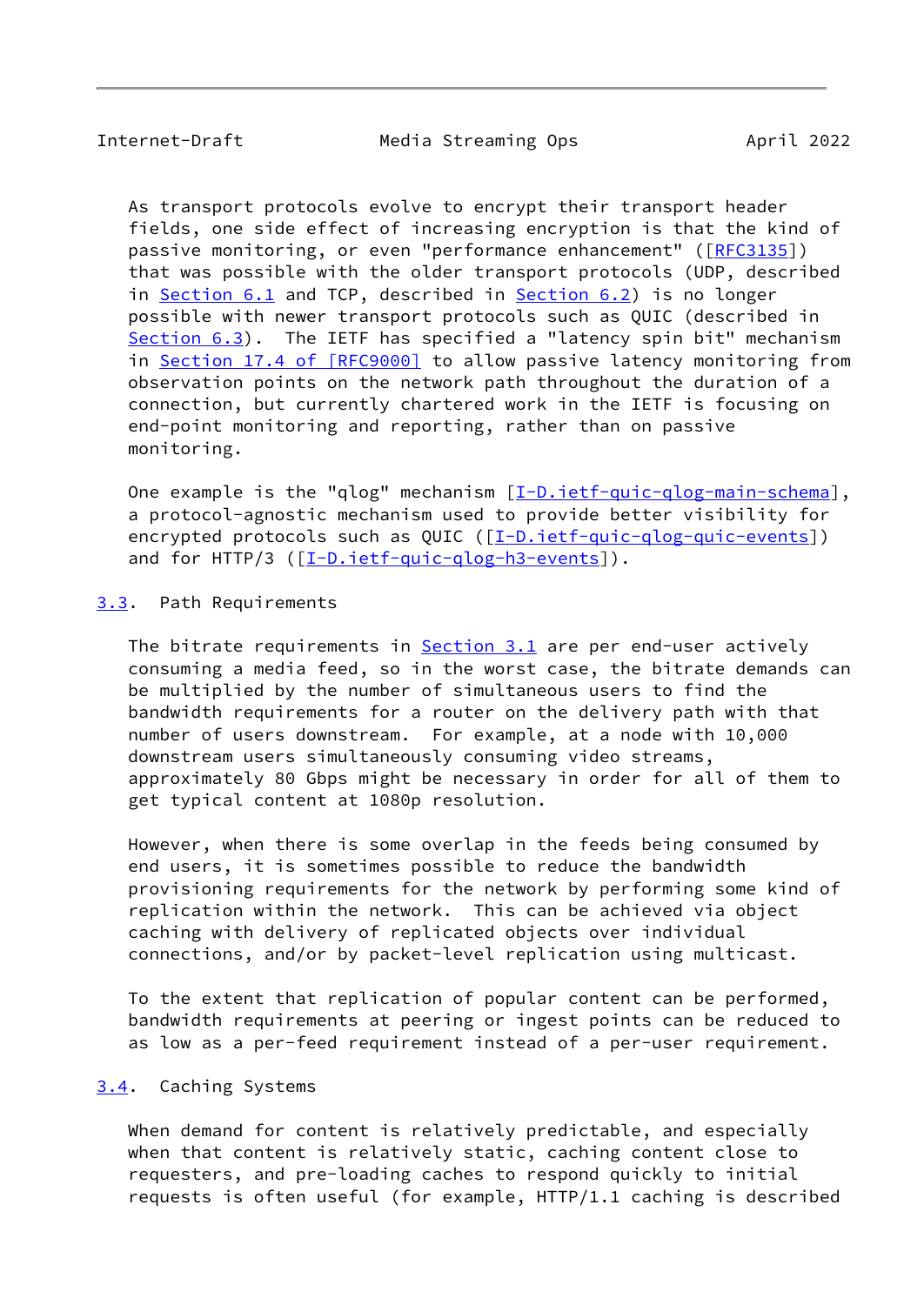in [[I-D.ietf-httpbis-cache](#page-38-0)]). This is subject to the usual considerations for caching - for example, how much data must be

Holland, et al. Expires 23 October 2022 [Page 9]

Internet-Draft Media Streaming Ops April 2022

 cached to make a significant difference to the requester, and how the benefits of caching and pre-loading caches balances against the costs of tracking "stale" content in caches and refreshing that content.

 It is worth noting that not all high-demand content is "live" content. One relevant example is when popular streaming content can be staged close to a significant number of requesters, as can happen when a new episode of a popular show is released. This content may be largely stable, so low-cost to maintain in multiple places throughout the Internet. This can reduce demands for high end-to-end bandwidth without having to use mechanisms like multicast.

 Caching and pre-loading can also reduce exposure to peering point congestion, since less traffic crosses the peering point exchanges if the caches are placed in peer networks, especially when the content can be pre-loaded during off-peak hours, and especially if the transfer can make use of "Lower-Effort Per-Hop Behavior (LE PHB) for Differentiated Services" [\[RFC8622](https://datatracker.ietf.org/doc/pdf/rfc8622)], "Low Extra Delay Background Transport (LEDBAT)" [\[RFC6817](https://datatracker.ietf.org/doc/pdf/rfc6817)], or similar mechanisms.

 All of this depends, of course, on the ability of a content provider to predict usage and provision bandwidth, caching, and other mechanisms to meet the needs of users. In some cases  $(Section 3.5)$  $(Section 3.5)$  $(Section 3.5)$ , this is relatively routine, but in other cases, it is more difficult [\(Section 3.6](#page-11-2), [Section 3.7](#page-12-0)).

 And as with other parts of the ecosystem, new technology brings new challenges. For example, with the emergence of ultra-low-latency streaming, responses have to start streaming to the end user while still being transmitted to the cache, and while the cache does not yet know the size of the object. Some of the popular caching systems were designed around cache footprint and had deeply ingrained assumptions about knowing the size of objects that are being stored, so the change in design requirements in long-established systems caused some errors in production. Incidents occurred where a transmission error in the connection from the upstream source to the cache could result in the cache holding a truncated segment and transmitting it to the end user's device. In this case, players rendering the stream often had the video freeze until the player was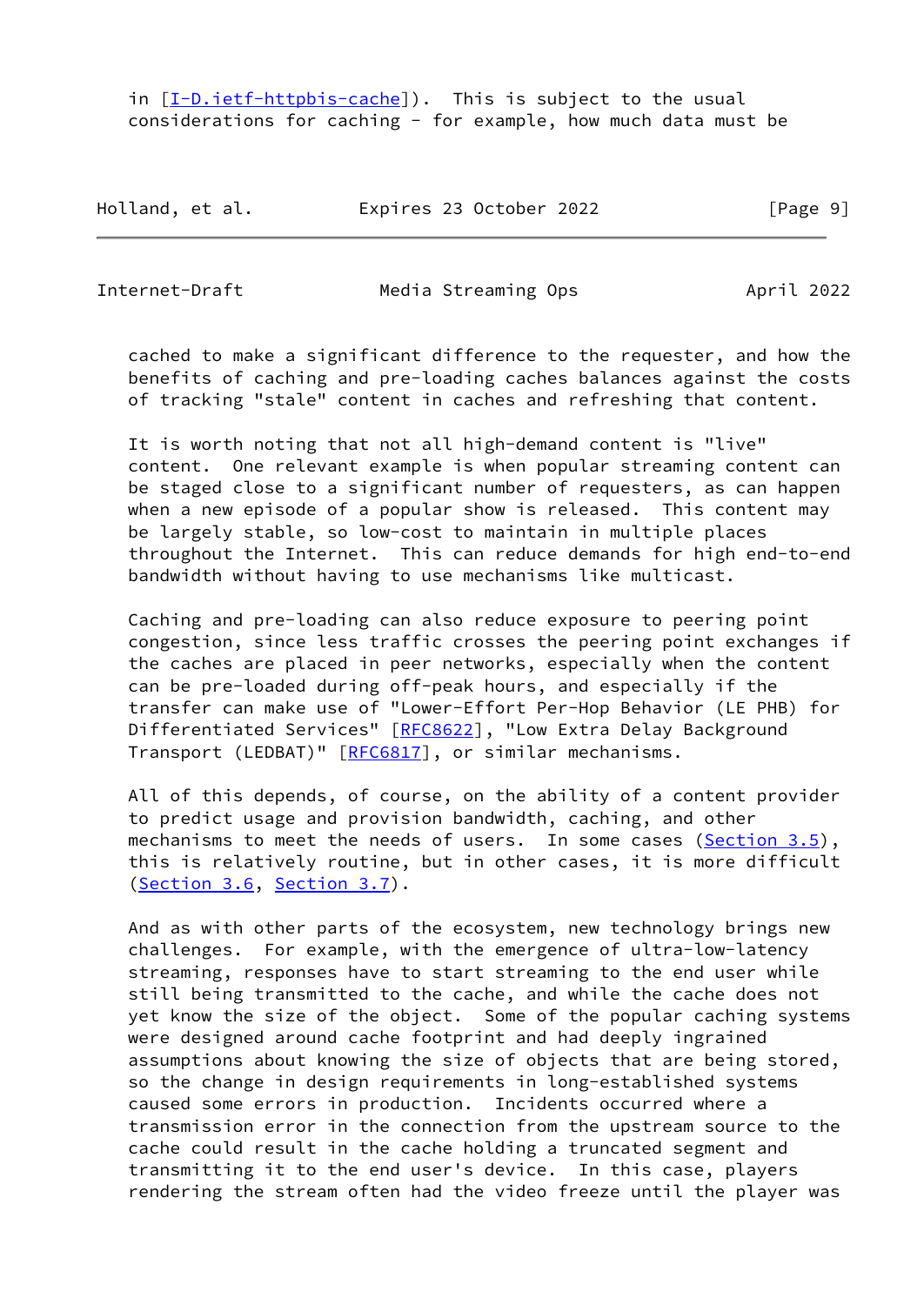reset. In some cases the truncated object was even cached that way and served later to other players as well, causing continued stalls at the same spot in the video for all players playing the segment delivered from that cache node.

Holland, et al. **Expires 23 October 2022** [Page 10]

<span id="page-11-1"></span>Internet-Draft Media Streaming Ops April 2022

<span id="page-11-0"></span>[3.5](#page-11-0). Predictable Usage Profiles

 Historical data shows that users consume more videos and at a higher bit rate than they did in the past on their connected devices. Improvements in the codecs that help with reducing the encoding bitrates with better compression algorithms could not have offset the increase in the demand for the higher quality video (higher resolution, higher frame rate, better color gamut, better dynamic range, etc.). In particular, mobile data usage has shown a large jump over the years due to increased consumption of entertainment as well as conversational video.

<span id="page-11-2"></span>[3.6](#page-11-2). Unpredictable Usage Profiles

 Although TCP/IP has been used with a number of widely used applications that have symmetric bandwidth requirements (similar bandwidth requirements in each direction between endpoints), many widely-used Internet applications operate in client-server roles, with asymmetric bandwidth requirements. A common example might be an HTTP GET operation, where a client sends a relatively small HTTP GET request for a resource to an HTTP server, and often receives a significantly larger response carrying the requested resource. When HTTP is commonly used to stream movie-length video, the ratio between response size and request size can become arbitrarily large.

 For this reason, operators may pay more attention to downstream bandwidth utilization when planning and managing capacity. In addition, operators have been able to deploy access networks for end users using underlying technologies that are inherently asymmetric, favoring downstream bandwidth (e.g. ADSL, cellular technologies, most IEEE 802.11 variants), assuming that users will need less upstream bandwidth than downstream bandwidth. This strategy usually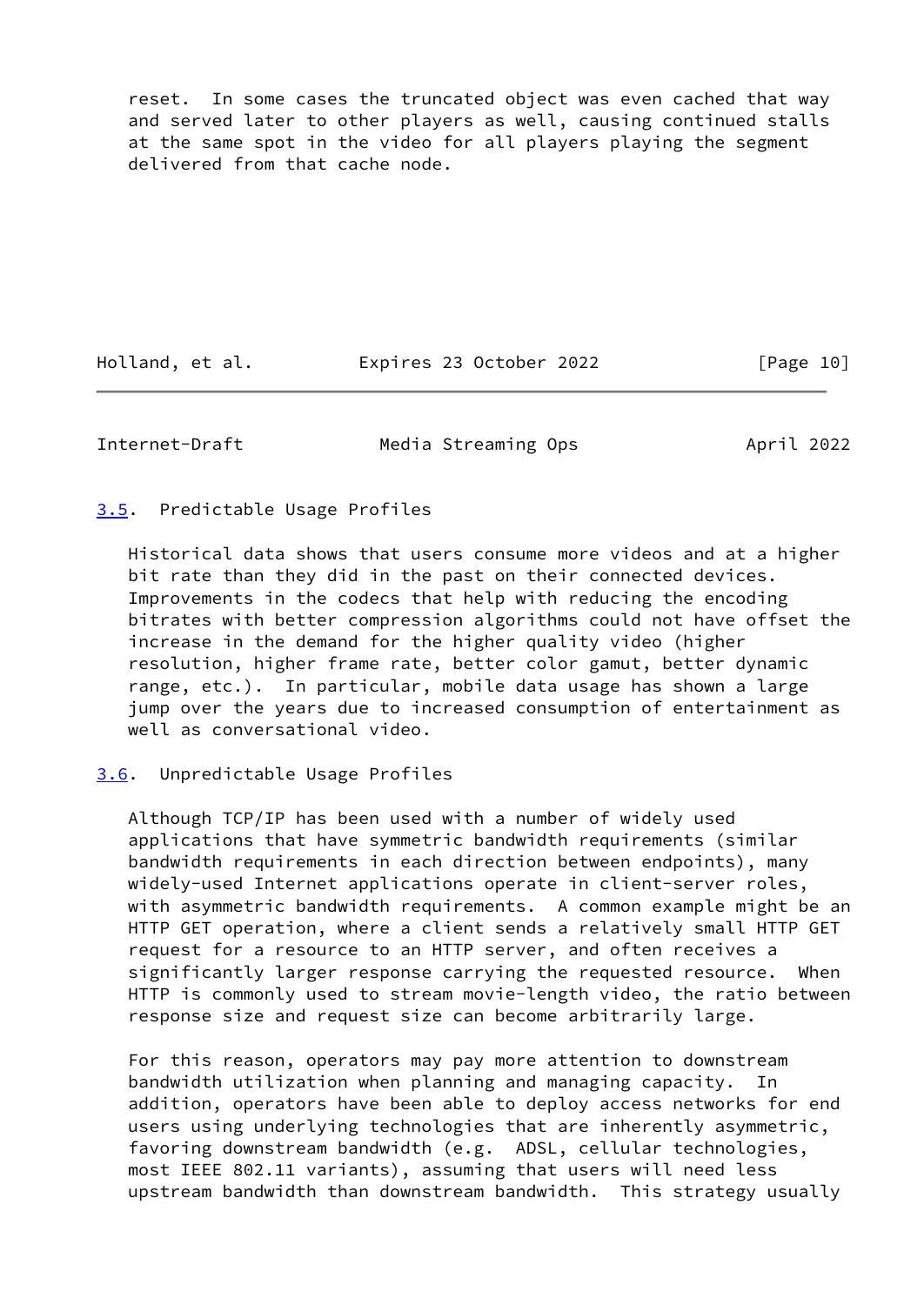works, except when it fails because application bandwidth usage patterns have changed in ways that were not predicted.

 One example of this type of change was when peer-to-peer file sharing applications gained popularity in the early 2000s. To take one well- documented case ([\[RFC5594](https://datatracker.ietf.org/doc/pdf/rfc5594)]), the Bittorrent application created "swarms" of hosts, uploading and downloading files to each other, rather than communicating with a server. Bittorrent favored peers who uploaded as much as they downloaded, so that new Bittorrent users had an incentive to significantly increase their upstream bandwidth utilization.

 The combination of the large volume of "torrents" and the peer-to peer characteristic of swarm transfers meant that end user hosts were suddenly uploading higher volumes of traffic to more destinations than was the case before Bittorrent. This caused at least one large

| Holland, et al. | Expires 23 October 2022 | [Page 11] |
|-----------------|-------------------------|-----------|
|-----------------|-------------------------|-----------|

<span id="page-12-1"></span>Internet-Draft Media Streaming Ops April 2022

 Internet service provider (ISP) to attempt to "throttle" these transfers in order to to mitigate the load that these hosts placed on their network. These efforts were met by increased use of encryption in Bittorrent, and complaints to regulators calling for regulatory action.

 The BitTorrent case study is just one example, but the example is included here to make it clear that unpredicted and unpredictable massive traffic spikes may not be the result of natural disasters, but they can still have significant impacts.

 Especially as end users increase use of video-based social networking applications, it will be helpful for access network providers to watch for increasing numbers of end users uploading significant amounts of content.

#### <span id="page-12-0"></span>[3.7](#page-12-0). Extremely Unpredictable Usage Profiles

The causes of unpredictable usage described in [Section 3.6](#page-11-2) were more or less the result of human choices, but we were reminded during a post-IETF 107 meeting that humans are not always in control, and forces of nature can cause enormous fluctuations in traffic patterns.

In his talk, Sanjay [Mishra](#page-40-0) [Mishra] reported that after the CoViD-19 pandemic broke out in early 2020,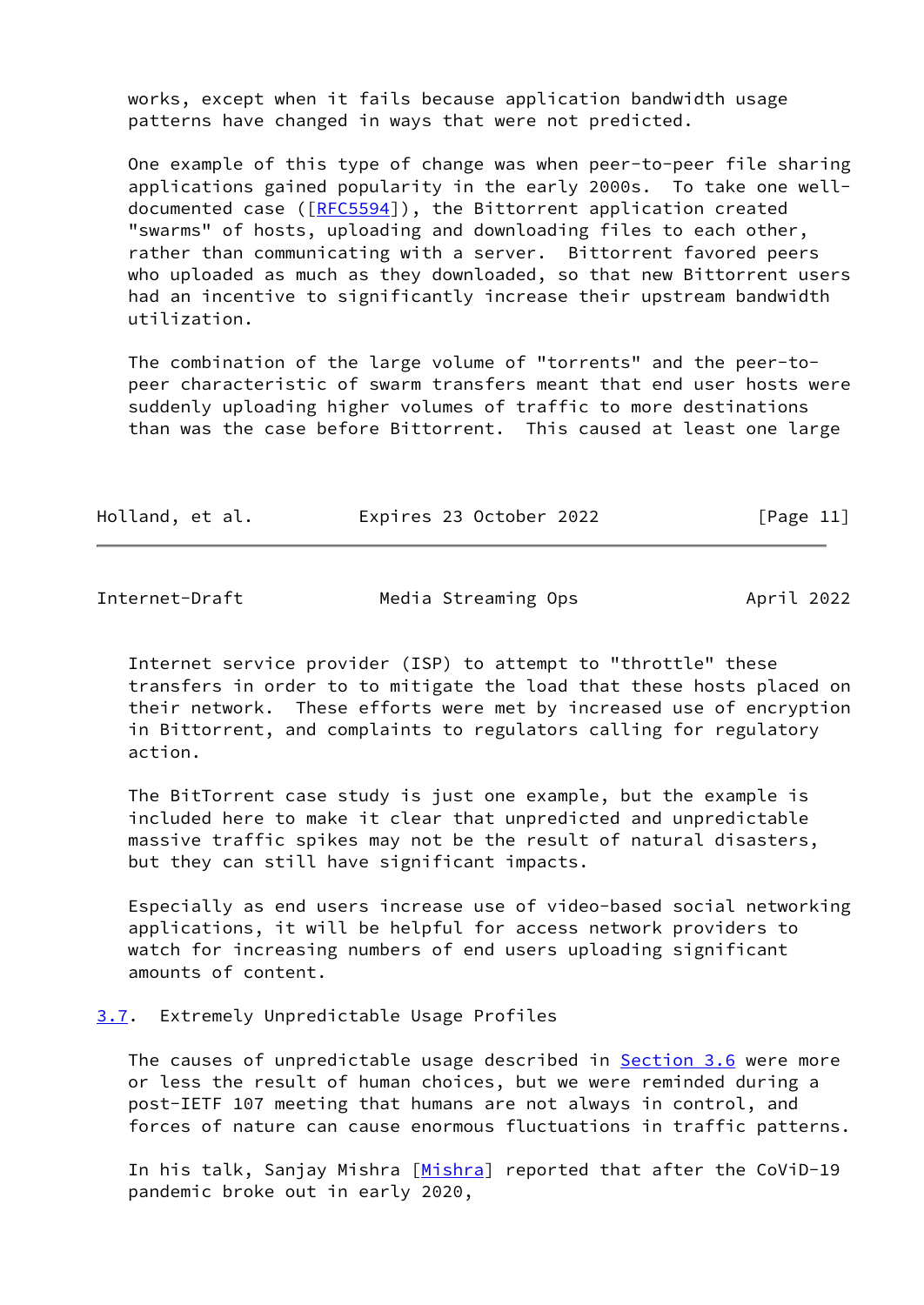- \* Comcast's streaming and web video consumption rose by 38%, with their reported peak traffic up 32% overall between March 1 to March 30,
- \* AT&T reported a 28% jump in core network traffic (single day in April, as compared to pre stay-at-home daily average traffic), with video accounting for nearly half of all mobile network traffic, while social networking and web browsing remained the highest percentage (almost a quarter each) of overall mobility traffic, and
- \* Verizon reported similar trends with video traffic up 36% over an average day (pre COVID-19)}.

 We note that other operators saw similar spikes during this time period. Craig Labowitz [\[Labovitz](#page-39-3)] reported

- \* Weekday peak traffic increases over 45%-50% from pre-lockdown levels,
- $*$  A 30% increase in upstream traffic over their pre-pandemic levels, and

| Holland, et al. | Expires 23 October 2022 | [Page 12] |
|-----------------|-------------------------|-----------|
|                 |                         |           |

Internet-Draft Media Streaming Ops April 2022

 \* A steady increase in the overall volume of DDoS traffic, with amounts exceeding the pre-pandemic levels by 40%. (He attributed this increase to the significant rise in gaming-related DDoS attacks ([\[LabovitzDDoS](#page-40-1)]), as gaming usage also increased.)

 Subsequently, the Internet Architecture Board (IAB) held a COVID-19 Network Impacts Workshop [*IABcovid*] in November 2020. Given a larger number of reports and more time to reflect, the following observations from the draft workshop report are worth considering.

- \* Participants describing different types of networks reported different kinds of impacts, but all types of networks saw impacts.
- $*$  Mobile networks saw traffic reductions and residential networks saw significant increases.
- \* Reported traffic increases from ISPs and Internet Exchange Points (IXP) over just a few weeks were as big as the traffic growth over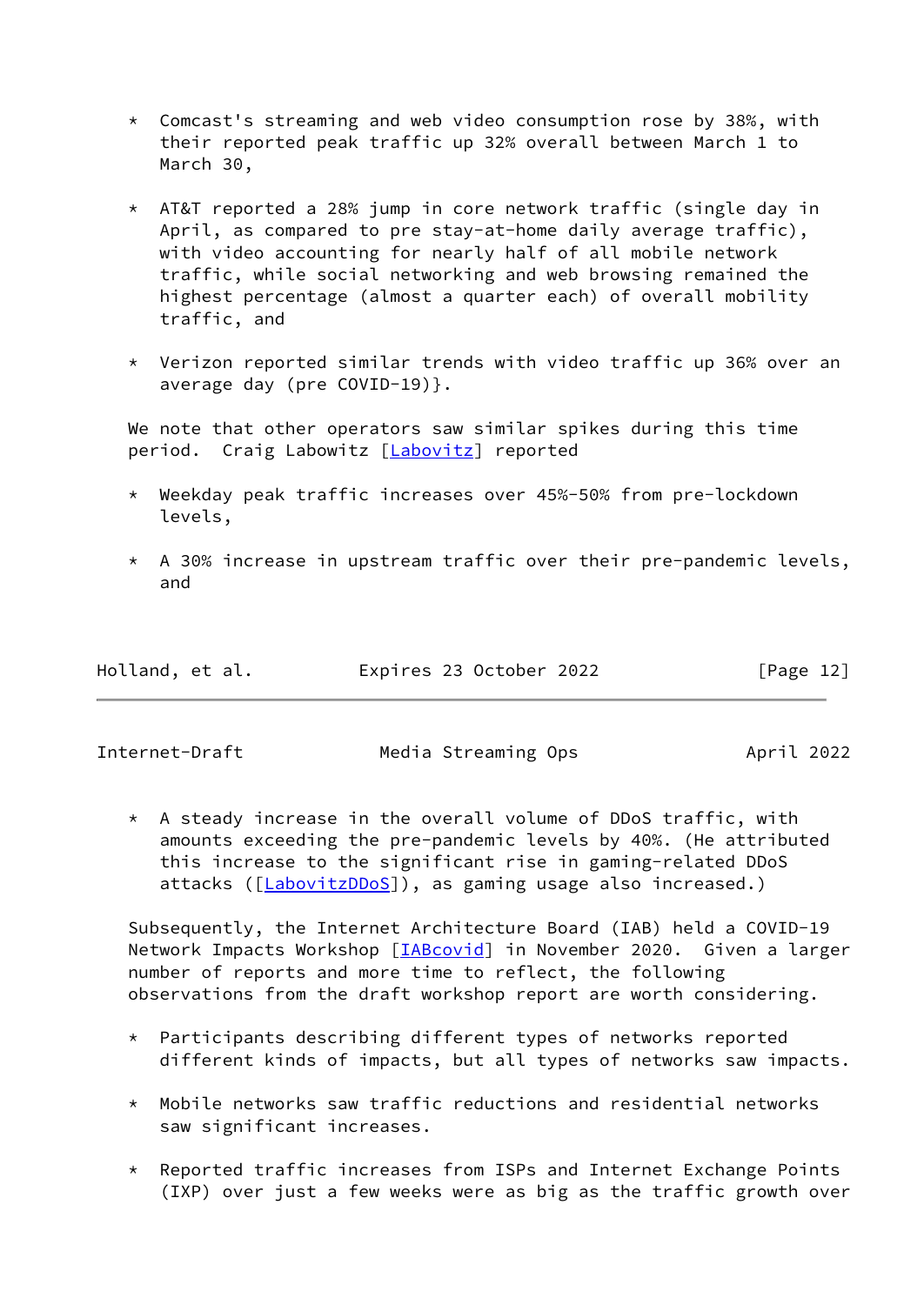the course of a typical year, representing a 15-20% surge in growth to land at a new normal that was much higher than anticipated.

- \* At DE-CIX Frankfurt, the world's largest Internet Exchange Point in terms of data throughput, the year 2020 has seen the largest increase in peak traffic within a single year since the IXP was founded in 1995.
- \* The usage pattern changed significantly as work-from-home and videoconferencing usage peaked during normal work hours, which would have typically been off-peak hours with adults at work and children at school. One might expect that the peak would have had more impact on networks if it had happened during typical evening peak hours for video streaming applications.
- $*$  The increase in daytime bandwidth consumption reflected both significant increases in "essential" applications such as videoconferencing and virtual private networks (VPN), and entertainment applications as people watched videos or played games.
- $*$  At the IXP level, it was observed that physical link utilization increased. This phenomenon could probably be explained by a higher level of uncacheable traffic such as videoconferencing and VPNs from residential users as they stopped commuting and switched to work-at-home.

Holland, et al. **Expires 23 October 2022** [Page 13]

<span id="page-14-1"></span>Internet-Draft Media Streaming Ops April 2022

<span id="page-14-0"></span>[4](#page-14-0). Latency Considerations

 Streaming media latency refers to the "glass-to-glass" time duration, which is the delay between the real-life occurrence of an event and the streamed media being appropriately displayed on an end user's device. Note that this is different from the network latency (defined as the time for a packet to cross a network from one end to another end) because it includes video encoding/decoding and buffering time, and for most cases also ingest to an intermediate service such as a CDN or other video distribution service, rather than a direct connection to an end user.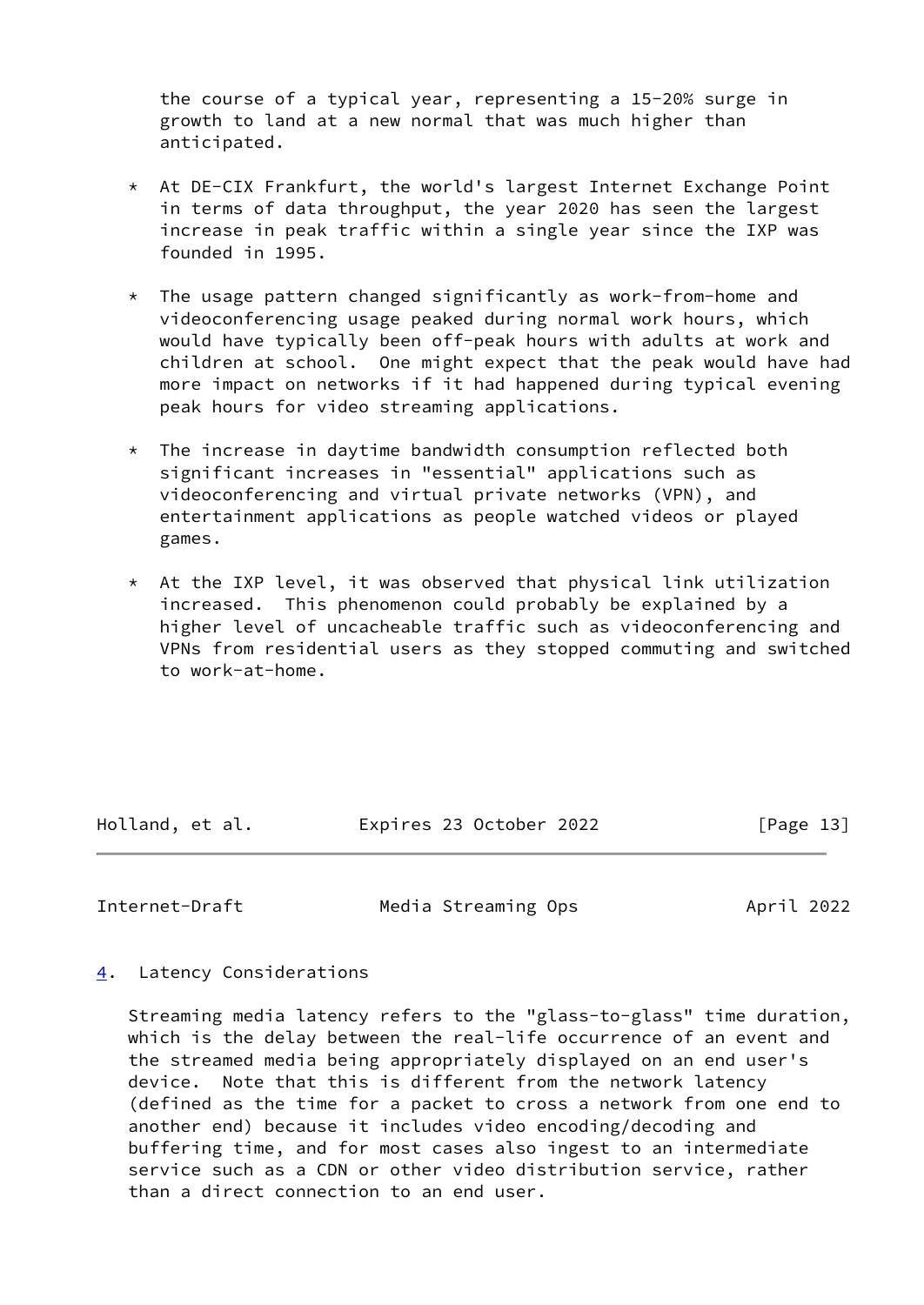Streaming media can be usefully categorized according to the application's latency requirements into a few rough categories:

- \* ultra low-latency (less than 1 second)
- \* low-latency live (less than 10 seconds)
- \* non-low-latency live (10 seconds to a few minutes)
- \* on-demand (hours or more)

<span id="page-15-0"></span>[4.1](#page-15-0). Ultra Low-Latency

 Ultra low-latency delivery of media is defined here as having a glass-to-glass delay target under one second.

 Some media content providers aim to achieve this level of latency for live media events. This introduces new challenges relative to less restricted levels of latency requirements because this latency is the same scale as commonly observed end-to-end network latency variation (for example, due to effects such as bufferbloat ([[CoDel\]](#page-37-2)), Wi-Fi error correction, or packet reordering). These effects can make it difficult to achieve this level of latency for the general case, and may require tradeoffs in relatively frequent user-visible media artifacts. However, for controlled environments or targeted networks that provide mitigations against such effects, this level of latency is potentially achievable with the right provisioning.

 Applications requiring ultra low latency for media delivery are usually tightly constrained on the available choices for media transport technologies, and sometimes may need to operate in controlled environments to reliably achieve their latency and quality goals.

| Holland, et al. | Expires 23 October 2022 | [Page 14] |
|-----------------|-------------------------|-----------|
|-----------------|-------------------------|-----------|

<span id="page-15-1"></span>

Internet-Draft Media Streaming Ops April 2022

 Most applications operating over IP networks and requiring latency this low use the Real-time Transport Protocol (RTP) [\[RFC3550](https://datatracker.ietf.org/doc/pdf/rfc3550)] or WebRTC [\[RFC8825](https://datatracker.ietf.org/doc/pdf/rfc8825)], which uses RTP for the media transport as well as several other protocols necessary for safe operation in browsers.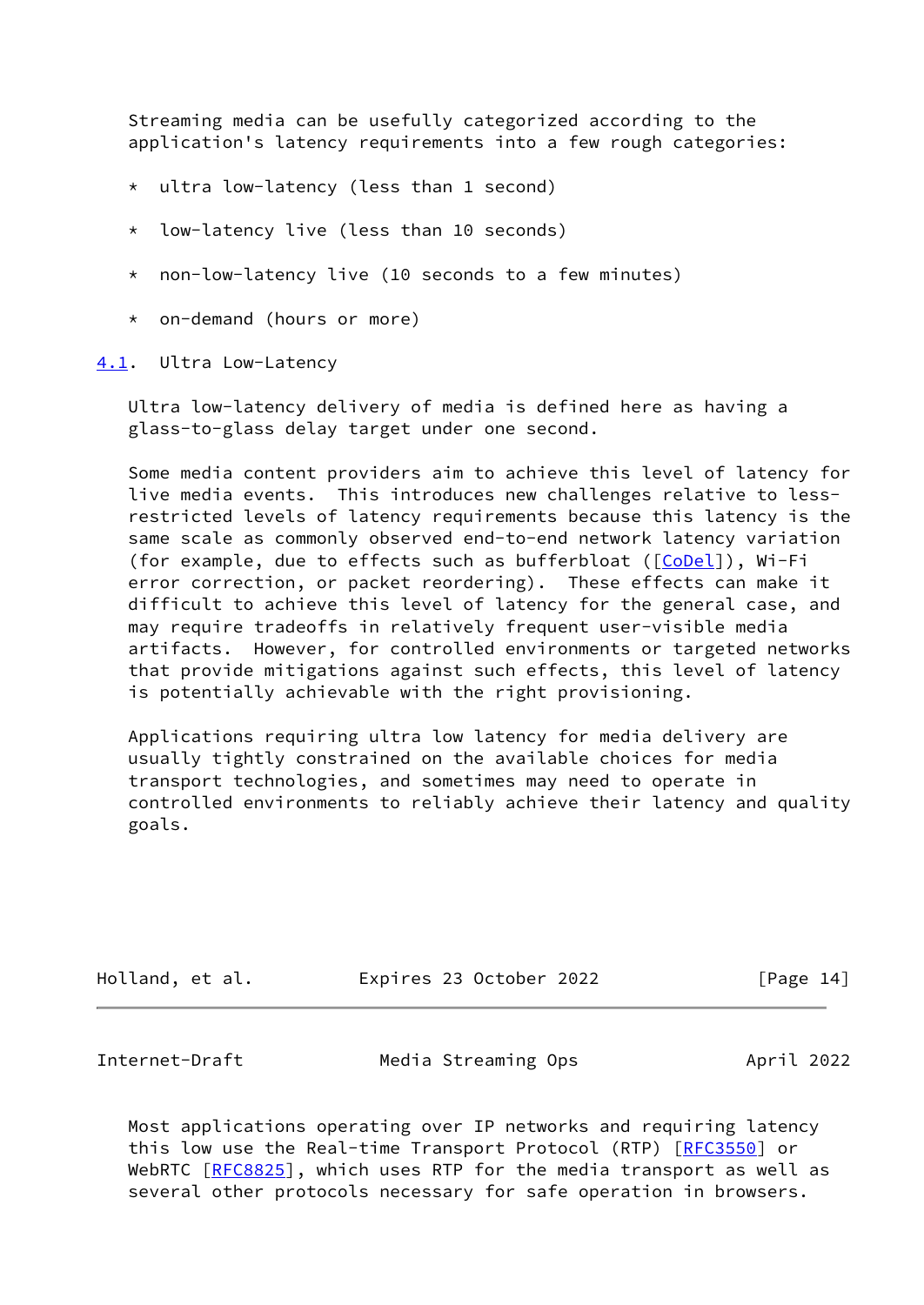Worth noting is that many applications for ultra low-latency delivery do not need to scale to more than a few users at a time, which simplifies many delivery considerations relative to other use cases.

 Recommended reading for applications adopting an RTP-based approach also includes [[RFC7656](https://datatracker.ietf.org/doc/pdf/rfc7656)]. For increasing the robustness of the playback by implementing adaptive playout methods, refer to [\[RFC4733](https://datatracker.ietf.org/doc/pdf/rfc4733)] and [\[RFC6843](https://datatracker.ietf.org/doc/pdf/rfc6843)].

 Applications with further-specialized latency requirements are out of scope for this document.

<span id="page-16-0"></span>[4.2](#page-16-0). Low-Latency Live

 Low-latency live delivery of media is defined here as having a glass to-glass delay target under 10 seconds.

 This level of latency is targeted to have a user experience similar to traditional broadcast TV delivery. A frequently cited problem with failing to achieve this level of latency for live sporting events is the user experience failure from having crowds within earshot of one another who react audibly to an important play, or from users who learn of an event in the match via some other channel, for example social media, before it has happened on the screen showing the sporting event.

 Applications requiring low-latency live media delivery are generally feasible at scale with some restrictions. This typically requires the use of a premium service dedicated to the delivery of live video, and some tradeoffs may be necessary relative to what is feasible in a higher latency service. The tradeoffs may include higher costs, or delivering a lower quality video, or reduced flexibility for adaptive bitrates, or reduced flexibility for available resolutions so that fewer devices can receive an encoding tuned for their display. Low latency live delivery is also more susceptible to user-visible disruptions due to transient network conditions than higher latency services.

 Implementation of a low-latency live video service can be achieved with the use of low-latency extensions of HLS (called LL-HLS) [I-D[.draft-pantos-hls-rfc8216bis](https://datatracker.ietf.org/doc/pdf/draft-pantos-hls-rfc8216bis)] and DASH (called LL-DASH) [\[LL-DASH](#page-40-2)]. These extensions use the Common Media Application Format (CMAF) standard [\[MPEG-CMAF](#page-40-3)] that allows the media to be packaged into

| Holland, et al. | Expires 23 October 2022 | [Page 15] |
|-----------------|-------------------------|-----------|
|-----------------|-------------------------|-----------|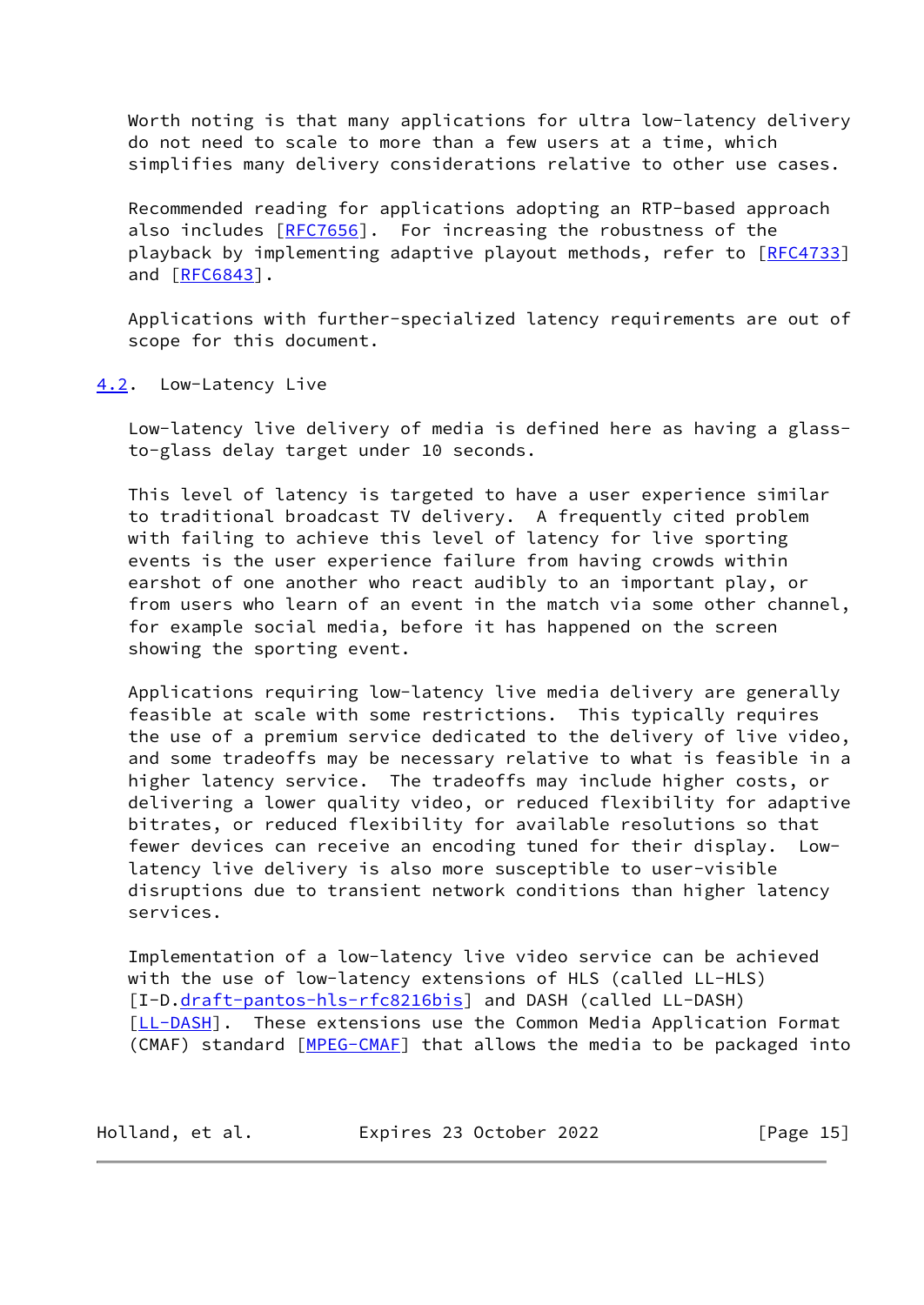<span id="page-17-1"></span> and transmitted in units smaller than segments, which are called chunks in CMAF language. This way, the latency can be decoupled from the duration of the media segments. Without a CMAF-like packaging, lower latencies can only be achieved by using very short segment durations. However, shorter segments means more frequent intra-coded frames and that is detrimental to video encoding quality. CMAF allows us to still use longer segments (improving encoding quality) without penalizing latency.

 While a LL-HLS client retrieves each chunk with a separate HTTP GET request, a LL-DASH client uses the chunked transfer encoding feature of the HTTP [\[CMAF-CTE](#page-37-3)] which allows the LL-DASH client to fetch all the chunks belonging to a segment with a single GET request. An HTTP server can transmit the CMAF chunks to the LL-DASH client as they arrive from the encoder/packager. A detailed comparison of LL-HLS and LL-DASH is given in [\[MMSP20](#page-40-4)].

<span id="page-17-0"></span>[4.3](#page-17-0). Non-Low-Latency Live

 Non-low-latency live delivery of media is defined here as a live stream that does not have a latency target shorter than 10 seconds.

 This level of latency is the historically common case for segmented video delivery using HLS [\[RFC8216](https://datatracker.ietf.org/doc/pdf/rfc8216)] and DASH [\[MPEG-DASH](#page-40-5)]. This level of latency is often considered adequate for content like news or pre recorded content. This level of latency is also sometimes achieved as a fallback state when some part of the delivery system or the client-side players do not have the necessary support for the features necessary to support low-latency live streaming.

 This level of latency can typically be achieved at scale with commodity CDN services for HTTP(s) delivery, and in some cases the increased time window can allow for production of a wider range of encoding options relative to the requirements for a lower latency service without the need for increasing the hardware footprint, which can allow for wider device interoperability.

#### <span id="page-17-2"></span>[4.4](#page-17-2). On-Demand

 On-Demand media streaming refers to playback of pre-recorded media based on a user's action. In some cases on-demand media is produced as a by-product of a live media production, using the same segments as the live event, but freezing the manifest after the live event has finished. In other cases, on-demand media is constructed out of pre recorded assets with no streaming necessarily involved during the production of the on-demand content.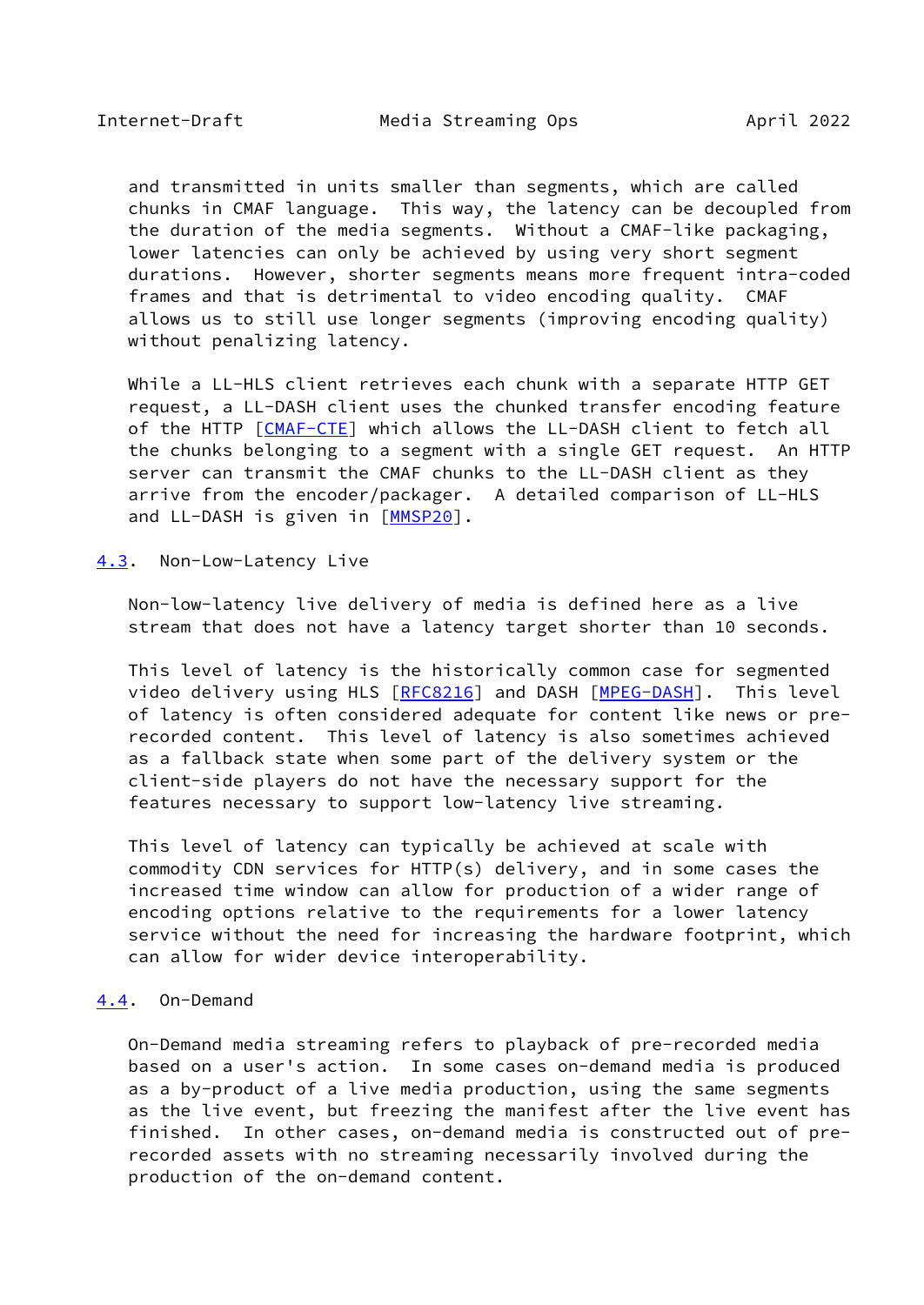<span id="page-18-0"></span>Internet-Draft Media Streaming Ops April 2022

 On-demand media generally is not subject to latency concerns, but other timing-related considerations can still be as important or even more important to the user experience than the same considerations with live events. These considerations include the startup time, the stability of the media stream's playback quality, and avoidance of stalls and video artifacts during the playback under all but the most severe network conditions.

 In some applications, optimizations are available to on-demand video that are not always available to live events, such as pre-loading the first segment for a startup time that doesn't have to wait for a network download to begin.

<span id="page-18-2"></span>[5](#page-18-2). Adaptive Encoding, Adaptive Delivery, and Measurement Collection

### <span id="page-18-1"></span>[5.1](#page-18-1). Overview

 A simple model of video playback can be described as a video stream consumer, a buffer, and a transport mechanism that fills the buffer. The consumption rate is fairly static and is represented by the content bitrate. The size of the buffer is also commonly a fixed size. The fill process needs to be at least fast enough to ensure that the buffer is never empty, however it also can have significant complexity when things like personalization or ad workflows are introduced.

 The challenges in filling the buffer in a timely way fall into two broad categories: 1. content selection and 2. content variation. Content selection comprises all of the steps needed to determine which content variation to offer the client. Content variation is the number of content options that exist at any given selection point. A common example, easily visualized, is Adaptive BitRate (ABR), described in more detail below. The mechanism used to select the bitrate is part of the content selection, and the content variation are all of the different bitrate renditions.

 ABR is a sort of application-level response strategy in which the streaming client attempts to detect the available bandwidth of the network path by observing the successful application-layer download speed, then chooses a bitrate for each of the video, audio, subtitles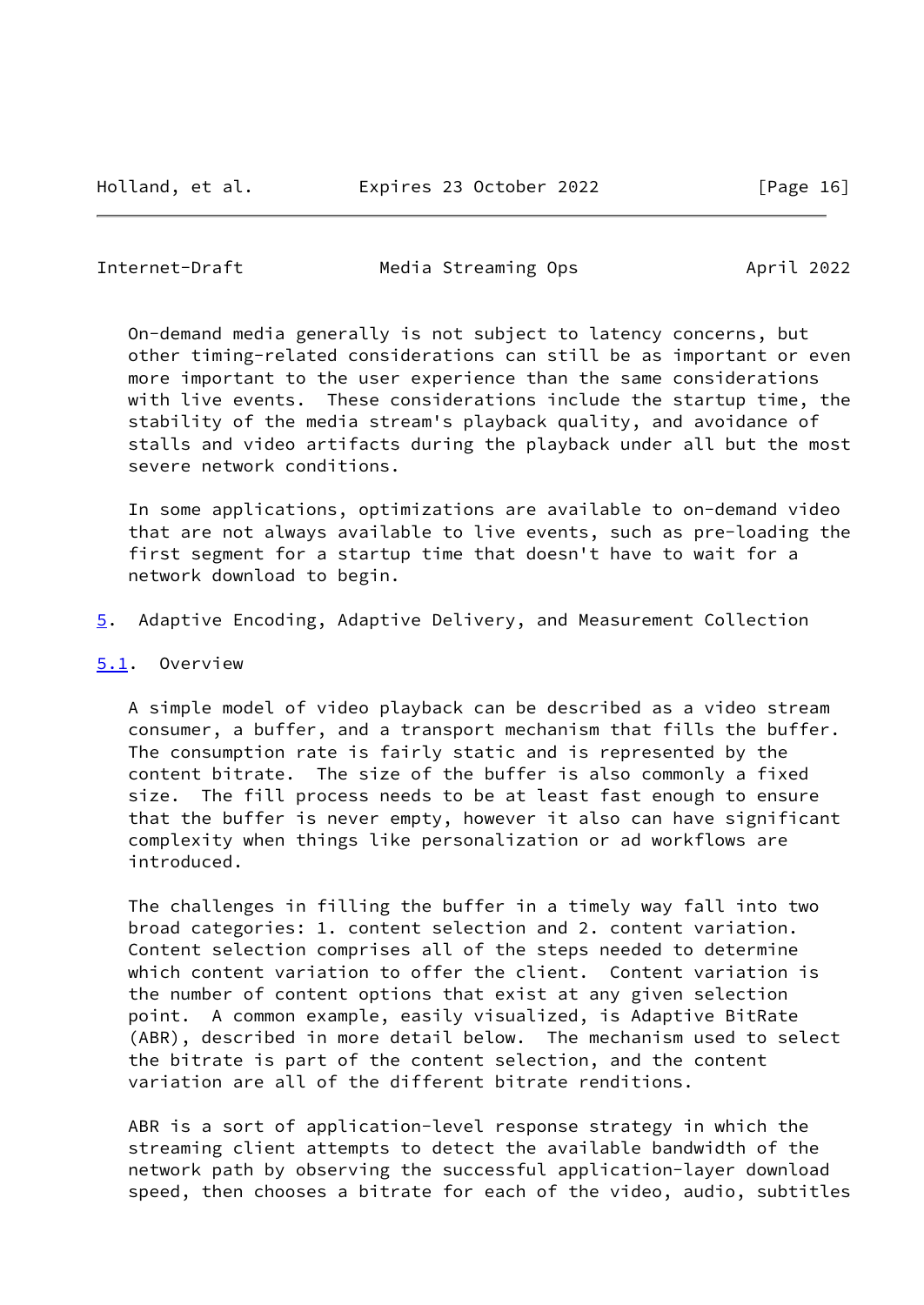and metadata (among the limited number of available options) that fits within that bandwidth, typically adjusting as changes in available bandwidth occur in the network or changes in capabilities occur during the playback (such as available memory, CPU, display size, etc.).

Holland, et al. **Expires 23 October 2022** [Page 17]

<span id="page-19-1"></span>Internet-Draft Media Streaming Ops April 2022

# <span id="page-19-0"></span>[5.2](#page-19-0). Adaptive Encoding

 Media servers can provide media streams at various bitrates because the media has been encoded at various bitrates. This is a so-called "ladder" of bitrates, that can be offered to media players as part of the manifest that describes the media being requested by the media player, so that the media player can select among the available bitrate choices.

 The media server may also choose to alter which bitrates are made available to players by adding or removing bitrate options from the ladder delivered to the player in subsequent manifests built and sent to the player. This way, both the player, through its selection of bitrate to request from the manifest, and the server, through its construction of the bitrates offered in the manifest, are able to affect network utilization.

# <span id="page-19-2"></span>[5.3](#page-19-2). Adaptive Segmented Delivery

 ABR playback is commonly implemented by streaming clients using HLS [\[RFC8216](https://datatracker.ietf.org/doc/pdf/rfc8216)] or DASH [[MPEG-DASH\]](#page-40-5) to perform a reliable segmented delivery of media over HTTP. Different implementations use different strategies [[ABRSurvey\]](#page-36-5), often relying on proprietary algorithms (called rate adaptation or bitrate selection algorithms) to perform available bandwidth estimation/prediction and the bitrate selection.

 Many systems will do an initial probe or a very simple throughput speed test at the start of a video playback. This is done to get a rough sense of the highest video bitrate in the ABR ladder that the network between the server and player will likely be able to provide under initial network conditions. After the initial testing, clients tend to rely upon passive network observations and will make use of player side statistics such as buffer fill rates to monitor and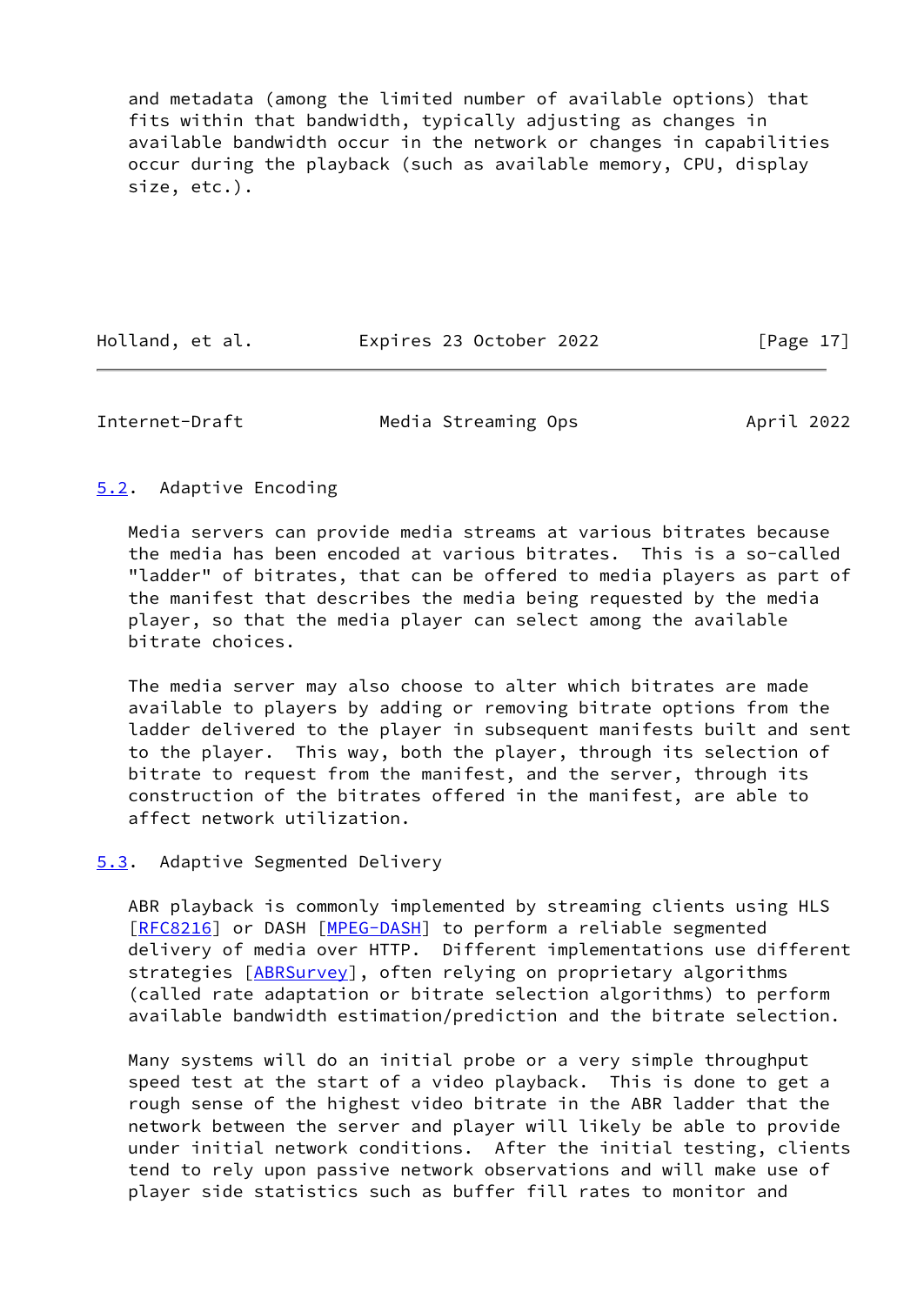respond to changing network conditions.

 The choice of bitrate occurs within the context of optimizing for one or more metrics monitored by the client, such as highest achievable video quality or lowest chances for a rebuffering event (playback stall).

## <span id="page-20-0"></span>[5.4](#page-20-0). Advertising

 A variety of business models exist for producers of streaming media. Some content providers derive the majority of the revenue associated with streaming media directly from consumer subscriptions or one-time purchases. Others derive the majority of their streaming media associated revenue from advertising. Many content providers derive income from a mix of these and other sources of funding. The

| Holland, et al. | Expires 23 October 2022 | [Page 18] |
|-----------------|-------------------------|-----------|
|                 |                         |           |

Internet-Draft Media Streaming Ops April 2022

 inclusion of advertising alongside or interspersed with streaming media content is therefore common in today's media landscape.

 Some commonly used forms of advertising can introduce potential user experience issues for a media stream. This section provides a very brief overview of a complex and evolving space, but a complete coverage of the potential issues is out of scope for this document.

 The same techniques used to allow a media player to switch between renditions of different bitrates at segment or chunk boundaries can also be used to enable the dynamic insertion of advertisements (herafter referred to as "ads").

 Ads may be inserted either with Client Side Ad Insertion (CSAI) or Server Side Ad Insertion (SSAI). In CSAI, the ABR manifest will generally include links to an external ad server for some segments of the media stream, while in SSAI the server will remain the same during advertisements, but will include media segments that contain the advertising. In SSAI, the media segments may or may not be sourced from an external ad server like with CSAI.

 In general, the more targeted the ad request is, the more requests the ad service needs to be able to handle concurrently. If connectivity is poor to the ad service, this can cause rebuffering even if the underlying video assets (both content and ads) are able to be accessed quickly. The less targeted, the more likely the ad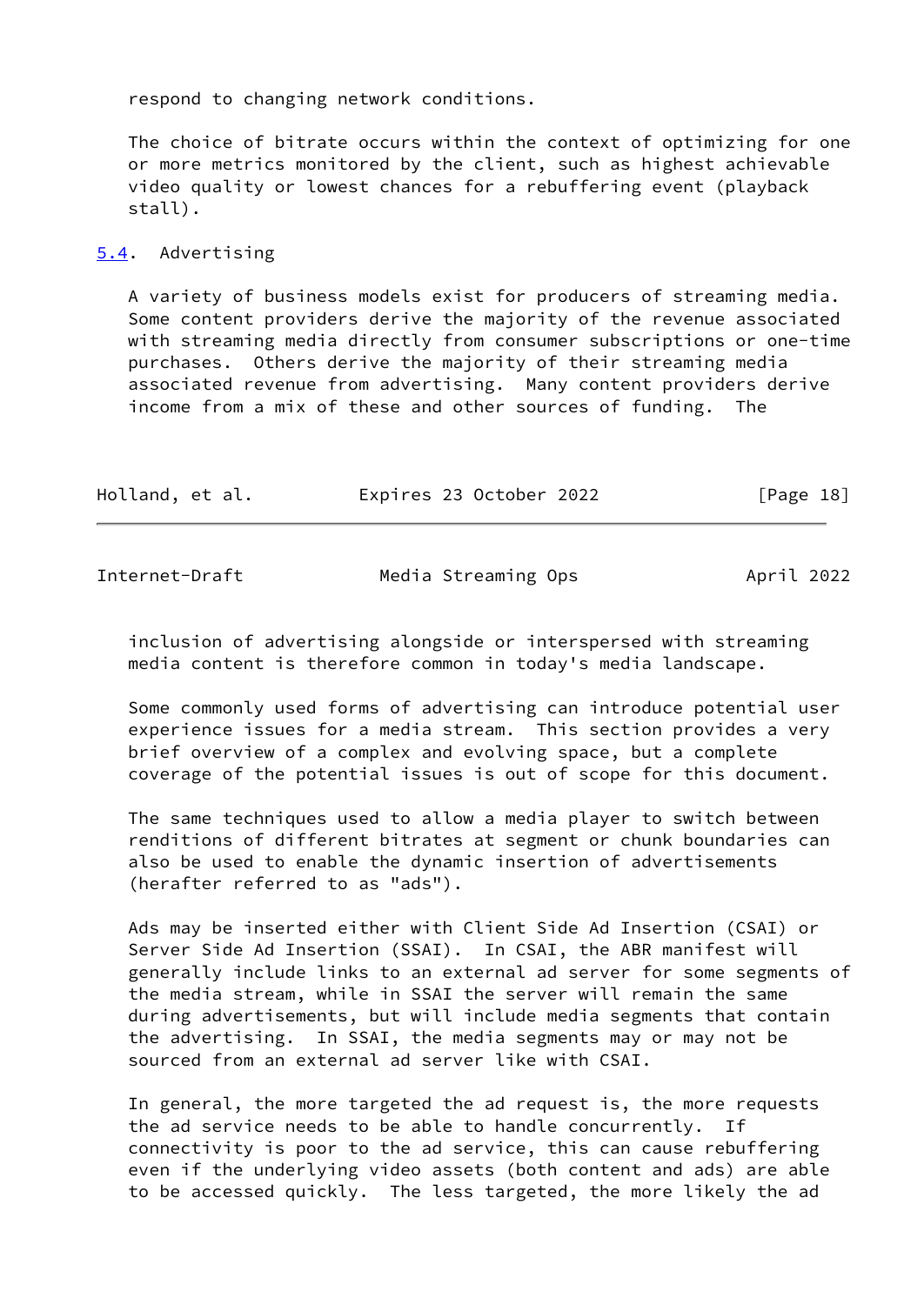requests can be consolidated and can leverage the same caching techniques as the video content.

 In some cases, especially with SSAI, advertising space in a stream is reserved for a specific advertiser and can be integrated with the video so that the segments share the same encoding properties such as bitrate, dynamic range, and resolution. However, in many cases ad servers integrate with a Supply Side Platform (SSP) that offers advertising space in real-time auctions via an Ad Exchange, with bids for the advertising space coming from Demand Side Platforms (DSPs) that collect money from advertisers for delivering the advertisements. Most such Ad Exchanges use application-level protocol specifications published by the Interactive Advertising Bureau [\[IAB-ADS](#page-39-5)], an industry trade organization.

Holland, et al. **Expires 23 October 2022** [Page 19]

<span id="page-21-0"></span>

Internet-Draft Media Streaming Ops April 2022

 This ecosystem balances several competing objectives, and integrating with it naively can produce surprising user experience results. For example, ad server provisioning and/or the bitrate of the ad segments might be different from that of the main video, either of which can sometimes result in video stalls. For another example, since the inserted ads are often produced independently they might have a different base volume level than the main video, which can make for a jarring user experience.

 Additionally, this market historically has had incidents of ad fraud (misreporting of ad delivery to end users for financial gain). As a mitigation for concerns driven by those incidents, some SSPs have required the use of players with features like reporting of ad delivery, or providing information that can be used for user tracking. Some of these and other measures have raised privacy concerns for end users.

 In general this is a rapidly developing space with many considerations, and media streaming operators engaged in advertising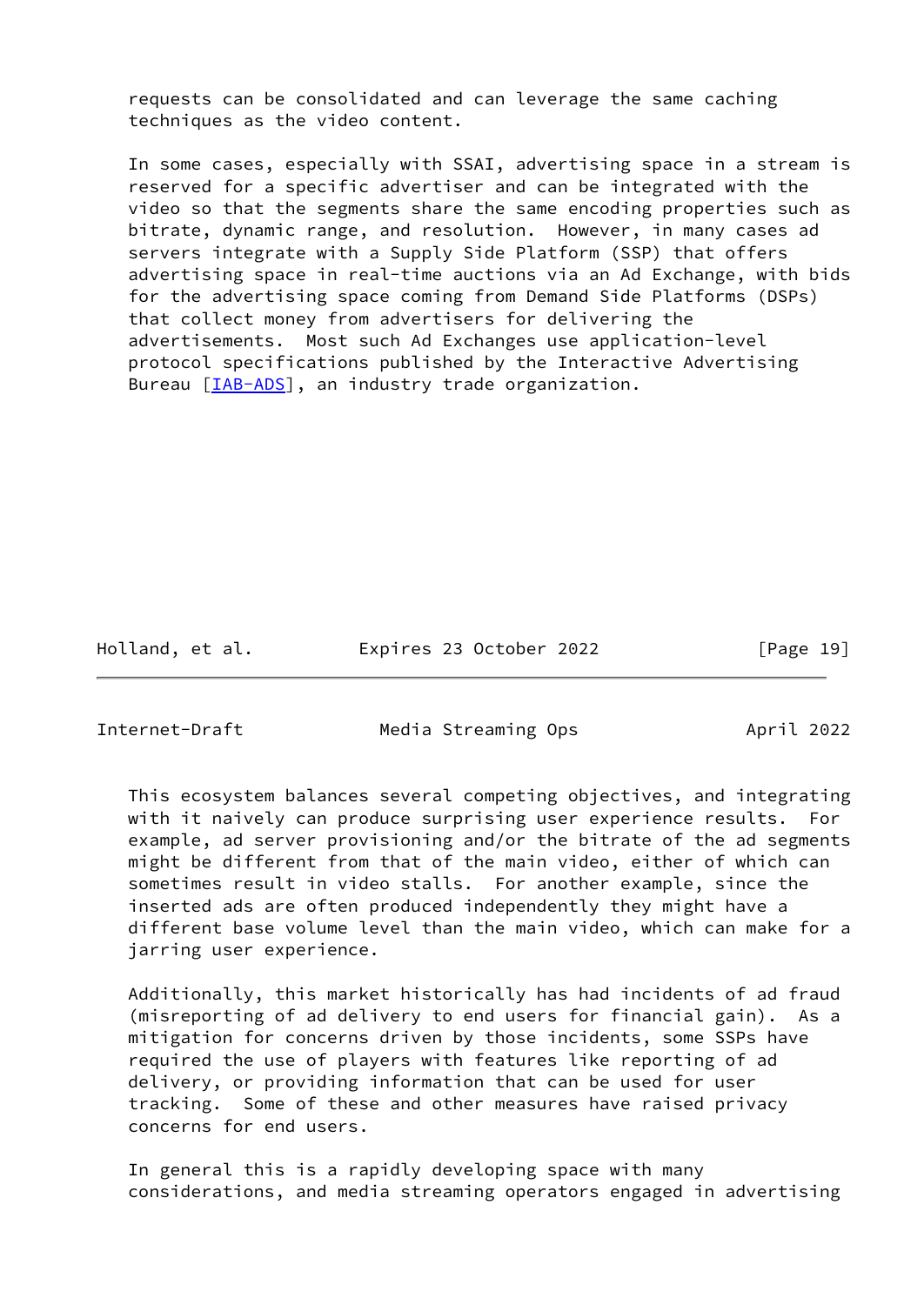may need to research these and other concerns to find solutions that meet their user experience, user privacy, and financial goals. For further reading on mitigations, [\[BAP](#page-36-6)] has published some standards and best practices based on user experience research.

#### <span id="page-22-0"></span>[5.5](#page-22-0). Bitrate Detection Challenges

 This kind of bandwidth-measurement system can experience trouble in several ways that are affected by networking and transport protocol issues. Because adaptive application-level response strategies are often using rates as observed by the application layer, there are sometimes inscrutable transport-level protocol behaviors that can produce surprising measurement values when the application-level feedback loop is interacting with a transport-level feedback loop.

 A few specific examples of surprising phenomena that affect bitrate detection measurements are described in the following subsections. As these examples will demonstrate, it is common to encounter cases that can deliver application level measurements that are too low, too high, and (possibly) correct but varying more quickly than a lab tested selection algorithm might expect.

 These effects and others that cause transport behavior to diverge from lab modeling can sometimes have a significant impact on bitrate selection and on user QOE, especially where players use naive measurement strategies and selection algorithms that don't account for the likelihood of bandwidth measurements that diverge from the true path capacity.

| Holland, et al. | Expires 23 October 2022 | [Page 20] |
|-----------------|-------------------------|-----------|
|                 |                         |           |

<span id="page-22-2"></span>Internet-Draft Media Streaming Ops April 2022

### <span id="page-22-1"></span>[5.5.1](#page-22-1). Idle Time between Segments

 When the bitrate selection is chosen substantially below the available capacity of the network path, the response to a segment request will typically complete in much less absolute time than the duration of the requested segment, leaving significant idle time between segment downloads. This can have a few surprising consequences:

 \* TCP slow-start when restarting after idle requires multiple RTTs to re-establish a throughput at the network's available capacity. When the active transmission time for segments is substantially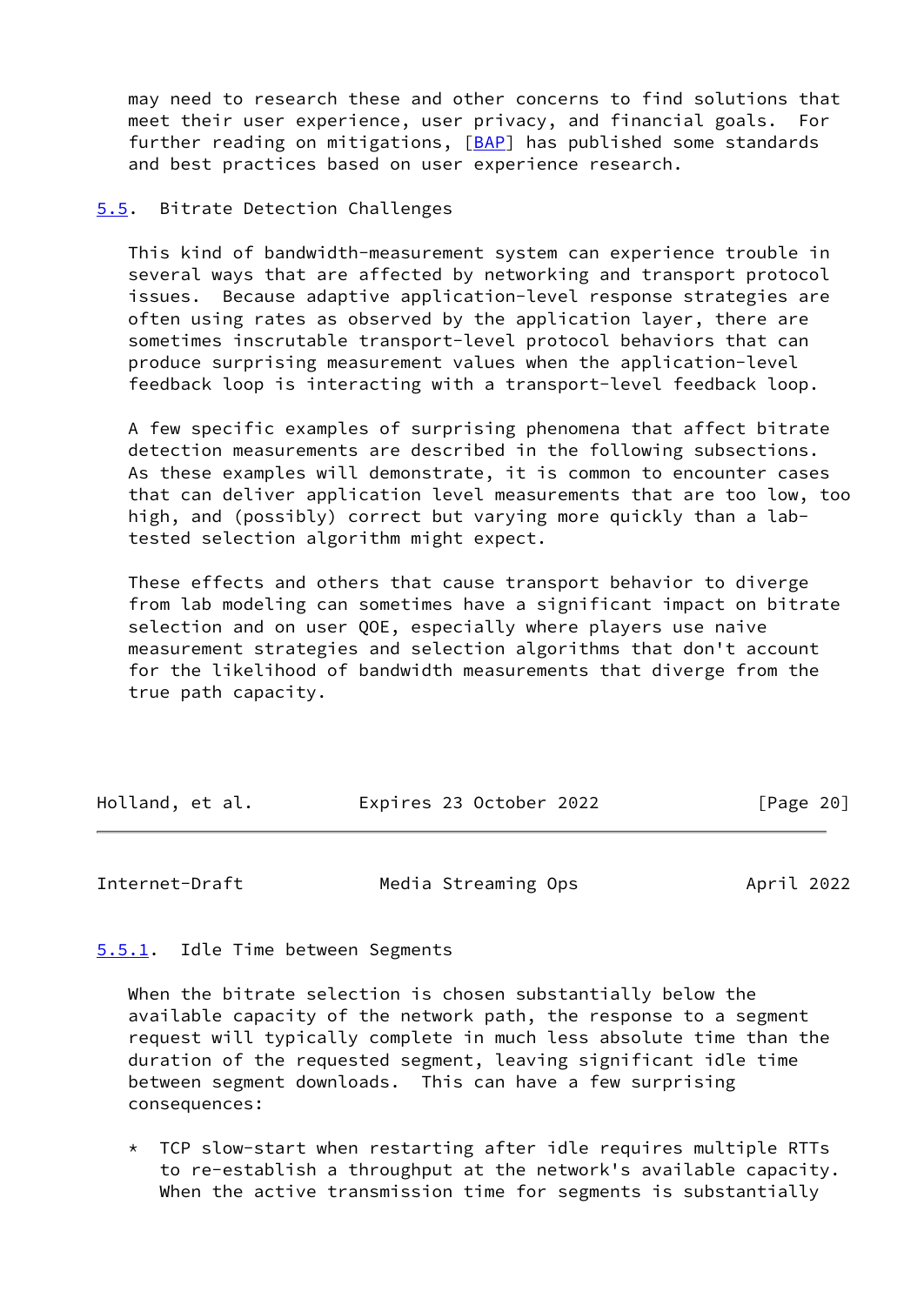shorter than the time between segments, leaving an idle gap between segments that triggers a restart of TCP slow-start, the estimate of the successful download speed coming from the application-visible receive rate on the socket can thus end up much lower than the actual available network capacity. This in turn can prevent a shift to the most appropriate bitrate. [[RFC7661\]](https://datatracker.ietf.org/doc/pdf/rfc7661) provides some mitigations for this effect at the TCP transport layer, for senders who anticipate a high incidence of this problem.

 \* Mobile flow-bandwidth spectrum and timing mapping can be impacted by idle time in some networks. The carrier capacity assigned to a link can vary with activity. Depending on the idle time characteristics, this can result in a lower available bitrate than would be achievable with a steadier transmission in the same network.

Some receiver-side ABR algorithms such as [[ELASTIC](#page-37-4)] are designed to try to avoid this effect.

 Another way to mitigate this effect is by the help of two simultaneous TCP connections, as explained in [[MMSys11](#page-40-6)] for Microsoft Smooth Streaming. In some cases, the system-level TCP slow-start restart can also be disabled, for example as described in [\[OReilly-HPBN](#page-41-2)].

<span id="page-23-0"></span>[5.5.2](#page-23-0). Head-of-Line Blocking

 In the event of a lost packet on a TCP connection with SACK support (a common case for segmented delivery in practice), loss of a packet can provide a confusing bandwidth signal to the receiving application. Because of the sliding window in TCP, many packets may be accepted by the receiver without being available to the application until the missing packet arrives. Upon arrival of the one missing packet after retransmit, the receiver will suddenly get access to a lot of data at the same time.

| Holland, et al. | Expires 23 October 2022 | [Page 21] |
|-----------------|-------------------------|-----------|
|-----------------|-------------------------|-----------|

<span id="page-23-1"></span>Internet-Draft Media Streaming Ops April 2022

 To a receiver measuring bytes received per unit time at the application layer, and interpreting it as an estimate of the available network bandwidth, this appears as a high jitter in the goodput measurement, presenting as a stall, followed by a sudden leap that can far exceed the actual capacity of the transport path from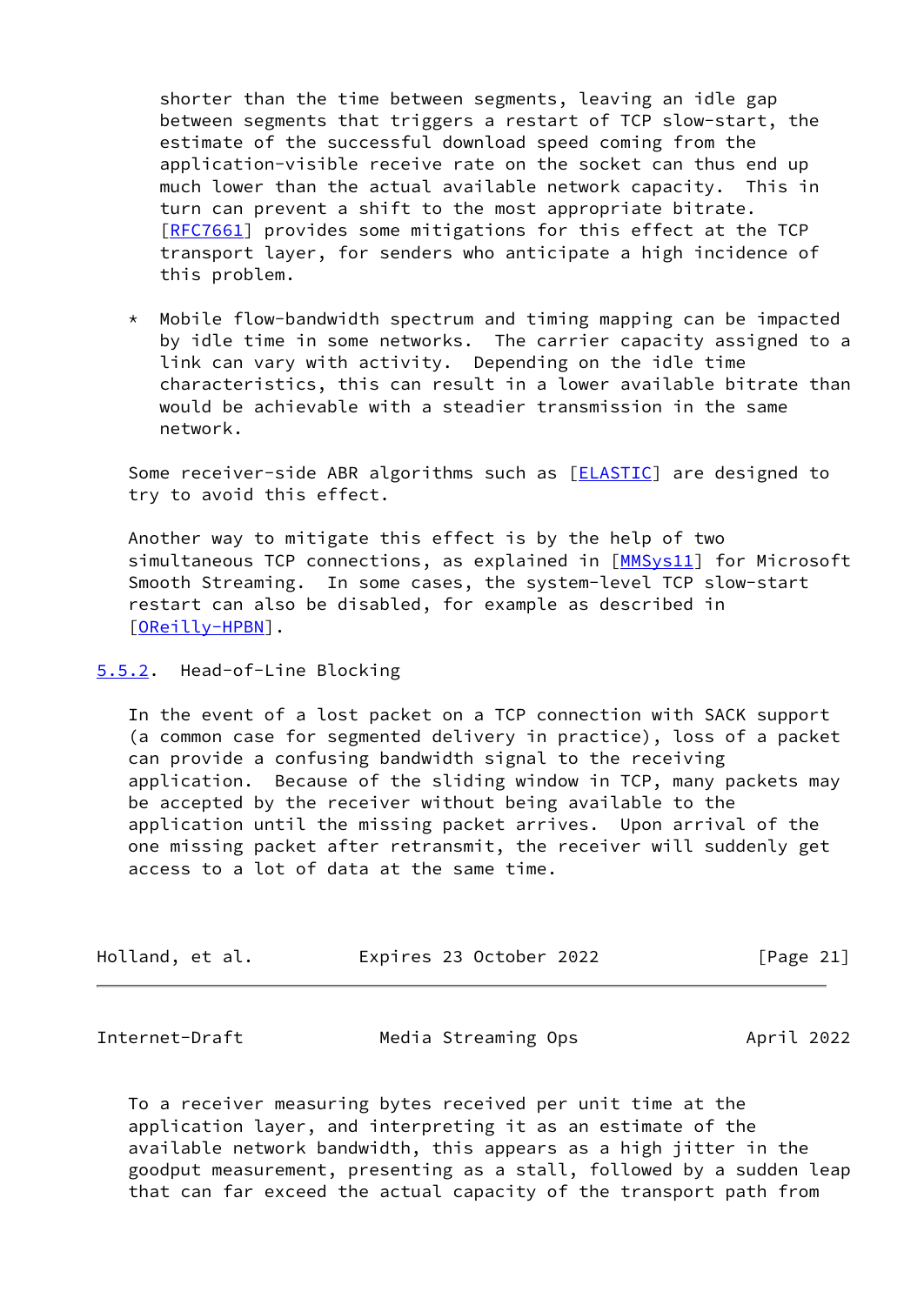the server when the hole in the received data is filled by a later retransmission.

 It is worth noting that more modern transport protocols such as QUIC have mitigation of head-of-line blocking as a protocol design goal. See [Section 6.3](#page-29-0) for more details.

## <span id="page-24-0"></span>[5.5.3](#page-24-0). Wide and Rapid Variation in Path Capacity

 As many end devices have moved to wireless connectivity for the final hop (Wi-Fi, 5G, or LTE), new problems in bandwidth detction have emerged from radio interference and signal strength effects.

 Each of these technologies can experience sudden changes in capacity as the end user device moves from place to place and encounters new sources of interference. Microwave ovens, for example, can cause a throughput degradation of more than a factor of 2 while active [\[Micro](#page-40-7)]. 5G and LTE likewise can easily see rate variation by a factor of 2 or more over a span of seconds as users move around.

 These swings in actual transport capacity can result in user experience issues that can be exacerbated by insufficiently responsive ABR algorithms.

# <span id="page-24-1"></span>[5.6](#page-24-1). Measurement Collection

 Media players use measurements to guide their segment-by-segment adaptive streaming requests, but may also provide measurements to streaming media providers.

 In turn, providers may base analytics on these measurements, to guide decisions such as whether adaptive encoding bitrates in use are the best ones to provide to media players, or whether current media content caching is providing the best experience for viewers.

 To that effect, the Consumer Technology Association (CTA) who owns the Web Application Video Ecosystem (WAVE) project has published two important specifications.

 \* CTA-2066: Streaming Quality of Experience Events, Properties and Metrics

Holland, et al. Expires 23 October 2022 [Page 22]

<span id="page-24-2"></span>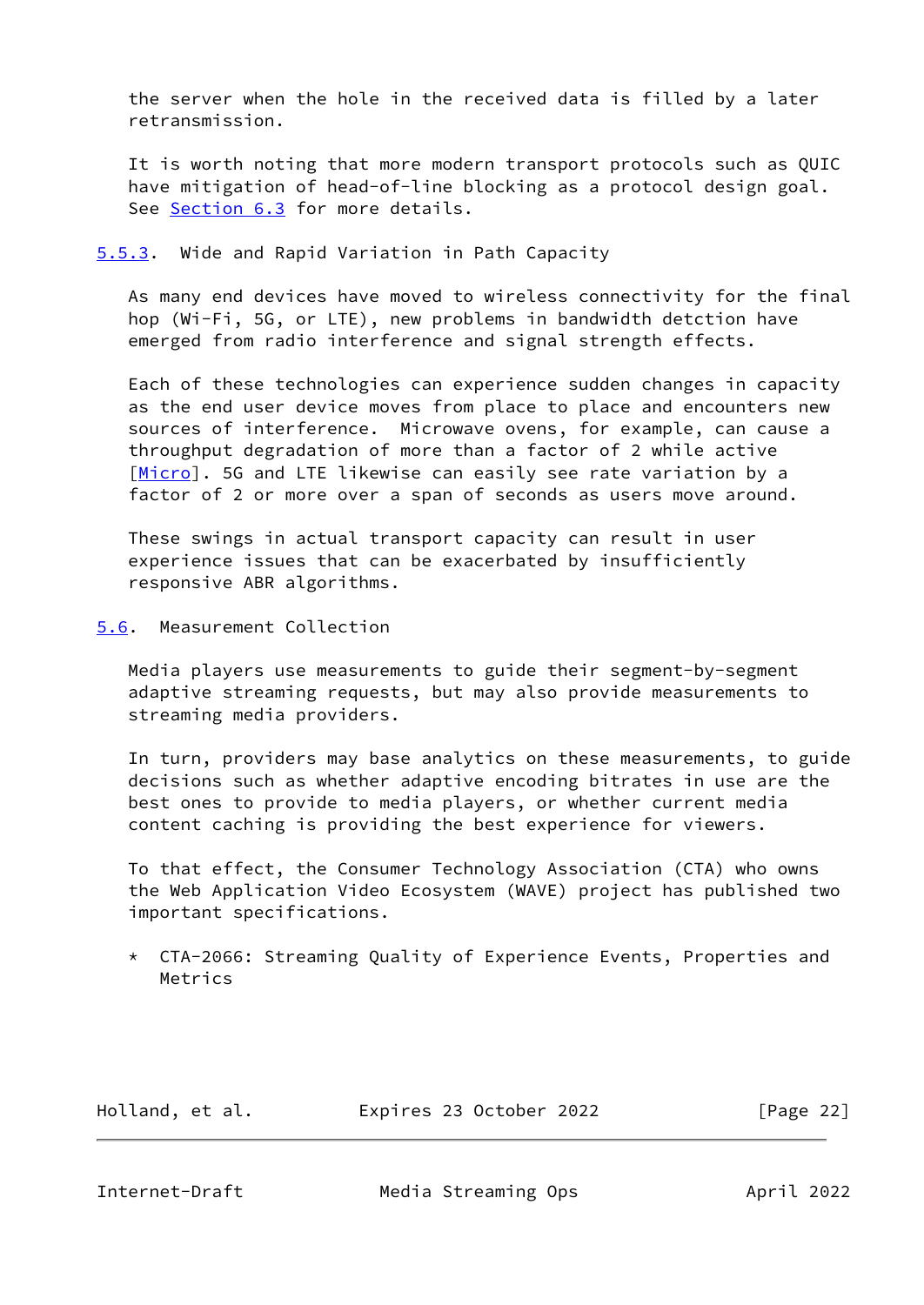[CTA-2066] specifies a set of media player events, properties, QOE metrics and associated terminology for representing streaming media QOE across systems, media players and analytics vendors. While all these events, properties, metrics and associated terminology is used across a number of proprietary analytics and measurement solutions, they were used in slightly (or vastly) different ways that led to interoperability issues. CTA-2066 attempts to address this issue by defining a common terminology as well as how each metric should be computed for consistent reporting.

CTA-5004: Common Media Client Data (CMCD)

 Many assume that the CDNs have a holistic view into the health and performance of the streaming clients. However, this is not the case. The CDNs produce millions of log lines per second across hundreds of thousands of clients and they have no concept of a "session" as a client would have, so CDNs are decoupled from the metrics the clients generate and report. A CDN cannot tell which request belongs to which playback session, the duration of any media object, the bitrate, or whether any of the clients have stalled and are rebuffering or are about to stall and will rebuffer. The consequence of this decoupling is that a CDN cannot prioritize delivery for when the client needs it most, prefetch content, or trigger alerts when the network itself may be underperforming. One approach to couple the CDN to the playback sessions is for the clients to communicate standardized media-relevant information to the CDNs while they are fetching data. [\[CTA-5004](#page-37-5)] was developed exactly for this purpose.

<span id="page-25-0"></span>[6](#page-25-0). Evolution of Transport Protocols and Transport Protocol Behaviors

 Because networking resources are shared between users, a good place to start our discussion is how contention between users, and mechanisms to resolve that contention in ways that are "fair" between users, impact streaming media users. These topics are closely tied to transport protocol behaviors.

As noted in [Section 5,](#page-18-2) ABR response strategies such as HLS [[RFC8216\]](https://datatracker.ietf.org/doc/pdf/rfc8216) or DASH [\[MPEG-DASH](#page-40-5)] are attempting to respond to changing path characteristics, and underlying transport protocols are also attempting to respond to changing path characteristics.

 For most of the history of the Internet, these transport protocols, described in [Section 6.1](#page-26-0) and [Section 6.2](#page-27-0), have had relatively consistent behaviors that have changed slowly, if at all, over time. Newly standardized transport protocols like QUIC [\[RFC9000](https://datatracker.ietf.org/doc/pdf/rfc9000)] can behave differently from existing transport protocols, and these behaviors may evolve over time more rapidly than currently-used transport protocols.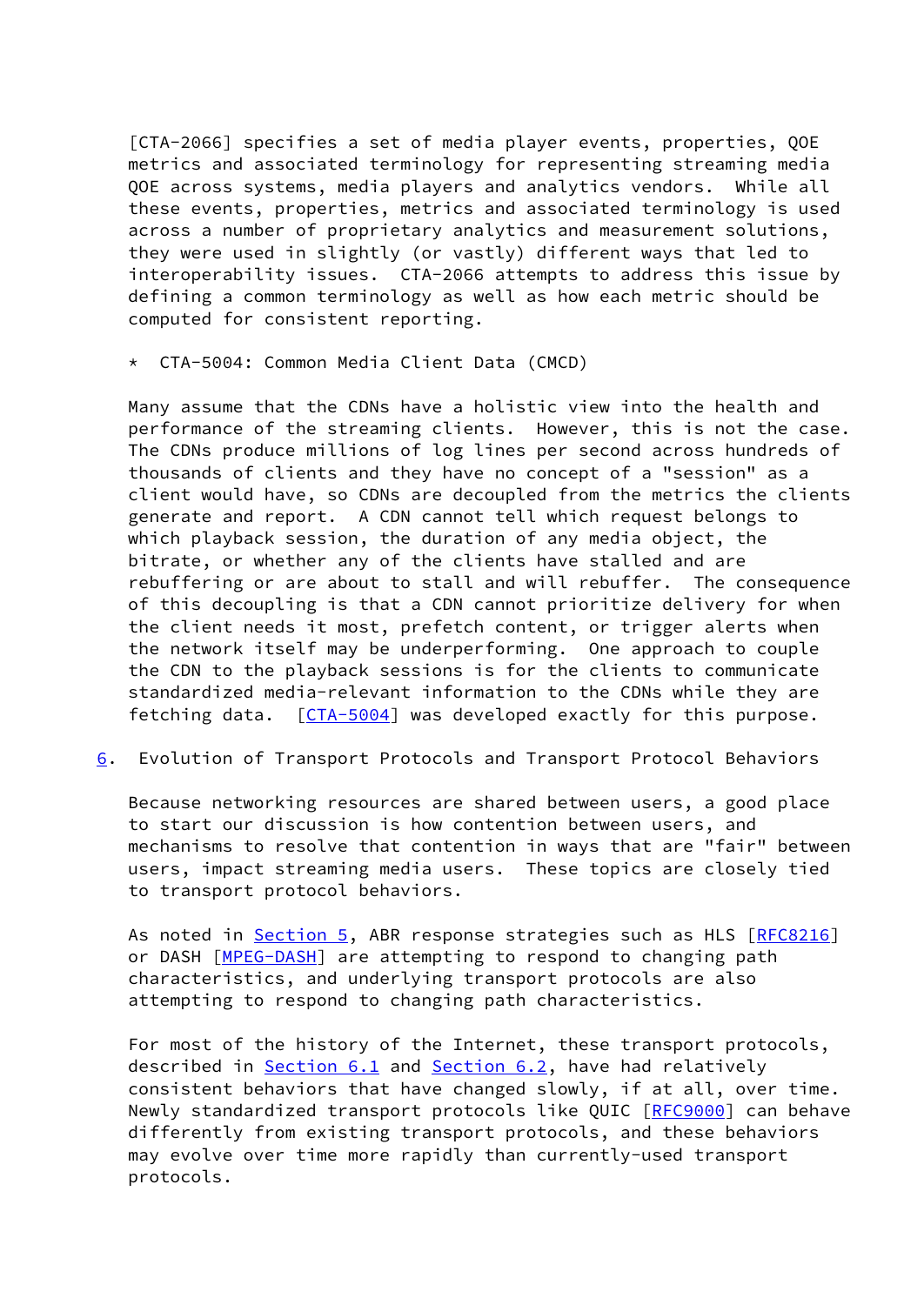Holland, et al. Expires 23 October 2022 [Page 23]

<span id="page-26-1"></span>Internet-Draft Media Streaming Ops April 2022

 For this reason, we have included a description of how the path characteristics that streaming media providers may see are likely to evolve over time.

<span id="page-26-0"></span>[6.1](#page-26-0). UDP and Its Behavior

 For most of the history of the Internet, we have trusted UDP-based applications to limit their impact on other users. One of the strategies used was to use UDP for simple query-response application protocols, such as DNS, which is often used to send a single-packet request to look up the IP address for a DNS name, and return a single-packet response containing the IP address. Although it is possible to saturate a path between a DNS client and DNS server with DNS requests, in practice, that was rare enough that DNS included few mechanisms to resolve contention between DNS users and other users (whether they are also using DNS, or using other application protocols that share the same pathways).

 In recent times, the usage of UDP-based applications that were not simple query-response protocols has grown substantially, and since UDP does not provide any feedback mechanism to senders to help limit impacts on other users, application-level protocols such as RTP [\[RFC3550](https://datatracker.ietf.org/doc/pdf/rfc3550)] have been responsible for the decisions that TCP-based applications have delegated to TCP - what to send, how much to send, and when to send it. Because UDP itself has no transport-layer feedback mechanisms, UDP-based applications that send and receive substantial amounts of information are expected to provide their own feedback mechanisms, and to respond to the feedback the application receives. This expectation is most recently codified in Best Current Practice [\[RFC8085](https://datatracker.ietf.org/doc/pdf/rfc8085)].

 In contrast to adaptive segmented delivery over a reliable tansport as described in [Section 5.3](#page-19-2), some applications deliver streaming media using an unreliable transport, and rely on a variety of approaches, including:

- \* raw MPEG Transport Stream ("MPEG-TS")-formatted video [\[MPEG-TS](#page-41-3)] over UDP, which makes no attempt to account for reordering or loss in the transport,
- \* RTP [\[RFC3550](https://datatracker.ietf.org/doc/pdf/rfc3550)], which can notice loss and repair some limited reordering,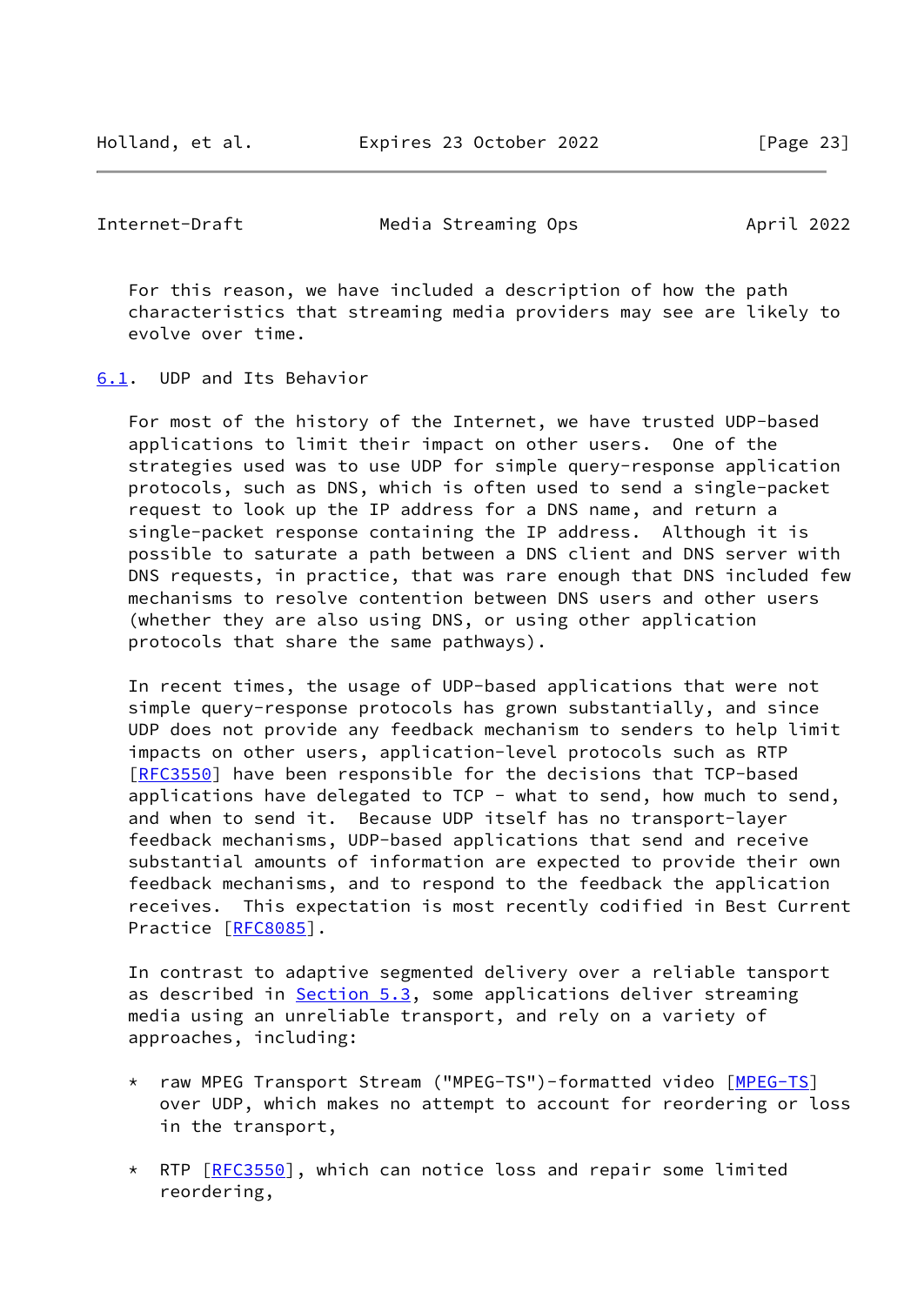\* SCTP [\[RFC4960](https://datatracker.ietf.org/doc/pdf/rfc4960)], which can use partial reliability [\[RFC3758](https://datatracker.ietf.org/doc/pdf/rfc3758)] to recover from some loss, but can abandon recovery to limit head-of line blocking, and

|  | Holland, et al. | Expires 23 October 2022 | [Page 24] |
|--|-----------------|-------------------------|-----------|
|--|-----------------|-------------------------|-----------|

<span id="page-27-1"></span>Internet-Draft Media Streaming Ops April 2022

 \* SRT [\[SRT](#page-45-2)], which can use forward error correction and time-bound retransmission to recover from loss within certain limits, but can abandon recovery to limit head-of-line blocking.

 Under congestion and loss, approaches like the above generally experiences transient video artifacts more often and delay of playback effects less often, as compared with reliable segment transport. Often one of the key goals of using a UDP-based transport that allows some unreliability is to reduce latency and better support applications like videoconferencing, or for other live-action video with interactive components, such as some sporting events.

 Congestion avoidance strategies for deployments using unreliable transport protocols vary widely in practice, ranging from being entirely unresponsive to congestion, to using feedback signaling to change encoder settings (as in  $[REC5762]$ ), to using fewer enhancement layers (as in [[RFC6190](https://datatracker.ietf.org/doc/pdf/rfc6190)]), to using proprietary methods to detect QOE issues and turn off video in order to allow less bandwidth-intensive media such as audio to be delivered.

RTP relies on RTCP Sender and Receiver Reports [\[RFC3550](https://datatracker.ietf.org/doc/pdf/rfc3550)] as its own feedback mechanism, and even includes Circuit Breakers for Unicast RTP Sessions [\[RFC8083](https://datatracker.ietf.org/doc/pdf/rfc8083)] for situations when normal RTP congestion control has not been able to react sufficiently to RTP flows sending at rates that result in sustained packet loss.

 The notion of "Circuit Breakers" has also been applied to other UDP applications in [\[RFC8084](https://datatracker.ietf.org/doc/pdf/rfc8084)], such as tunneling packets over UDP that are potentially not congestion-controlled (for example, "Encapsulating MPLS in UDP", as described in [\[RFC7510](https://datatracker.ietf.org/doc/pdf/rfc7510)]). If streaming media is carried in tunnels encapsulated in UDP, these media streams may encounter "tripped circuit breakers", with resulting user-visible impacts.

<span id="page-27-0"></span>[6.2](#page-27-0). TCP and Its Behavior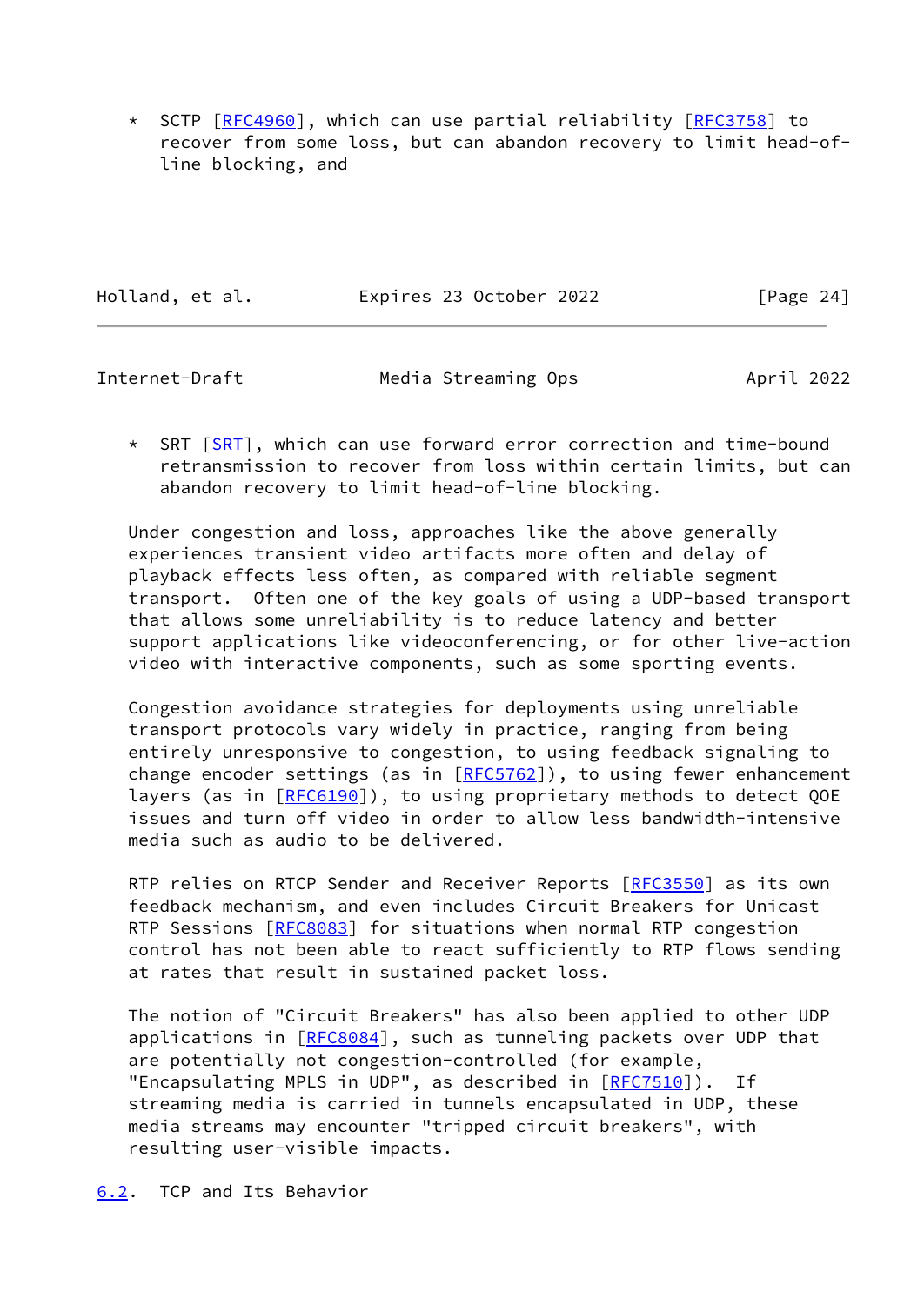For most of the history of the Internet, we have trusted TCP to limit the impact of applications that sent a significant number of packets, in either or both directions, on other users. Although early versions of TCP were not particularly good at limiting this impact [\[RFC0793](https://datatracker.ietf.org/doc/pdf/rfc0793)], the addition of Slow Start and Congestion Avoidance, as described in [\[RFC2001](https://datatracker.ietf.org/doc/pdf/rfc2001)], were critical in allowing TCP-based applications to "use as much bandwidth as possible, but to avoid using more bandwidth than was possible". Although dozens of RFCs have been written refining TCP decisions about what to send, how much to send, and when to send it, since 1988 [\[Jacobson-Karels](#page-39-6)] the signals available for TCP senders remained unchanged - end-to-end acknowledgements for packets that were successfully sent and

| Holland, et al. | Expires 23 October 2022 | [Page 25] |
|-----------------|-------------------------|-----------|
|-----------------|-------------------------|-----------|

<span id="page-28-0"></span>Internet-Draft Media Streaming Ops April 2022

received, and packet timeouts for packets that were not.

 The success of the largely TCP-based Internet is evidence that the mechanisms TCP used to achieve equilibrium quickly, at a point where TCP senders do not interfere with other TCP senders for sustained periods of time, have been largely successful. The Internet continued to work even when the specific mechanisms used to reach equilibrium changed over time. Because TCP provides a common tool to avoid contention, as some TCP-based applications like FTP were largely replaced by other TCP-based applications like HTTP, the transport behavior remained consistent.

 In recent times, the TCP goal of probing for available bandwidth, and "backing off" when a network path is saturated, has been supplanted by the goal of avoiding growing queues along network paths, which prevent TCP senders from reacting quickly when a network path is saturated. Congestion control mechanisms such as COPA [\[COPA18](#page-37-6)] and BBR [\[I-D.cardwell-iccrg-bbr-congestion-control](#page-38-1)] make these decisions based on measured path delays, assuming that if the measured path delay is increasing, the sender is injecting packets onto the network path faster than the receiver can accept them, so the sender should adjust its sending rate accordingly.

 Although TCP behavior has changed over time, the common practice of implementing TCP as part of an operating system kernel has acted to limit how quickly TCP behavior can change. Even with the widespread use of automated operating system update installation on many end user systems, streaming media providers could have a reasonable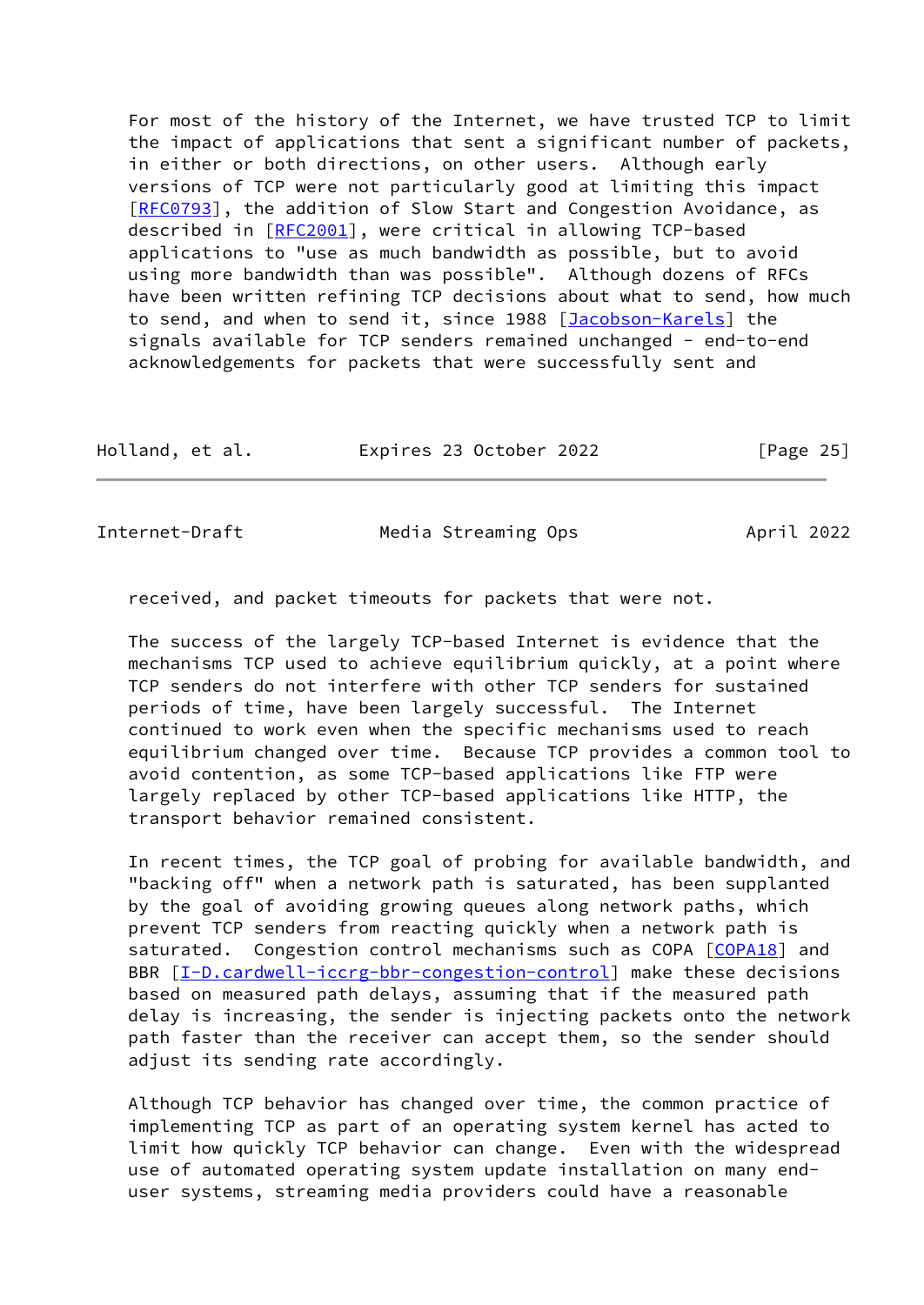expectation that they could understand TCP transport protocol behaviors, and that those behaviors would remain relatively stable in the short term.

<span id="page-29-0"></span>[6.3](#page-29-0). QUIC and Its Behavior

 The QUIC protocol, developed from a proprietary protocol into an IETF standards-track protocol [\[RFC9000](https://datatracker.ietf.org/doc/pdf/rfc9000)], turns many of the statements made in [Section 6.1](#page-26-0) and [Section 6.2](#page-27-0) on their heads.

 Although QUIC provides an alternative to the TCP and UDP transport protocols, QUIC is itself encapsulated in UDP. As noted elsewhere in [Section 7.1](#page-32-0), the QUIC protocol encrypts almost all of its transport parameters, and all of its payload, so any intermediaries that network operators may be using to troubleshoot HTTP streaming media performance issues, perform analytics, or even intercept exchanges in current applications will not work for QUIC-based applications without making changes to their networks. [Section 7](#page-31-0) describes the implications of media encryption in more detail.

Holland, et al. Expires 23 October 2022 [Page 26]

Internet-Draft Media Streaming Ops April 2022

 While QUIC is designed as a general-purpose transport protocol, and can carry different application-layer protocols, the current standardized mapping is for HTTP/3 [[I-D.ietf-quic-http\]](#page-38-2), which describes how QUIC transport features are used for HTTP. The convention is for HTTP/3 to run over UDP port 443  $[Port443]$  $[Port443]$  $[Port443]$  but this is not a strict requirement.

When HTTP/3 is encapsulated in QUIC, which is then encapsulated in UDP, streaming operators (and network operators) might see UDP traffic patterns that are similar to HTTP(S) over TCP. Since earlier versions of HTTP(S) rely on TCP, UDP ports may be blocked for any port numbers that are not commonly used, such as UDP 53 for DNS. Even when UDP ports are not blocked and HTTP/3 can flow, streaming operators (and network operators) may severely rate-limit this traffic because they do not expect to see legitimate high-bandwidth traffic such as streaming media over the UDP ports that HTTP/3 is using.

As noted in **Section 5.5.2**, because TCP provides a reliable, in-order delivery service for applications, any packet loss for a TCP connection causes "head-of-line blocking", so that no TCP segments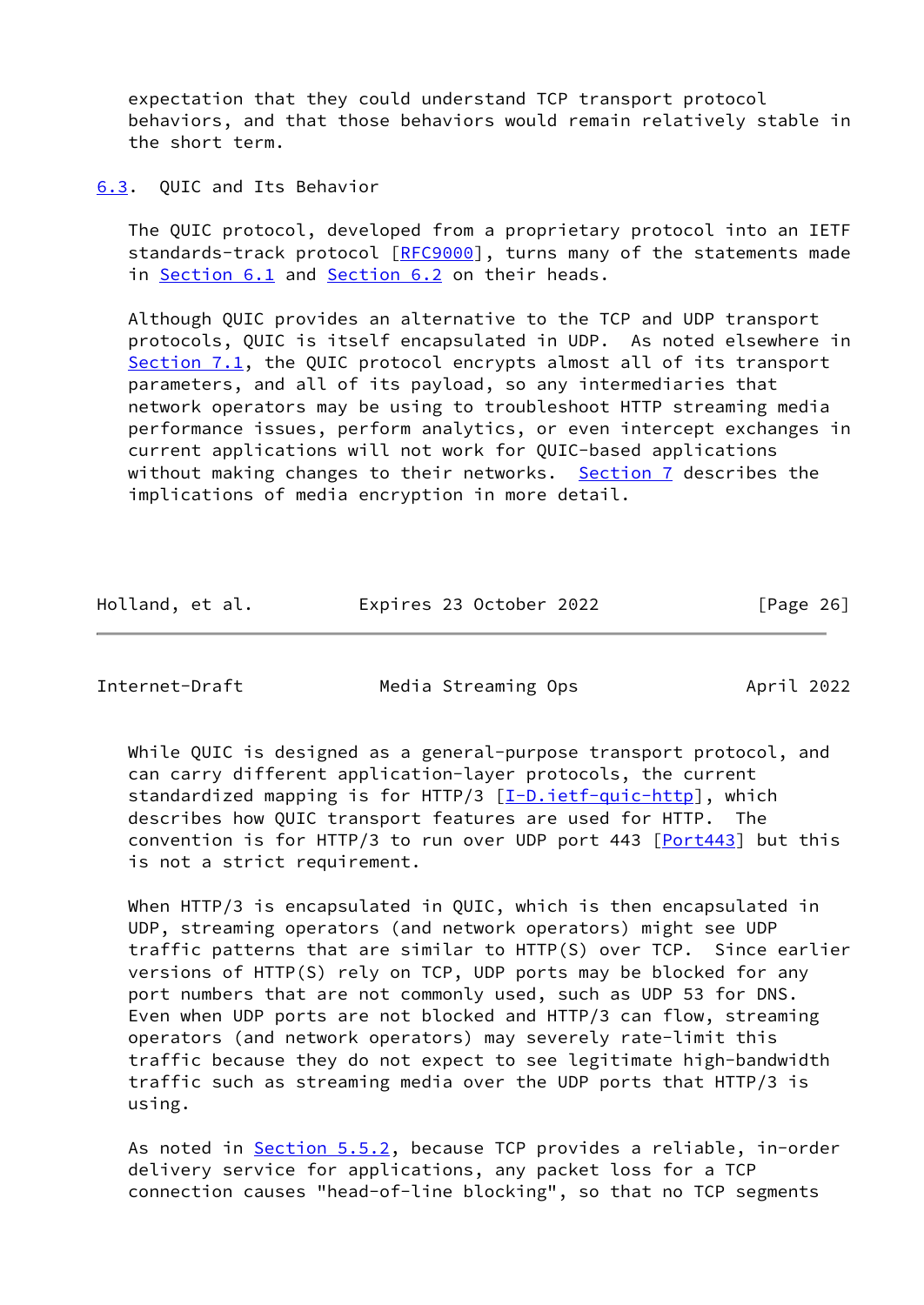arriving after a packet is lost will be delivered to the receiving application until the lost packet is retransmitted, allowing in-order delivery to the application to continue. As described in [[RFC9000](https://datatracker.ietf.org/doc/pdf/rfc9000)], QUIC connections can carry multiple streams, and when packet losses do occur, only the streams carried in the lost packet are delayed.

A QUIC extension currently being specified ([\[I-D.ietf-quic-datagram](#page-38-3)]) adds the capability for "unreliable" delivery, similar to the service provided by UDP, but these datagrams are still subject to the QUIC connection's congestion controller, providing some transport-level congestion avoidance measures, which UDP does not.

As noted in [Section 6.2,](#page-27-0) there is an increasing interest in transport protocol behaviors that respond to delay measurements, instead of responding to packet loss. These behaviors may deliver improved user experience, but in some cases have not responded to sustained packet loss, which exhausts available buffers along the end-to-end path that may affect other users sharing that path. The QUIC protocol provides a set of congestion control hooks that can be used for algorithm agility, and [\[RFC9002](https://datatracker.ietf.org/doc/pdf/rfc9002)] defines a basic algorithm with transport behavior that is roughly similar to TCP NewReno [\[RFC6582](https://datatracker.ietf.org/doc/pdf/rfc6582)]. However, QUIC senders can and do unilaterally choose to use different algorithms such as loss-based CUBIC [\[RFC8312](https://datatracker.ietf.org/doc/pdf/rfc8312)], delay-based COPA or BBR, or even something completely different.

| Holland, et al. | Expires 23 October 2022 | [Page $27$ ] |
|-----------------|-------------------------|--------------|

<span id="page-30-0"></span>Internet-Draft Media Streaming Ops April 2022

 The Internet community does have experience with deploying new congestion controllers without melting the Internet. As noted in [\[RFC8312](https://datatracker.ietf.org/doc/pdf/rfc8312)], both the CUBIC congestion controller and its predecessor BIC have significantly different behavior from Reno-style congestion controllers such as TCP NewReno [\[RFC6582](https://datatracker.ietf.org/doc/pdf/rfc6582)], but both CUBIC and BIC were added to the Linux kernel in order to allow experimentation and analysis, and both were then selected as the default TCP congestion controllers in Linux, and both were deployed globally.

The point mentioned in **[Section 6.2](#page-27-0)** about TCP congestion controllers being implemented in operating system kernels is different with QUIC. Although QUIC can be implemented in operating system kernels, one of the design goals when this work was chartered was "QUIC is expected to support rapid, distributed development and testing of features",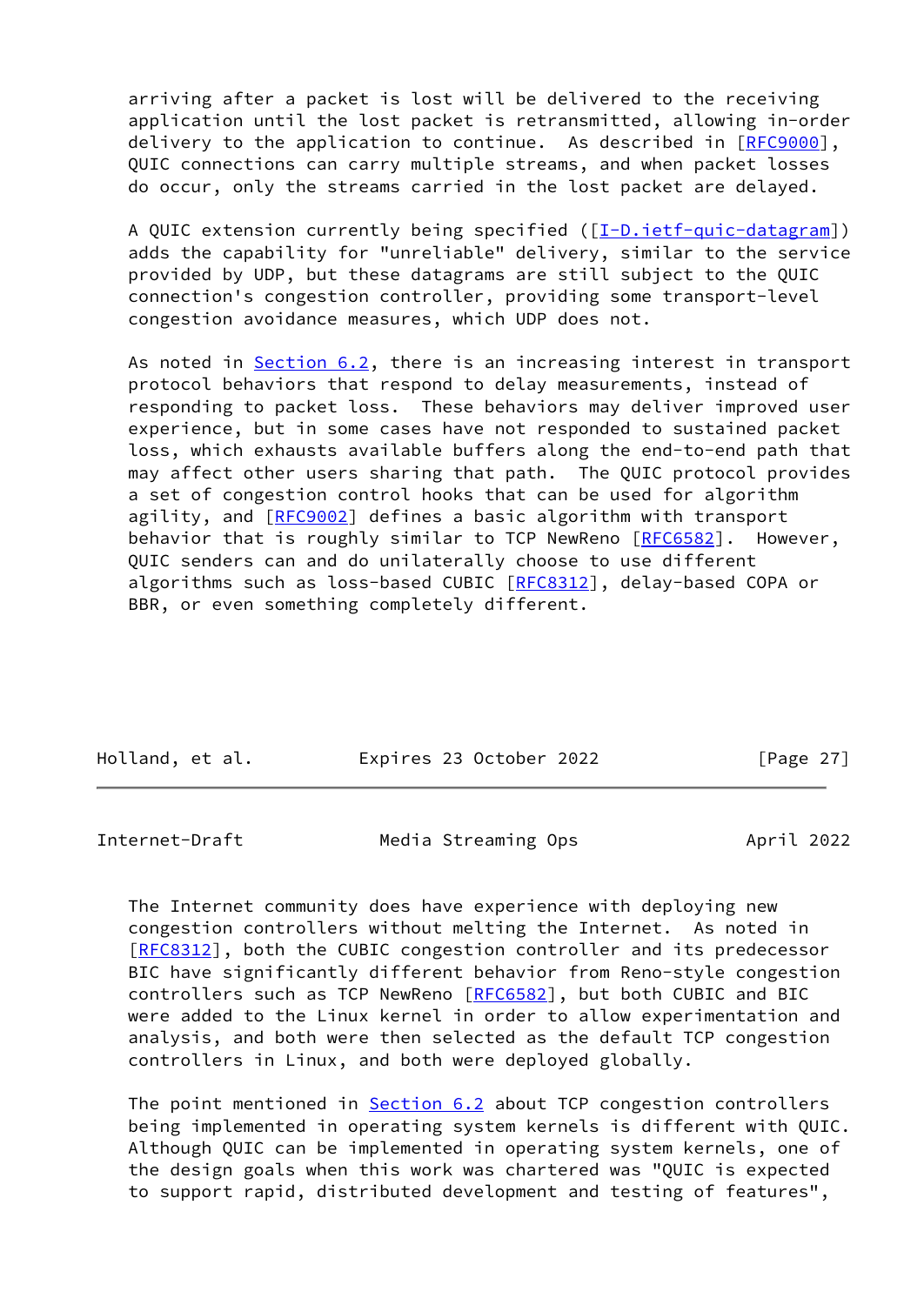and to meet this expectation, many implementers have chosen to implement QUIC in user space, outside the operating system kernel, and to even distribute QUIC libraries with their own applications. It is worth noting that streaming operators using HTTP/3, carried over QUIC, can expect more frequent deployment of new congestion controller behavior than has been the case with HTTP/1 and HTTP/2, carried over TCP.

 It is worth considering that if TCP-based HTTP traffic and UDP-based HTTP/3 traffic are allowed to enter operator networks on roughly equal terms, questions of fairness and contention will be heavily dependent on interactions between the congestion controllers in use for TCP-based HTTP traffic and UDP-based HTTP/3 traffic.

<span id="page-31-0"></span>[7](#page-31-0). Streaming Encrypted Media

"Encrypted Media" has at least three meanings:

- $*$  Media encrypted at the application layer, typically using some sort of Digital Rights Management (DRM) system, and typically remaining encrypted "at rest", when senders and receivers store it.
- \* Media encrypted by the sender at the transport layer, and remaining encrypted until it reaches the ultimate media consumer (in this document, referred to as "end-to-end media encryption").
- \* Media encrypted by the sender at the transport layer, and remaining encrypted until it reaches some intermediary that is \_not\_ the ultimate media consumer, but has credentials allowing decryption of the media content. This intermediary may examine and even transform the media content in some way, before forwarding re-encrypted media content (in this document referred to as "hop-by-hop media encryption").

| Holland, et al. | Expires 23 October 2022 | [Page 28] |  |
|-----------------|-------------------------|-----------|--|
|                 |                         |           |  |

<span id="page-31-1"></span>Internet-Draft Media Streaming Ops April 2022

 In this document, we will focus on media encrypted at the transport layer, whether encrypted "hop-by-hop" or "end-to-end". Because media encrypted at the application layer will only be processed by application-level entities, this encryption does not have transport layer implications. Of course, both "hop-by-hop" and "end-to-end" encrypted transport may carry media that is, in addition, encrypted at the application layer.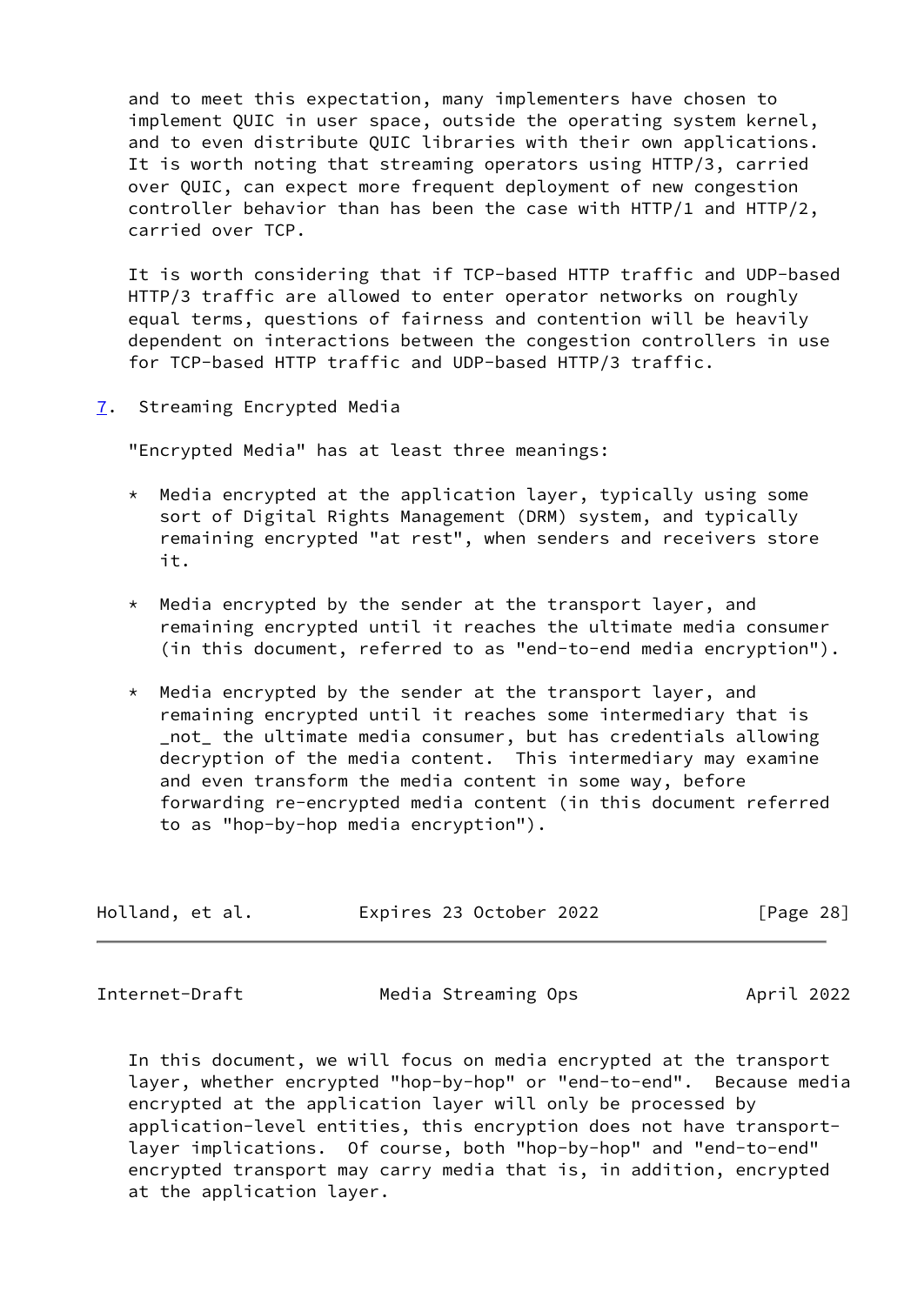Each of these encryption strategies is intended to achieve a different goal. For instance, application-level encryption may be used for business purposes, such as avoiding piracy or enforcing geographic restrictions on playback, while transport-layer encryption may be used to prevent media steam manipulation or to protect manifests.

 This document does not take a position on whether those goals are "valid" (whatever that might mean).

 Both "end-to-end" and "hop-by-hop" media encryption have specific implications for streaming operators. These are described in [Section 7.2](#page-33-0) and [Section 7.3](#page-35-0).

<span id="page-32-0"></span>[7.1](#page-32-0). General Considerations for Media Encryption

 The use of strong encryption does provide confidentiality for encrypted streaming media, from the sender to either an intermediary or the ultimate media consumer, and this does prevent Deep Packet Inspection by any intermediary that does not possess credentials allowing decryption. However, even encrypted content streams may be vulnerable to traffic analysis. An intermediary that can identify an encrypted media stream without decrypting it, may be able to "fingerprint" the encrypted media stream of known content, and then match the targeted media stream against the fingerprints of known content. This protection can be lessened if a media provider is repeatedly encrypting the same content. [\[CODASPY17\]](#page-37-7) is an example of what is possible when identifying HTTPS-protected videos over TCP transport, based either on the length of entire resources being transferred, or on characteristic packet patterns at the beginning of a resource being transferred.

 If traffic analysis is successful at identifying encrypted content and associating it with specific users, this breaks privacy as certainly as examining decrypted traffic.

 Because HTTPS has historically layered HTTP on top of TLS, which is in turn layered on top of TCP, intermediaries do have access to unencrypted TCP-level transport information, such as retransmissions, and some carriers exploited this information in attempts to improve

| Holland, et al. | Expires 23 October 2022 | [Page 29] |
|-----------------|-------------------------|-----------|
|-----------------|-------------------------|-----------|

<span id="page-32-1"></span>Internet-Draft Media Streaming Ops April 2022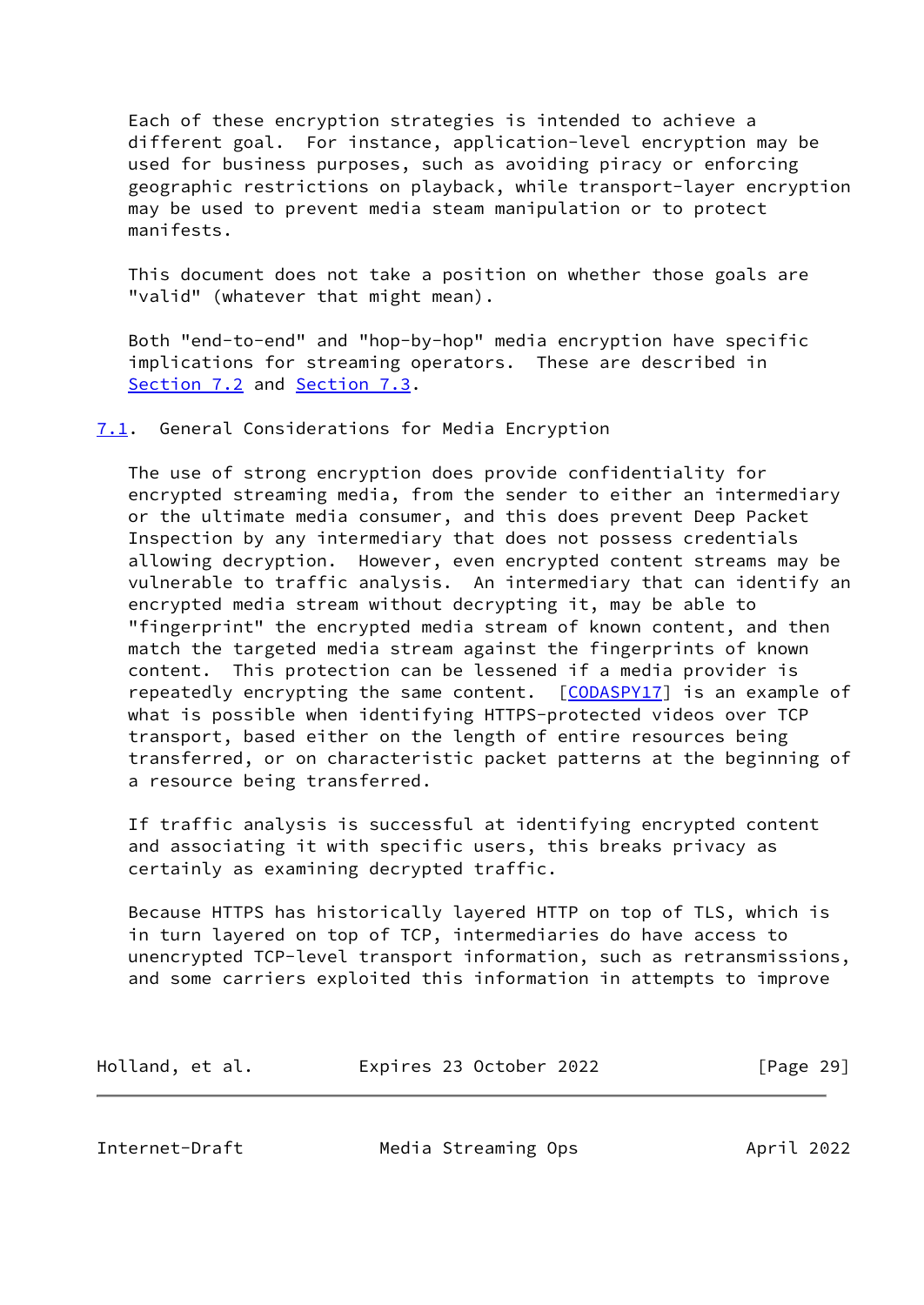transport-layer performance [\[RFC3135](https://datatracker.ietf.org/doc/pdf/rfc3135)]. The most recent standardized version of HTTPS, HTTP/3 [\[I-D.ietf-quic-http\]](#page-38-2), uses the QUIC protocol [\[RFC9000](https://datatracker.ietf.org/doc/pdf/rfc9000)] as its transport layer. QUIC relies on the TLS 1.3 initial handshake [[RFC8446](https://datatracker.ietf.org/doc/pdf/rfc8446)] only for key exchange [[RFC9001](https://datatracker.ietf.org/doc/pdf/rfc9001)], and encrypts almost all transport parameters itself, with the exception of a few invariant header fields. In the QUIC short header, the only transport-level parameter which is sent "in the clear" is the Destination Connection ID [[RFC8999](https://datatracker.ietf.org/doc/pdf/rfc8999)], and even in the QUIC long header, the only transport-level parameters sent "in the clear" are the Version, Destination Connection ID, and Source Connection ID. For these reasons, HTTP/3 is significantly more "opaque" than HTTPS with HTTP/1 or HTTP/2.

<span id="page-33-1"></span> [I-D.ietf-quic-manageability] discusses manageability of the QUIC transport protocol that is used to encapsulate HTTP/3, focusing on the implications of QUIC's design and wire image on network operations involving QUIC traffic. It discusses what network operators can consider in some detail.

More broadly, [RFC 9065](https://datatracker.ietf.org/doc/pdf/rfc9065) [\[RFC9065](https://datatracker.ietf.org/doc/pdf/rfc9065)], "Considerations around Transport Header Confidentiality, Network Operations, and the Evolution of Internet Transport Protocols" describes the impact of increased encryption of transport headers in general terms.

#### <span id="page-33-0"></span>[7.2](#page-33-0). Considerations for "Hop-by-Hop" Media Encryption

 Although the IETF has put considerable emphasis on end-to-end streaming media encryption, there are still important use cases that require the insertion of intermediaries.

 There are a variety of ways to involve intermediaries, and some are much more intrusive than others.

 From a content provider's perspective, a number of considerations are in play. The first question is likely whether the content provider intends that intermediaries are explicitly addressed from endpoints, or whether the content provider is willing to allow intermediaries to "intercept" streaming content transparently, with no awareness or permission from either endpoint.

 If a content provider does not actively work to avoid interception by intermediaries, the effect will be indistinguishable from "impersonation attacks", and endpoints cannot be assumed of any level of privacy.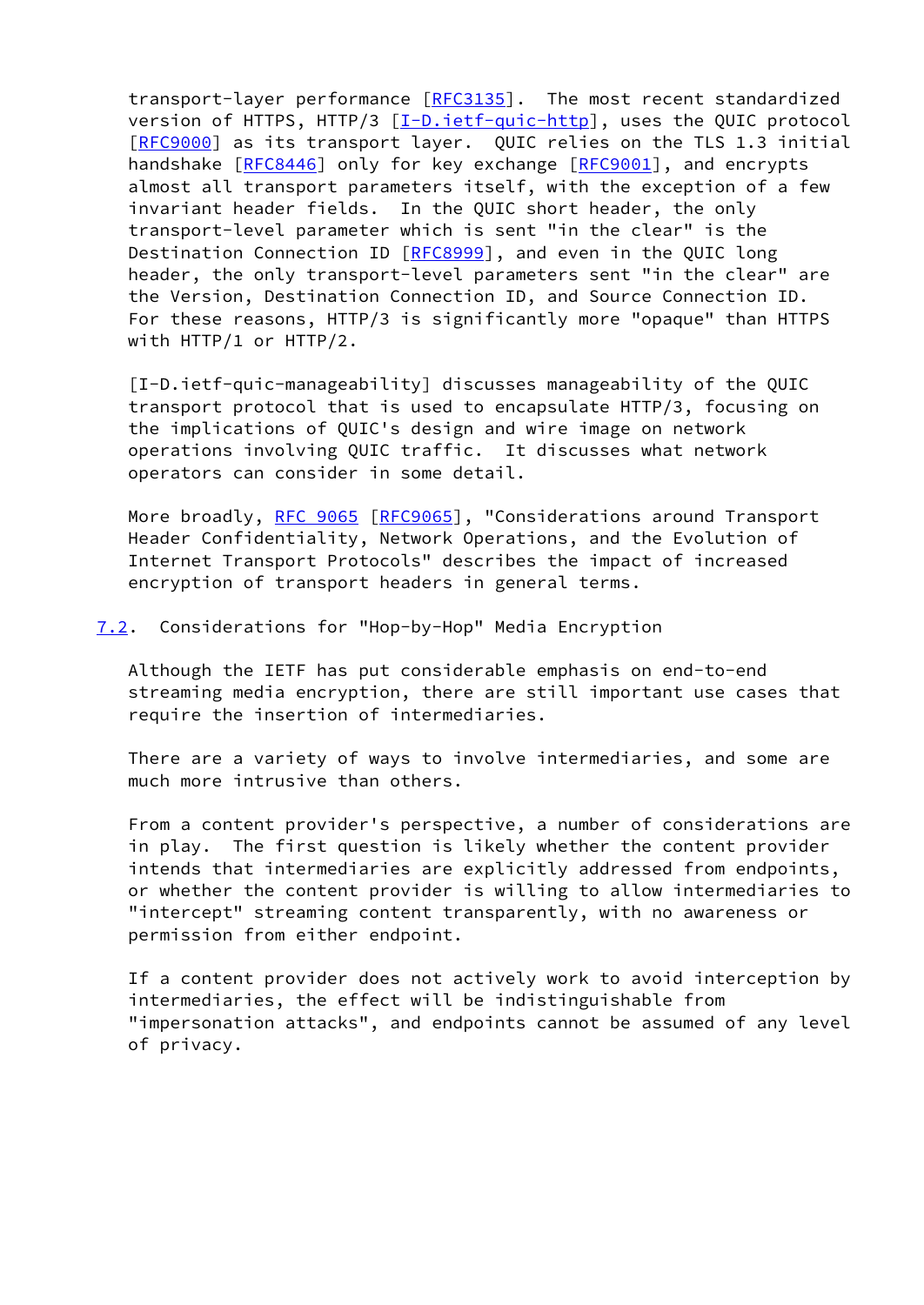Internet-Draft Media Streaming Ops April 2022

 Assuming that a content provider does intend to allow intermediaries to participate in content streaming, and does intend to provide some level of privacy for endpoints, there are a number of possible tools, either already available or still being specified. These include

- Server And Network assisted DASH [\[MPEG-DASH-SAND](#page-41-5)] this specification introduces explicit messaging between DASH clients and network elements or between various network elements for the purpose of improving the efficiency of streaming sessions by providing information about real-time operational characteristics of networks, servers, proxies, caches, CDNs, as well as DASH client's performance and status.
- \* "Double Encryption Procedures for the Secure Real-Time Transport Protocol (SRTP)" [\[RFC8723](https://datatracker.ietf.org/doc/pdf/rfc8723)] - this specification provides a cryptographic transform for the Secure Real-time Transport Protocol that provides both hop-by-hop and end-to-end security guarantees.
- \* Secure Media Frames [\[SFRAME](#page-45-3)] [[RFC8723](https://datatracker.ietf.org/doc/pdf/rfc8723)] is closely tied to SRTP, and this close association impeded widespread deployment, because it could not be used for the most common media content delivery mechanisms. A more recent proposal, Secure Media Frames [\[SFRAME](#page-45-3)], also provides both hop-by-hop and end-to-end security guarantees, but can be used with other transport protocols beyond SRTP.

 The choice of whether to involve intermediaries sometimes requires careful consideration. As an example, when ABR manifests were commonly sent unencrypted some networks would modify manifests during peak hours by removing high-bitrate renditions in order to prevent players from choosing those renditions, thus reducing the overall bandwidth consumed for delivering these media streams and thereby improving the network load and the user experience for their customers. Now that ubiquitous encryption typically prevents this kind of modification, in order to maintain the same level of network health and user experience across networks whose users would have benefitted from this intervention a media streaming operator sometimes needs to choose between adding intermediaries who are authorized to change the manifests or adding significant extra complexity to their service.

 Some resources that might inform other similar considerations are further discussed in [\[RFC8824](https://datatracker.ietf.org/doc/pdf/rfc8824)] (for WebRTC) and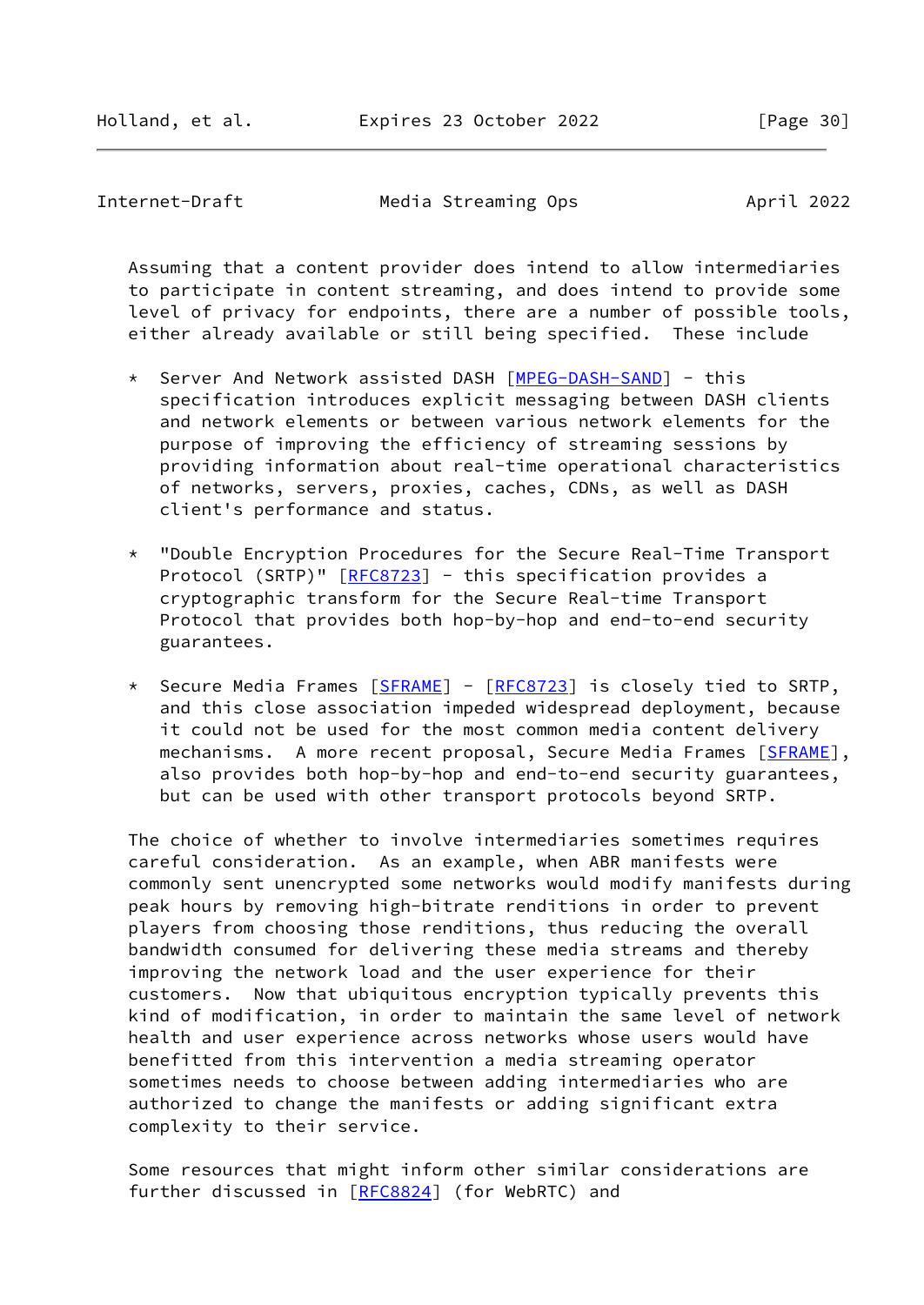[\[I-D.ietf-quic-manageability](#page-33-1)] (for HTTP/3 and QUIC).

Holland, et al. **Expires 23 October 2022** [Page 31]

<span id="page-35-1"></span>

Internet-Draft Media Streaming Ops April 2022

<span id="page-35-0"></span>[7.3](#page-35-0). Considerations for "End-to-End" Media Encryption

 "End-to-end" media encryption offers the potential of providing privacy for streaming media consumers, with the idea being that if an unauthorized intermediary can't decrypt streaming media, the intermediary can't use Deep Packet Inspection to examine HTTP request and response headers and identify the media content being streamed.

 "End-to-end" media encryption has become much more widespread in the years since the IETF issued "Pervasive Monitoring Is an Attack" [\[RFC7258](https://datatracker.ietf.org/doc/pdf/rfc7258)] as a Best Current Practice, describing pervasive monitoring as a much greater threat than previously appreciated. After the Snowden disclosures, many content providers made the decision to use HTTPS protection - HTTP over TLS - for most or all content being delivered as a routine practice, rather than in exceptional cases for content that was considered "sensitive".

Unfortunately, as noted in  $[REC7258]$ , there is no way to prevent pervasive monitoring by an "attacker", while allowing monitoring by a more benign entity who "only" wants to use DPI to examine HTTP requests and responses in order to provide a better user experience. If a modern encrypted transport protocol is used for end-to-end media encryption, intermediary streaming operators are unable to examine transport and application protocol behavior. As described in [Section 7.2](#page-33-0), only an intermediary streaming operator who is explicitly authorized to examine packet payloads, rather than intercepting packets and examining them without authorization, can continue these practices.

 [RFC7258] said that "The IETF will strive to produce specifications that mitigate pervasive monitoring attacks", so streaming operators should expect the IETF's direction toward preventing unauthorized monitoring of IETF protocols to continue for the forseeable future.

<span id="page-35-2"></span>[8](#page-35-2). Further Reading and References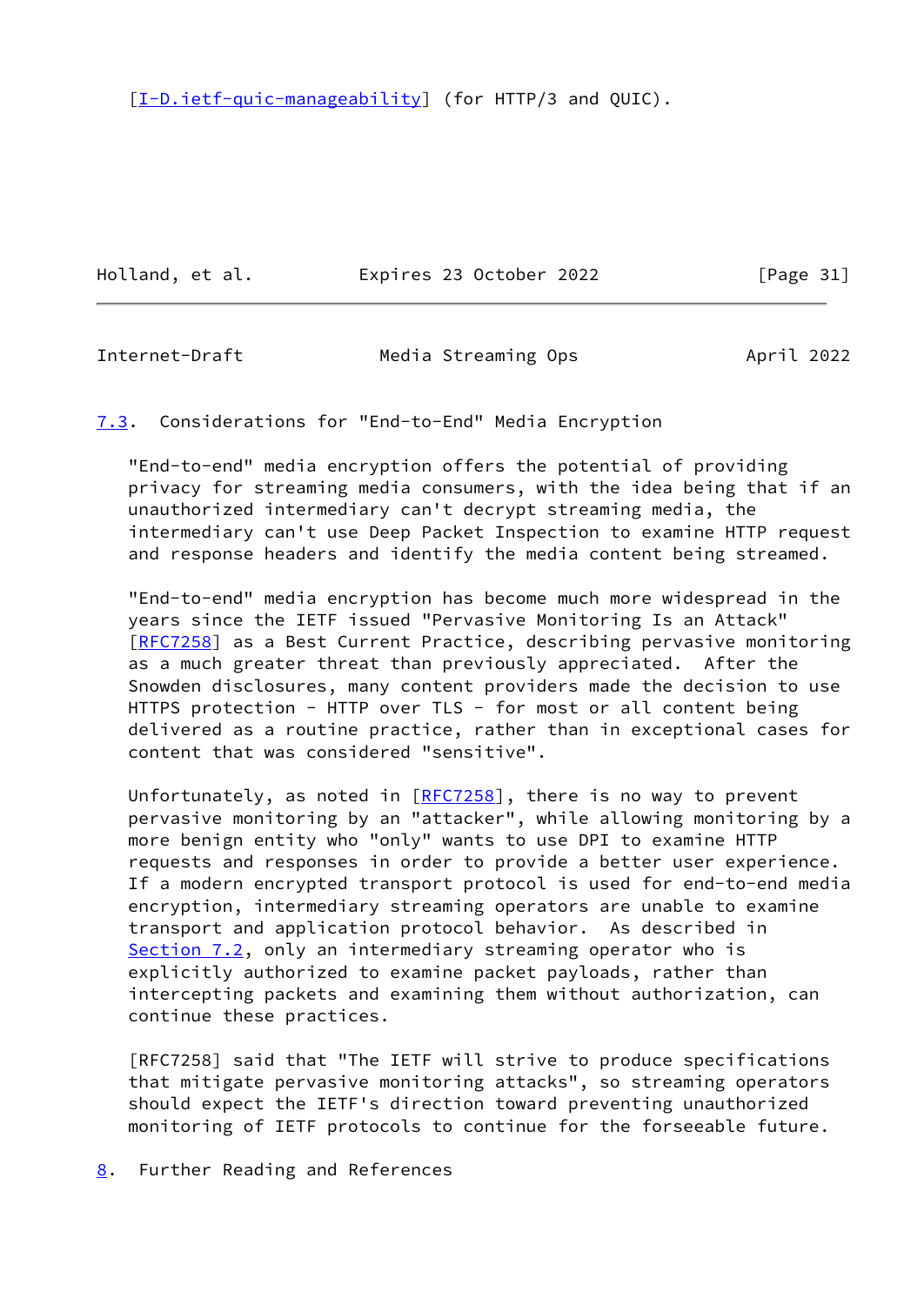The Media Operations community maintains a list of references and resources for further reading at this location:

 \* [https://github.com/ietf-wg-mops/draft-ietf-mops-streaming](https://github.com/ietf-wg-mops/draft-ietf-mops-streaming-opcons/blob/main/living-doc-mops-streaming-opcons.md) [opcons/blob/main/living-doc-mops-streaming-opcons.md](https://github.com/ietf-wg-mops/draft-ietf-mops-streaming-opcons/blob/main/living-doc-mops-streaming-opcons.md) ([https://github.com/ietf-wg-mops/draft-ietf-mops-streaming](https://github.com/ietf-wg-mops/draft-ietf-mops-streaming-opcons/blob/main/living-doc-mops-streaming-opcons.md) [opcons/blob/main/living-doc-mops-streaming-opcons.md\)](https://github.com/ietf-wg-mops/draft-ietf-mops-streaming-opcons/blob/main/living-doc-mops-streaming-opcons.md)

 Editor's note: The link above might or might not be changed during IESG Evaluation. See [https://github.com/ietf-wg-mops/draft-ietf](https://github.com/ietf-wg-mops/draft-ietf-mops-streaming-opcons/issues/114) [mops-streaming-opcons/issues/114](https://github.com/ietf-wg-mops/draft-ietf-mops-streaming-opcons/issues/114) [\(https://github.com/ietf-wg-mops/](https://github.com/ietf-wg-mops/draft-ietf-mops-streaming-opcons/issues/114) [draft-ietf-mops-streaming-opcons/issues/114](https://github.com/ietf-wg-mops/draft-ietf-mops-streaming-opcons/issues/114)) for updates.

| Holland, et al. | Expires 23 October 2022 | [Page $32$ ] |
|-----------------|-------------------------|--------------|
|                 |                         |              |

<span id="page-36-1"></span>Internet-Draft Media Streaming Ops April 2022

<span id="page-36-0"></span>[9](#page-36-0). IANA Considerations

This document requires no actions from IANA.

<span id="page-36-2"></span>[10.](#page-36-2) Security Considerations

 Security is an important matter for streaming media applications and it was briefly touched on in **Section 7.1</u>.** This document itself introduces no new security issues.

<span id="page-36-3"></span>[11.](#page-36-3) Acknowledgments

 Thanks to Alexandre Gouaillard, Aaron Falk, Chris Lemmons, Dave Oran, Eric Vyncke, Glenn Deen, Kyle Rose, Leslie Daigle, Lucas Pardue, Mark Nottingham, Matt Stock, Mike English, Renan Krishna, Roni Even, Sanjay Mishra, and Will Law for very helpful suggestions, reviews and comments.

<span id="page-36-4"></span>[12.](#page-36-4) Informative References

<span id="page-36-5"></span>[ABRSurvey]

 Taani, B., Begen, A. C., Timmerer, C., Zimmermann, R., and A. Bentaleb et al, "A Survey on Bitrate Adaptation Schemes for Streaming Media Over HTTP", IEEE Communications Surveys & Tutorials , 2019, <[https://ieeexplore.ieee.org/abstract/document/8424813>](https://ieeexplore.ieee.org/abstract/document/8424813).

<span id="page-36-6"></span> [BAP] "The Coalition for Better Ads", n.d., <[https://www.betterads.org/>](https://www.betterads.org/).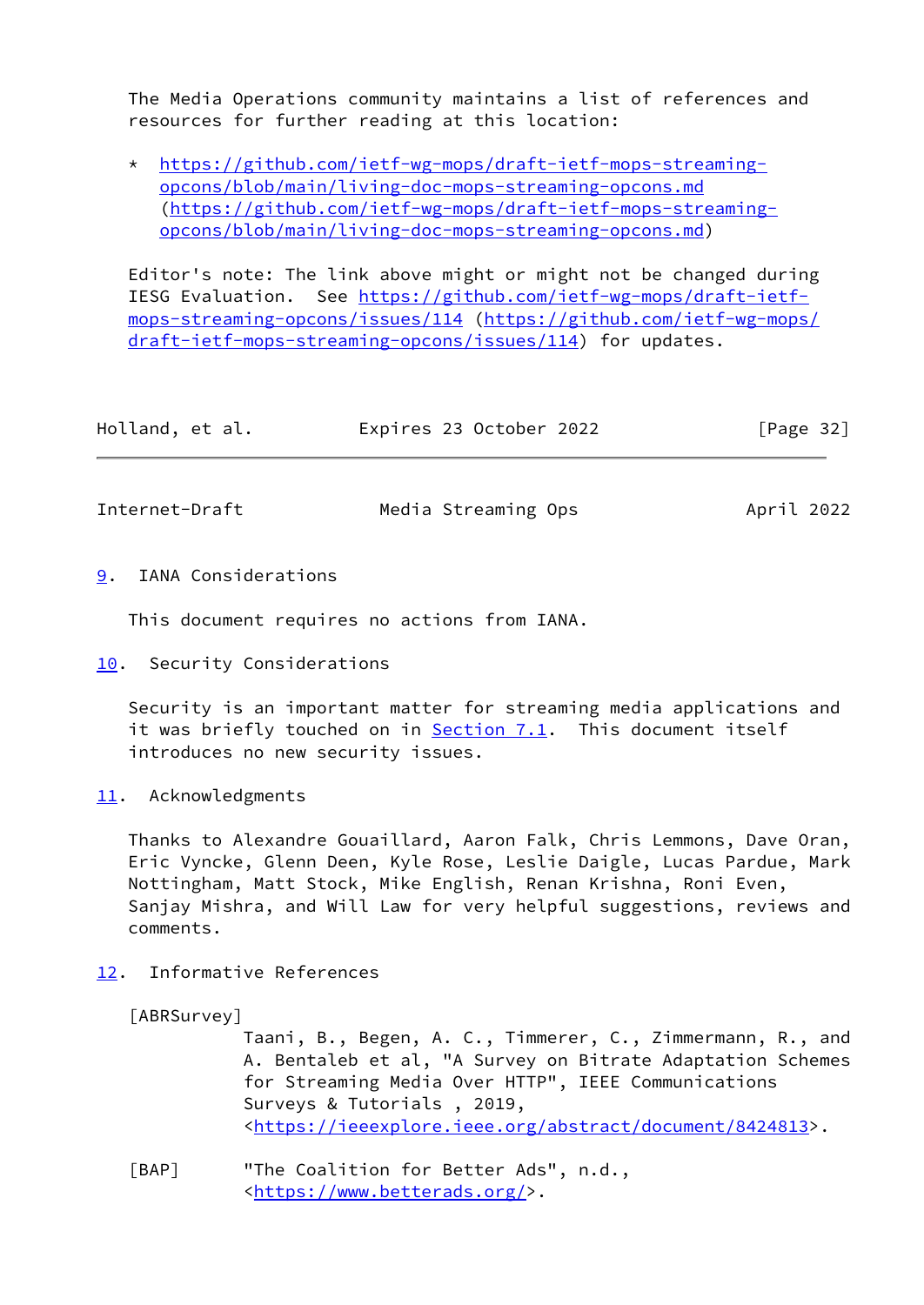<span id="page-37-3"></span> [CMAF-CTE] Law, W., "Ultra-Low-Latency Streaming Using Chunked- Encoded and Chunked Transferred CMAF", October 2018, <[https://www.akamai.com/us/en/multimedia/documents/white](https://www.akamai.com/us/en/multimedia/documents/white-paper/low-latency-streaming-cmaf-whitepaper.pdf) [paper/low-latency-streaming-cmaf-whitepaper.pdf](https://www.akamai.com/us/en/multimedia/documents/white-paper/low-latency-streaming-cmaf-whitepaper.pdf)>.

<span id="page-37-7"></span>[CODASPY17]

- Reed, A. and M. Kranch, "Identifying HTTPS-Protected Netflix Videos in Real-Time", ACM CODASPY , March 2017, <<https://dl.acm.org/doi/10.1145/3029806.3029821>>.
- <span id="page-37-2"></span> [CoDel] Nichols, K. and V. Jacobson, "Controlling Queue Delay", Communications of the ACM, Volume 55, Issue 7, pp. 42-50 , July 2012.
- <span id="page-37-6"></span> [COPA18] Arun, V. and H. Balakrishnan, "Copa: Practical Delay-Based Congestion Control for the Internet", USENIX NSDI , April 2018, [<https://web.mit.edu/copa/>](https://web.mit.edu/copa/).

| Holland, et al. | Expires 23 October 2022 | [Page 33] |
|-----------------|-------------------------|-----------|
|                 |                         |           |

| Internet-Draft | Media Streaming Ops | April 2022 |
|----------------|---------------------|------------|
|----------------|---------------------|------------|

- [CTA-2066] Consumer Technology Association, "Streaming Quality of Experience Events, Properties and Metrics", March 2020, <[https://shop.cta.tech/products/streaming-quality-of](https://shop.cta.tech/products/streaming-quality-of-experience-events-properties-and-metrics) [experience-events-properties-and-metrics>](https://shop.cta.tech/products/streaming-quality-of-experience-events-properties-and-metrics).
- <span id="page-37-5"></span> [CTA-5004] CTA, "Common Media Client Data (CMCD)", September 2020, <[https://shop.cta.tech/products/web-application-video](https://shop.cta.tech/products/web-application-video-ecosystem-common-media-client-data-cta-5004) [ecosystem-common-media-client-data-cta-5004](https://shop.cta.tech/products/web-application-video-ecosystem-common-media-client-data-cta-5004)>.
- <span id="page-37-0"></span> [CVNI] "Cisco Visual Networking Index: Forecast and Trends, 2017-2022 White Paper", 27 February 2019, <[https://www.cisco.com/c/en/us/solutions/collateral/](https://www.cisco.com/c/en/us/solutions/collateral/service-provider/visual-networking-index-vni/white-paper-c11-741490.html) [service-provider/visual-networking-index-vni/white-paper](https://www.cisco.com/c/en/us/solutions/collateral/service-provider/visual-networking-index-vni/white-paper-c11-741490.html) [c11-741490.html](https://www.cisco.com/c/en/us/solutions/collateral/service-provider/visual-networking-index-vni/white-paper-c11-741490.html)>.
- <span id="page-37-4"></span> [ELASTIC] De Cicco, L., Caldaralo, V., Palmisano, V., and S. Mascolo, "ELASTIC: A client-side controller for dynamic adaptive streaming over HTTP (DASH)", Packet Video Workshop , December 2013, <[https://ieeexplore.ieee.org/document/6691442>](https://ieeexplore.ieee.org/document/6691442).

<span id="page-37-1"></span>[Encodings]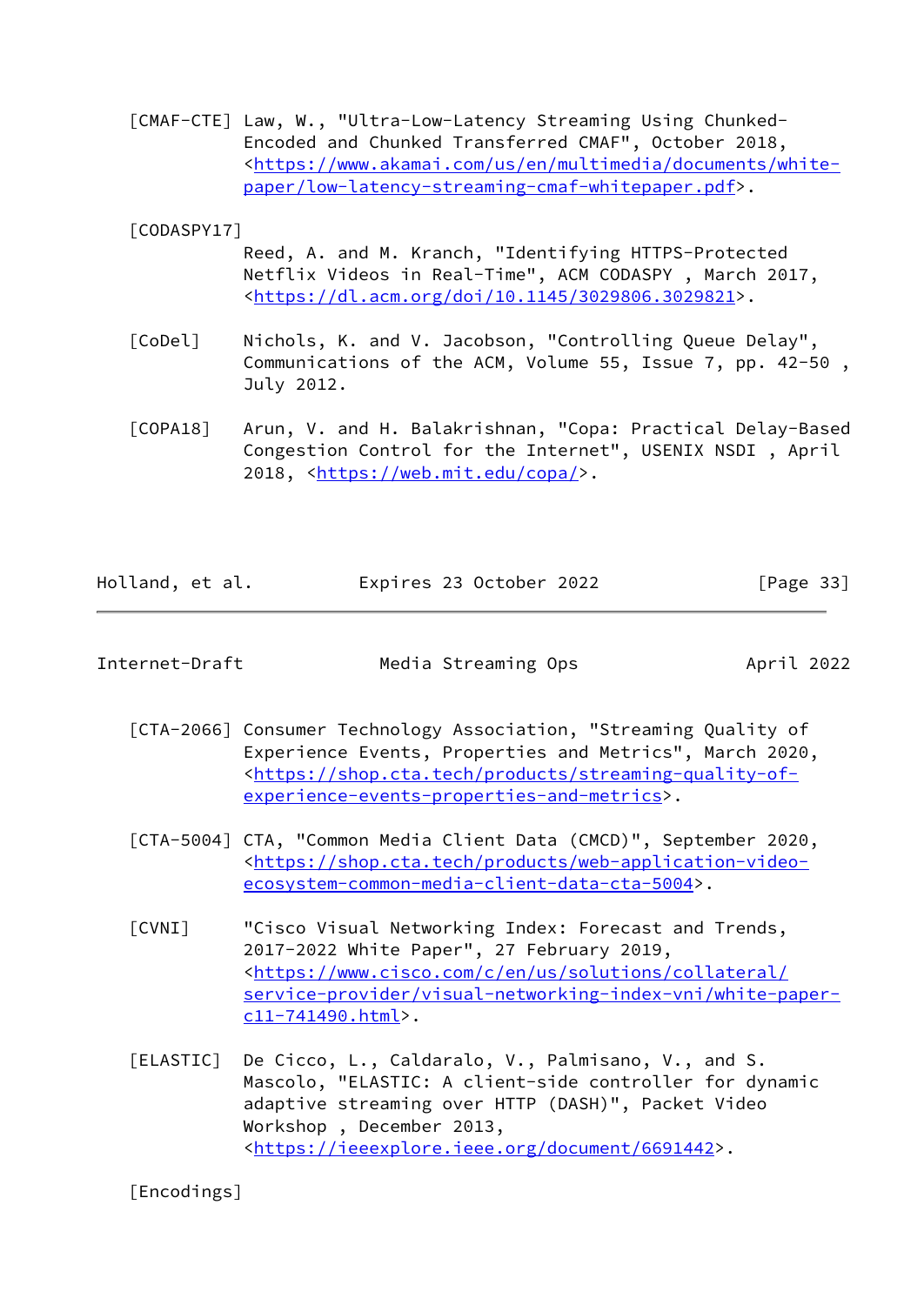Apple, Inc, "HLS Authoring Specification for Apple Devices", June 2020, <[https://developer.apple.com/documentation/](https://developer.apple.com/documentation/http_live_streaming/hls_authoring_specification_for_apple_devices) http live streaming/ hls authoring specification for apple devices>.

<span id="page-38-1"></span>[I-D.cardwell-iccrg-bbr-congestion-control]

 Cardwell, N., Cheng, Y., Yeganeh, S. H., Swett, I., and V. Jacobson, "BBR Congestion Control", Work in Progress, Internet-Draft, [draft-cardwell-iccrg-bbr-congestion](https://datatracker.ietf.org/doc/pdf/draft-cardwell-iccrg-bbr-congestion-control-02) [control-02,](https://datatracker.ietf.org/doc/pdf/draft-cardwell-iccrg-bbr-congestion-control-02) 7 March 2022, <[https://datatracker.ietf.org/doc/html/draft-cardwell](https://datatracker.ietf.org/doc/html/draft-cardwell-iccrg-bbr-congestion-control-02) [iccrg-bbr-congestion-control-02](https://datatracker.ietf.org/doc/html/draft-cardwell-iccrg-bbr-congestion-control-02)>.

[I-D[.draft-pantos-hls-rfc8216bis](https://datatracker.ietf.org/doc/pdf/draft-pantos-hls-rfc8216bis)]

 Pantos, R., "HTTP Live Streaming 2nd Edition", Work in Progress, Internet-Draft, [draft-pantos-hls-rfc8216bis-10](https://datatracker.ietf.org/doc/pdf/draft-pantos-hls-rfc8216bis-10), 8 November 2021, [<https://datatracker.ietf.org/doc/html/](https://datatracker.ietf.org/doc/html/draft-pantos-hls-rfc8216bis-10) [draft-pantos-hls-rfc8216bis-10](https://datatracker.ietf.org/doc/html/draft-pantos-hls-rfc8216bis-10)>.

<span id="page-38-0"></span>[I-D.ietf-httpbis-cache]

 Fielding, R. T., Nottingham, M., and J. Reschke, "HTTP Caching", Work in Progress, Internet-Draft, [draft-ietf](https://datatracker.ietf.org/doc/pdf/draft-ietf-httpbis-cache-19) [httpbis-cache-19,](https://datatracker.ietf.org/doc/pdf/draft-ietf-httpbis-cache-19) 12 September 2021, <[https://datatracker.ietf.org/doc/html/draft-ietf-httpbis](https://datatracker.ietf.org/doc/html/draft-ietf-httpbis-cache-19) [cache-19>](https://datatracker.ietf.org/doc/html/draft-ietf-httpbis-cache-19).

| Holland, et al. |  |  | Expires 23 October 2022 |  | [Page 34] |  |
|-----------------|--|--|-------------------------|--|-----------|--|
|-----------------|--|--|-------------------------|--|-----------|--|

Internet-Draft Media Streaming Ops April 2022

<span id="page-38-3"></span>[I-D.ietf-quic-datagram]

 Pauly, T., Kinnear, E., and D. Schinazi, "An Unreliable Datagram Extension to QUIC", Work in Progress, Internet Draft, [draft-ietf-quic-datagram-10](https://datatracker.ietf.org/doc/pdf/draft-ietf-quic-datagram-10), 4 February 2022, <[https://datatracker.ietf.org/doc/html/draft-ietf-quic](https://datatracker.ietf.org/doc/html/draft-ietf-quic-datagram-10) [datagram-10](https://datatracker.ietf.org/doc/html/draft-ietf-quic-datagram-10)>.

<span id="page-38-2"></span>[I-D.ietf-quic-http]

 Bishop, M., "Hypertext Transfer Protocol Version 3 (HTTP/3)", Work in Progress, Internet-Draft, [draft-ietf](https://datatracker.ietf.org/doc/pdf/draft-ietf-quic-http-34) [quic-http-34,](https://datatracker.ietf.org/doc/pdf/draft-ietf-quic-http-34) 2 February 2021, <[https://datatracker.ietf.org/doc/html/draft-ietf-quic](https://datatracker.ietf.org/doc/html/draft-ietf-quic-http-34) [http-34](https://datatracker.ietf.org/doc/html/draft-ietf-quic-http-34)>.

[I-D.ietf-quic-manageability]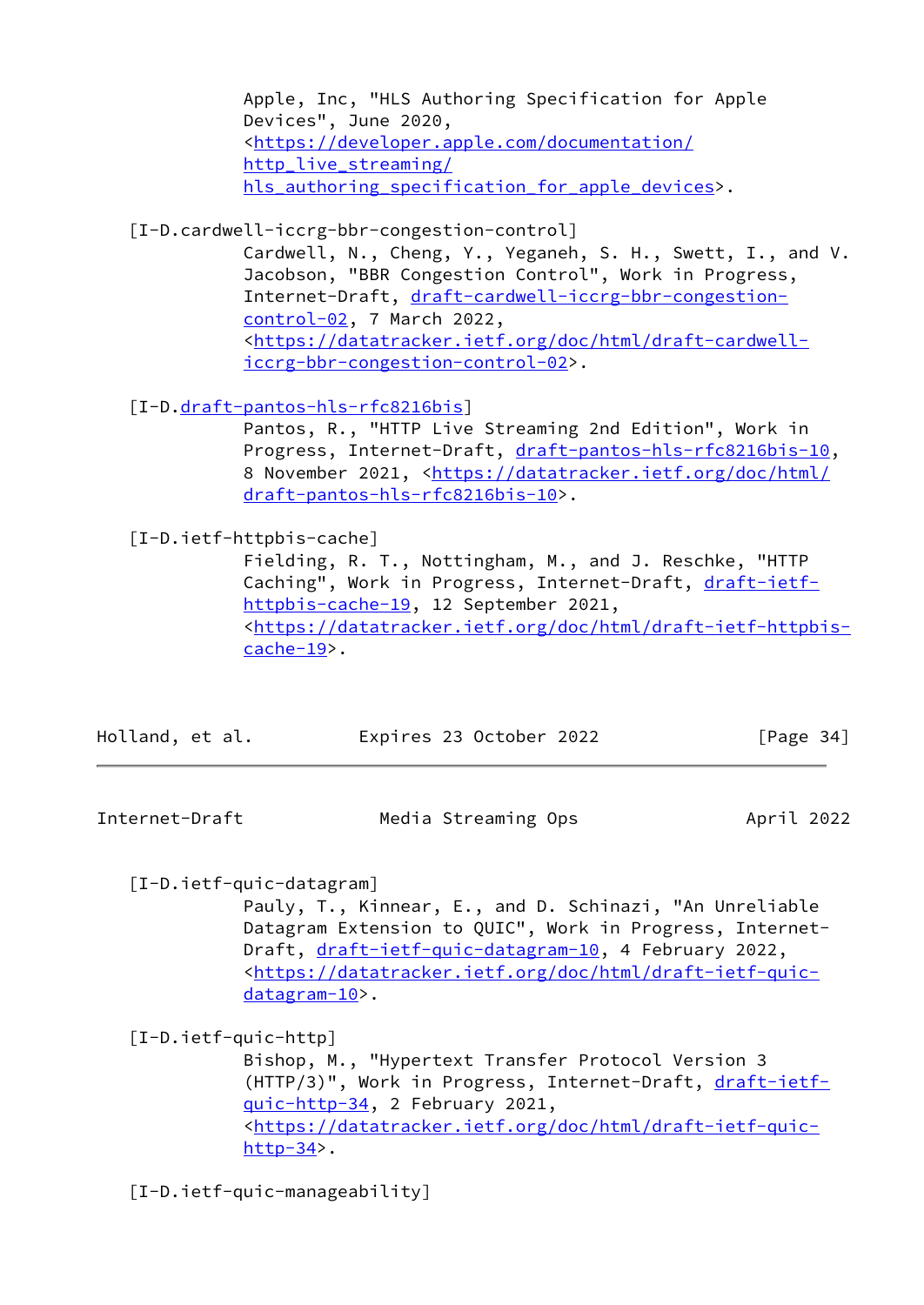Kuehlewind, M. and B. Trammell, "Manageability of the QUIC Transport Protocol", Work in Progress, Internet-Draft, [draft-ietf-quic-manageability-16,](https://datatracker.ietf.org/doc/pdf/draft-ietf-quic-manageability-16) 6 April 2022, <[https://datatracker.ietf.org/doc/html/draft-ietf-quic](https://datatracker.ietf.org/doc/html/draft-ietf-quic-manageability-16) [manageability-16>](https://datatracker.ietf.org/doc/html/draft-ietf-quic-manageability-16).

<span id="page-39-2"></span>[I-D.ietf-quic-qlog-h3-events]

 Marx, R., Niccolini, L., and M. Seemann, "HTTP/3 and QPACK qlog event definitions", Work in Progress, Internet-Draft, [draft-ietf-quic-qlog-h3-events-01,](https://datatracker.ietf.org/doc/pdf/draft-ietf-quic-qlog-h3-events-01) 7 March 2022, <[https://datatracker.ietf.org/doc/html/draft-ietf-quic](https://datatracker.ietf.org/doc/html/draft-ietf-quic-qlog-h3-events-01) [qlog-h3-events-01>](https://datatracker.ietf.org/doc/html/draft-ietf-quic-qlog-h3-events-01).

<span id="page-39-0"></span>[I-D.ietf-quic-qlog-main-schema]

 Marx, R., Niccolini, L., and M. Seemann, "Main logging schema for qlog", Work in Progress, Internet-Draft, [draft](https://datatracker.ietf.org/doc/pdf/draft-ietf-quic-qlog-main-schema-02) [ietf-quic-qlog-main-schema-02,](https://datatracker.ietf.org/doc/pdf/draft-ietf-quic-qlog-main-schema-02) 7 March 2022, <[https://datatracker.ietf.org/doc/html/draft-ietf-quic](https://datatracker.ietf.org/doc/html/draft-ietf-quic-qlog-main-schema-02) [qlog-main-schema-02](https://datatracker.ietf.org/doc/html/draft-ietf-quic-qlog-main-schema-02)>.

<span id="page-39-1"></span>[I-D.ietf-quic-qlog-quic-events]

 Marx, R., Niccolini, L., and M. Seemann, "QUIC event definitions for qlog", Work in Progress, Internet-Draft, [draft-ietf-quic-qlog-quic-events-01](https://datatracker.ietf.org/doc/pdf/draft-ietf-quic-qlog-quic-events-01), 7 March 2022, <[https://datatracker.ietf.org/doc/html/draft-ietf-quic](https://datatracker.ietf.org/doc/html/draft-ietf-quic-qlog-quic-events-01) [qlog-quic-events-01](https://datatracker.ietf.org/doc/html/draft-ietf-quic-qlog-quic-events-01)>.

<span id="page-39-5"></span>[IAB-ADS] "IAB", n.d., [<https://www.iab.com/](https://www.iab.com/)>.

<span id="page-39-4"></span>[IABcovid] Arkko, J., Farrel, S., Kühlewind, M., and C. Perkins, "Report from the IAB COVID-19 Network Impacts Workshop 2020", November 2020, [<https://datatracker.ietf.org/doc/](https://datatracker.ietf.org/doc/draft-iab-covid19-workshop/) [draft-iab-covid19-workshop/](https://datatracker.ietf.org/doc/draft-iab-covid19-workshop/)>.

| Expires 23 October 2022<br>Holland, et al. | [Page 35] |
|--------------------------------------------|-----------|
|--------------------------------------------|-----------|

Internet-Draft Media Streaming Ops April 2022

- <span id="page-39-6"></span> [Jacobson-Karels] Jacobson, V. and M. Karels, "Congestion Avoidance and Control", November 1988, <[https://ee.lbl.gov/papers/congavoid.pdf>](https://ee.lbl.gov/papers/congavoid.pdf).
- <span id="page-39-3"></span>[Labovitz] Labovitz, C., "Network traffic insights in the time of COVID-19: April 9 update", April 2020, <[https://www.nokia.com/blog/network-traffic-insights-time-](https://www.nokia.com/blog/network-traffic-insights-time-covid-19-april-9-update/)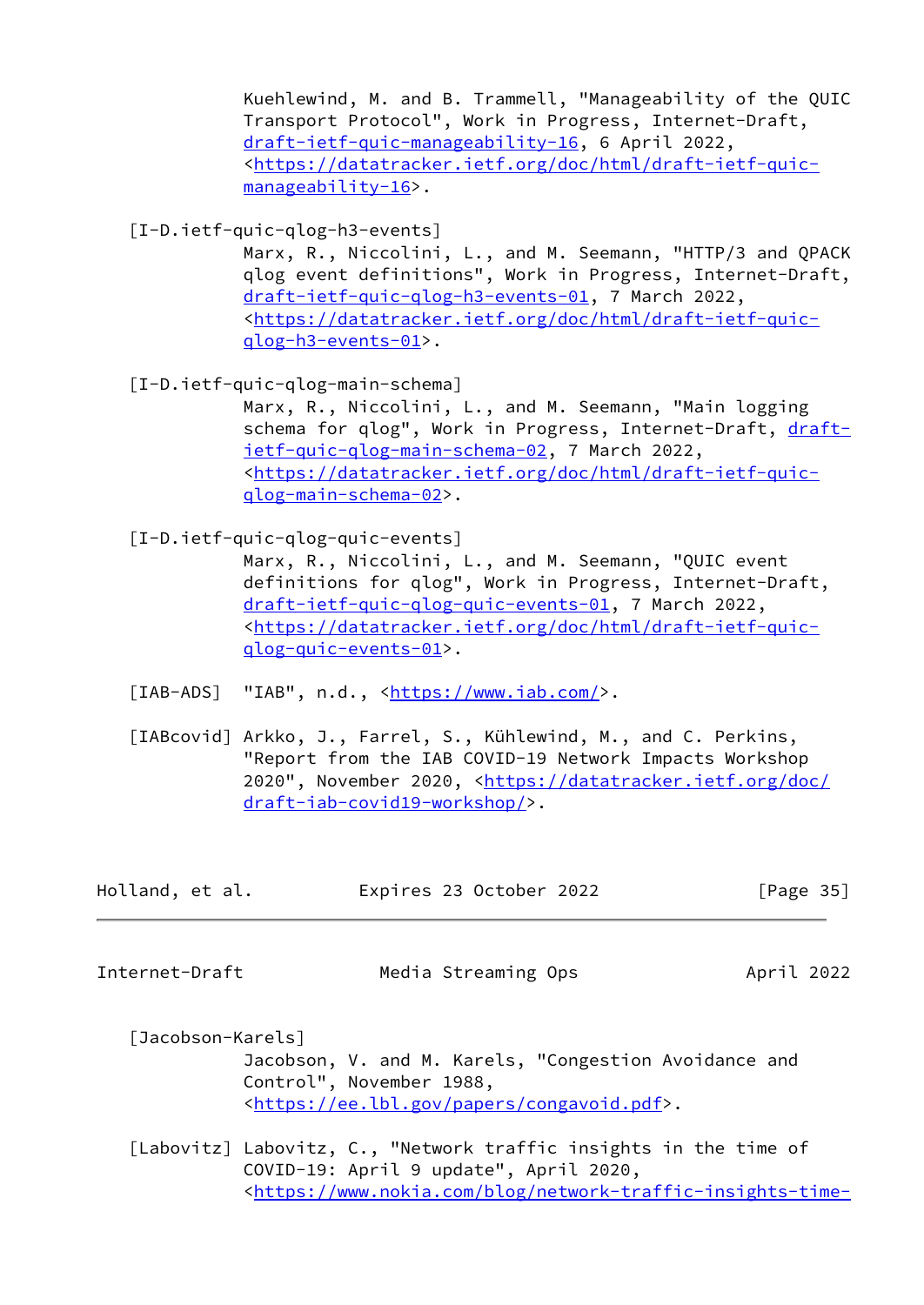[covid-19-april-9-update/>](https://www.nokia.com/blog/network-traffic-insights-time-covid-19-april-9-update/).

<span id="page-40-1"></span>[LabovitzDDoS]

 Takahashi, D., "Why the game industry is still vulnerable to DDoS attacks", May 2018, <[https://venturebeat.com/2018/05/13/why-the-game-industry](https://venturebeat.com/2018/05/13/why-the-game-industry-is-still-vulnerable-to-distributed-denial-of-service-attacks/) [is-still-vulnerable-to-distributed-denial-of-service](https://venturebeat.com/2018/05/13/why-the-game-industry-is-still-vulnerable-to-distributed-denial-of-service-attacks/) [attacks/>](https://venturebeat.com/2018/05/13/why-the-game-industry-is-still-vulnerable-to-distributed-denial-of-service-attacks/).

- <span id="page-40-2"></span> [LL-DASH] DASH-IF, "Low-latency Modes for DASH", March 2020, <[https://dashif.org/docs/CR-Low-Latency-Live-r8.pdf>](https://dashif.org/docs/CR-Low-Latency-Live-r8.pdf).
- <span id="page-40-7"></span>[Micro] Taher, T. M., Misurac, M. J., LoCicero, J. L., and D. R. Ucci, "Microwave Oven Signal Interference Mitigation For Wi-Fi Communication Systems", 2008 5th IEEE Consumer Communications and Networking Conference 5th IEEE, pp. 67-68 , 2008.
- <span id="page-40-0"></span>[Mishra] Mishra, S. and J. Thibeault, "An update on Streaming Video Alliance", April 2020, <<https://datatracker.ietf.org/meeting/interim-2020-mops-> 01/materials/slides-interim-2020-mops-01-sessa-april- 15-2020-mops-interim-an-update-on-streaming-video alliance>.
- <span id="page-40-4"></span> [MMSP20] Durak, K. and et al, "Evaluating the performance of Apple's low-latency HLS", IEEE MMSP , September 2020, <[https://ieeexplore.ieee.org/document/9287117>](https://ieeexplore.ieee.org/document/9287117).
- <span id="page-40-6"></span> [MMSys11] Akhshabi, S., Begen, A. C., and C. Dovrolis, "An experimental evaluation of rate-adaptation algorithms in adaptive streaming over HTTP", ACM MMSys , February 2011, <<https://dl.acm.org/doi/10.1145/1943552.1943574>>.

<span id="page-40-3"></span>[MPEG-CMAF]

 "ISO/IEC 23000-19:2020 Multimedia application format (MPEG-A) - Part 19: Common media application format (CMAF) for segmented media", March 2020, <[https://www.iso.org/standard/79106.html>](https://www.iso.org/standard/79106.html).

| Holland, et al. | Expires 23 October 2022 | [Page 36] |
|-----------------|-------------------------|-----------|
|-----------------|-------------------------|-----------|

Internet-Draft Media Streaming Ops April 2022

<span id="page-40-5"></span>[MPEG-DASH]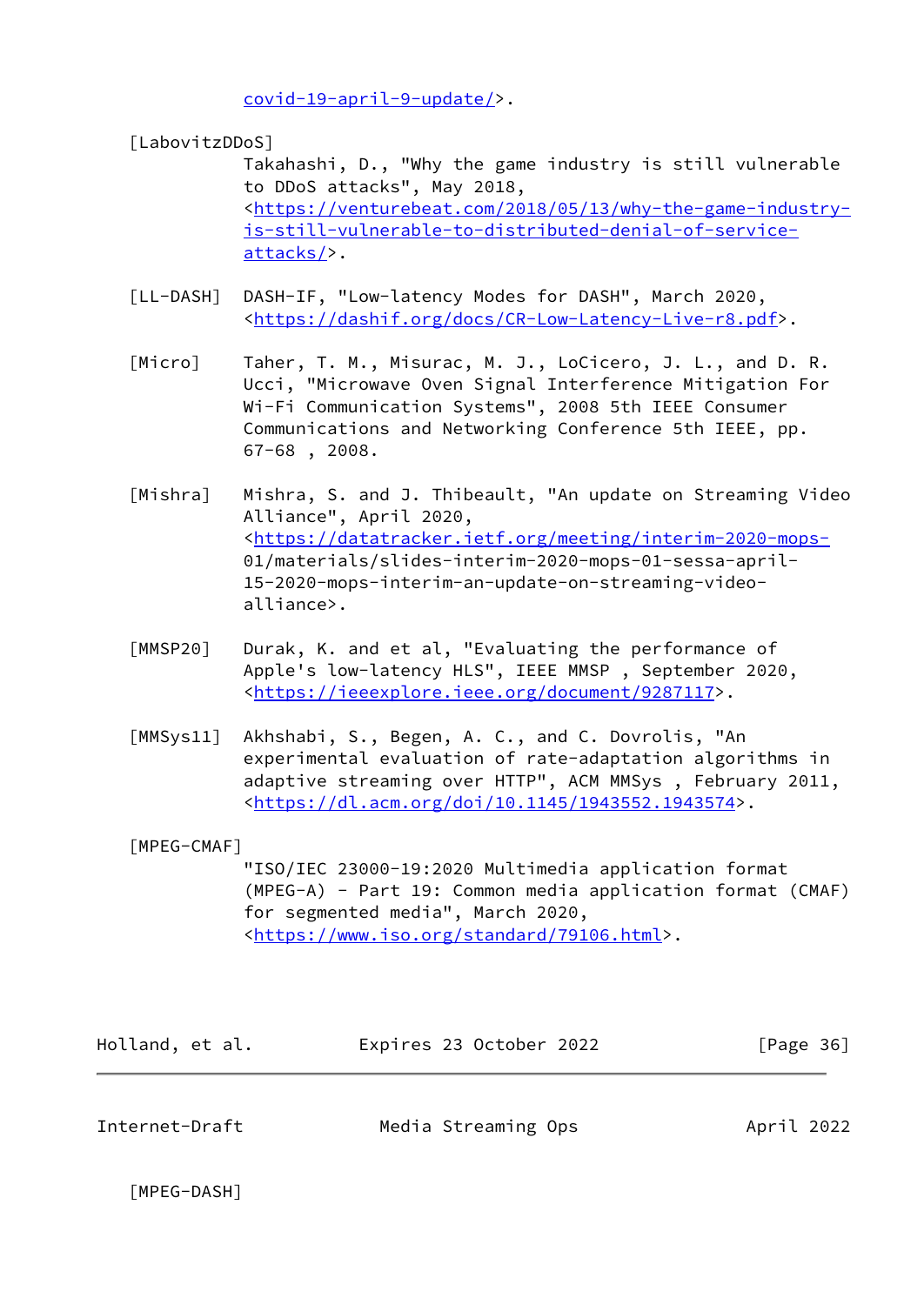"ISO/IEC 23009-1:2019 Dynamic adaptive streaming over HTTP (DASH) - Part 1: Media presentation description and segment formats", December 2019, <[https://www.iso.org/standard/79329.html>](https://www.iso.org/standard/79329.html).

<span id="page-41-5"></span>[MPEG-DASH-SAND]

 "ISO/IEC 23009-5:2017 Dynamic adaptive streaming over HTTP (DASH) - Part 5: Server and network assisted DASH (SAND)", February 2017, <<https://www.iso.org/standard/69079.html>>.

- <span id="page-41-3"></span> [MPEG-TS] "H.222.0 : Information technology - Generic coding of moving pictures and associated audio information: Systems", 29 August 2018, <[https://www.itu.int/rec/T-REC-H.222.0>](https://www.itu.int/rec/T-REC-H.222.0).
- <span id="page-41-0"></span> [MPEGI] Boyce, J. M. and et al, "MPEG Immersive Video Coding Standard", Proceedings of the IEEE , n.d., <[https://ieeexplore.ieee.org/document/9374648>](https://ieeexplore.ieee.org/document/9374648).

<span id="page-41-2"></span>[OReilly-HPBN]

 "High Performance Browser Networking (Chapter 2: Building Blocks of TCP)", May 2021, <[https://hpbn.co/building-blocks-of-tcp/>](https://hpbn.co/building-blocks-of-tcp/).

- <span id="page-41-1"></span> [PCC] Schwarz, S. and et al, "Emerging MPEG Standards for Point Cloud Compression", IEEE Journal on Emerging and Selected Topics in Circuits and Systems , March 2019, <[https://ieeexplore.ieee.org/document/8571288>](https://ieeexplore.ieee.org/document/8571288).
- <span id="page-41-4"></span> [Port443] "Service Name and Transport Protocol Port Number Registry", April 2021, <[https://www.iana.org/assignments/](https://www.iana.org/assignments/service-names-port-numbers/service-names-port-numbers.txt) [service-names-port-numbers/service-names-port](https://www.iana.org/assignments/service-names-port-numbers/service-names-port-numbers.txt) [numbers.txt](https://www.iana.org/assignments/service-names-port-numbers/service-names-port-numbers.txt)>.
- [RFC0793] Postel, J., "Transmission Control Protocol", STD 7, [RFC 793](https://datatracker.ietf.org/doc/pdf/rfc793), DOI 10.17487/RFC0793, September 1981, <[https://www.rfc-editor.org/rfc/rfc793>](https://www.rfc-editor.org/rfc/rfc793).
- [RFC2001] Stevens, W., "TCP Slow Start, Congestion Avoidance, Fast Retransmit, and Fast Recovery Algorithms", [RFC 2001](https://datatracker.ietf.org/doc/pdf/rfc2001), DOI 10.17487/RFC2001, January 1997, <<https://www.rfc-editor.org/rfc/rfc2001>>.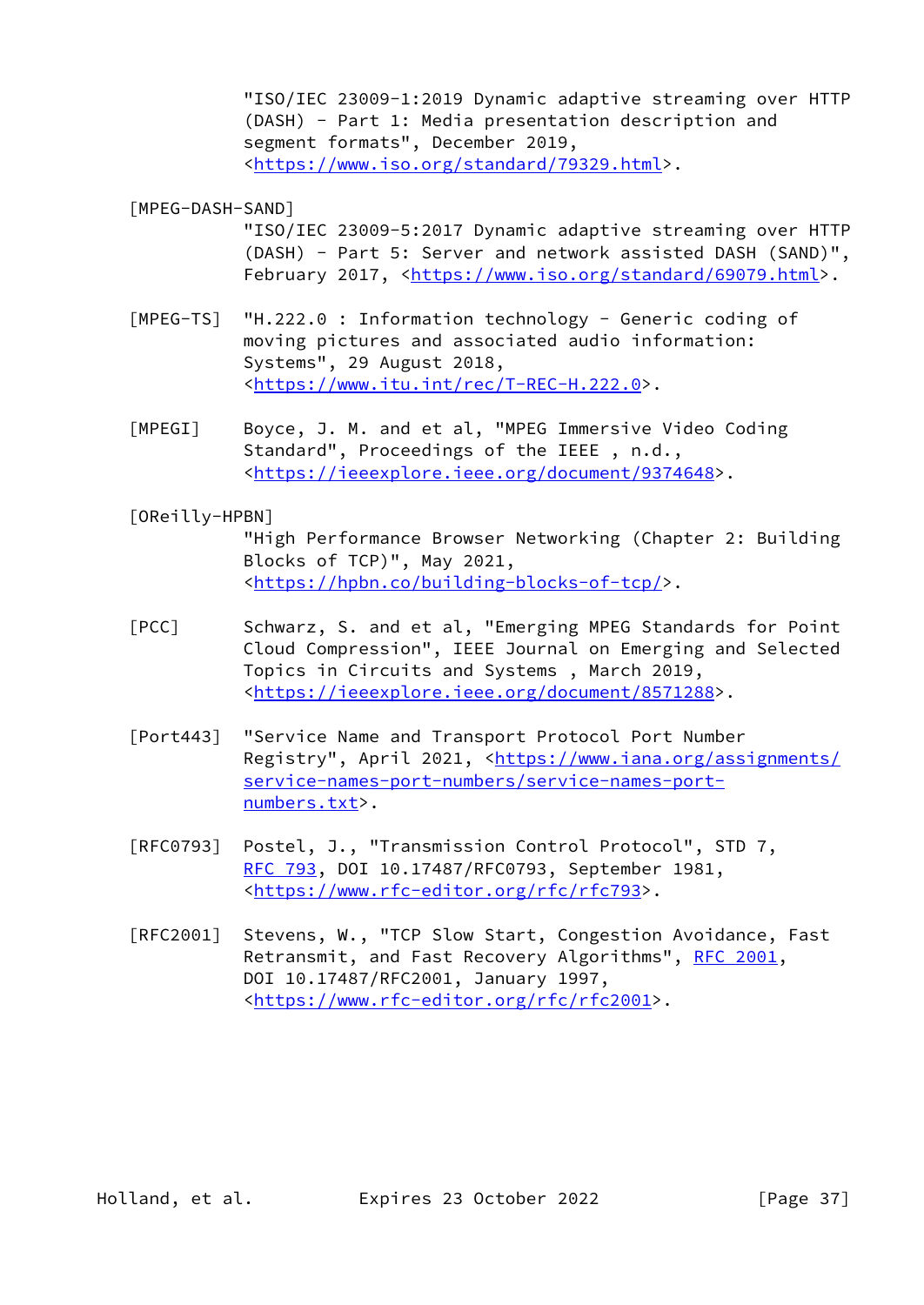- [RFC3135] Border, J., Kojo, M., Griner, J., Montenegro, G., and Z. Shelby, "Performance Enhancing Proxies Intended to Mitigate Link-Related Degradations", [RFC 3135](https://datatracker.ietf.org/doc/pdf/rfc3135), DOI 10.17487/RFC3135, June 2001, <<https://www.rfc-editor.org/rfc/rfc3135>>.
- [RFC3550] Schulzrinne, H., Casner, S., Frederick, R., and V. Jacobson, "RTP: A Transport Protocol for Real-Time Applications", STD 64, [RFC 3550](https://datatracker.ietf.org/doc/pdf/rfc3550), DOI 10.17487/RFC3550, July 2003, <<https://www.rfc-editor.org/rfc/rfc3550>>.
- [RFC3758] Stewart, R., Ramalho, M., Xie, Q., Tuexen, M., and P. Conrad, "Stream Control Transmission Protocol (SCTP) Partial Reliability Extension", [RFC 3758,](https://datatracker.ietf.org/doc/pdf/rfc3758) DOI 10.17487/RFC3758, May 2004, <<https://www.rfc-editor.org/rfc/rfc3758>>.
- [RFC4733] Schulzrinne, H. and T. Taylor, "RTP Payload for DTMF Digits, Telephony Tones, and Telephony Signals", [RFC 4733,](https://datatracker.ietf.org/doc/pdf/rfc4733) DOI 10.17487/RFC4733, December 2006, <<https://www.rfc-editor.org/rfc/rfc4733>>.
- [RFC4960] Stewart, R., Ed., "Stream Control Transmission Protocol", [RFC 4960,](https://datatracker.ietf.org/doc/pdf/rfc4960) DOI 10.17487/RFC4960, September 2007, <<https://www.rfc-editor.org/rfc/rfc4960>>.
- [RFC5594] Peterson, J. and A. Cooper, "Report from the IETF Workshop on Peer-to-Peer (P2P) Infrastructure, May 28, 2008", [RFC 5594,](https://datatracker.ietf.org/doc/pdf/rfc5594) DOI 10.17487/RFC5594, July 2009, <<https://www.rfc-editor.org/rfc/rfc5594>>.
- [RFC5762] Perkins, C., "RTP and the Datagram Congestion Control Protocol (DCCP)", [RFC 5762](https://datatracker.ietf.org/doc/pdf/rfc5762), DOI 10.17487/RFC5762, April 2010, [<https://www.rfc-editor.org/rfc/rfc5762](https://www.rfc-editor.org/rfc/rfc5762)>.
- [RFC6190] Wenger, S., Wang, Y.-K., Schierl, T., and A. Eleftheriadis, "RTP Payload Format for Scalable Video Coding", [RFC 6190,](https://datatracker.ietf.org/doc/pdf/rfc6190) DOI 10.17487/RFC6190, May 2011, <<https://www.rfc-editor.org/rfc/rfc6190>>.
- [RFC6582] Henderson, T., Floyd, S., Gurtov, A., and Y. Nishida, "The NewReno Modification to TCP's Fast Recovery Algorithm", [RFC 6582,](https://datatracker.ietf.org/doc/pdf/rfc6582) DOI 10.17487/RFC6582, April 2012, <<https://www.rfc-editor.org/rfc/rfc6582>>.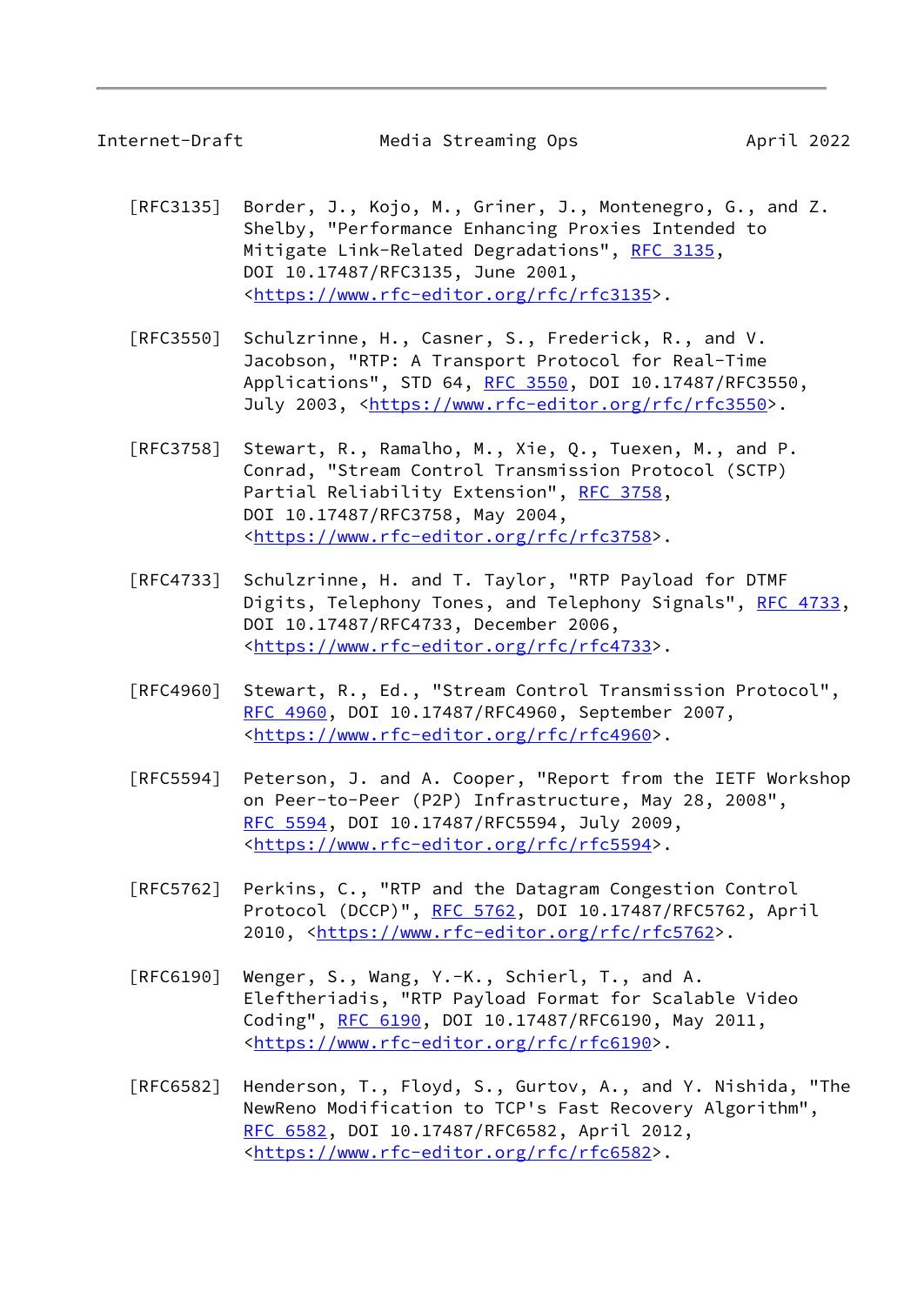Internet-Draft Media Streaming Ops April 2022

- [RFC6817] Shalunov, S., Hazel, G., Iyengar, J., and M. Kuehlewind, "Low Extra Delay Background Transport (LEDBAT)", [RFC 6817,](https://datatracker.ietf.org/doc/pdf/rfc6817) DOI 10.17487/RFC6817, December 2012, <<https://www.rfc-editor.org/rfc/rfc6817>>.
- [RFC6843] Clark, A., Gross, K., and Q. Wu, "RTP Control Protocol (RTCP) Extended Report (XR) Block for Delay Metric Reporting", [RFC 6843,](https://datatracker.ietf.org/doc/pdf/rfc6843) DOI 10.17487/RFC6843, January 2013, <<https://www.rfc-editor.org/rfc/rfc6843>>.
- [RFC7258] Farrell, S. and H. Tschofenig, "Pervasive Monitoring Is an Attack", [BCP 188,](https://datatracker.ietf.org/doc/pdf/bcp188) [RFC 7258](https://datatracker.ietf.org/doc/pdf/rfc7258), DOI 10.17487/RFC7258, May 2014, [<https://www.rfc-editor.org/rfc/rfc7258](https://www.rfc-editor.org/rfc/rfc7258)>.
- [RFC7510] Xu, X., Sheth, N., Yong, L., Callon, R., and D. Black, "Encapsulating MPLS in UDP", [RFC 7510](https://datatracker.ietf.org/doc/pdf/rfc7510), DOI 10.17487/RFC7510, April 2015, <<https://www.rfc-editor.org/rfc/rfc7510>>.
- [RFC7656] Lennox, J., Gross, K., Nandakumar, S., Salgueiro, G., and B. Burman, Ed., "A Taxonomy of Semantics and Mechanisms for Real-Time Transport Protocol (RTP) Sources", [RFC 7656,](https://datatracker.ietf.org/doc/pdf/rfc7656) DOI 10.17487/RFC7656, November 2015, <<https://www.rfc-editor.org/rfc/rfc7656>>.
- [RFC7661] Fairhurst, G., Sathiaseelan, A., and R. Secchi, "Updating TCP to Support Rate-Limited Traffic", [RFC 7661](https://datatracker.ietf.org/doc/pdf/rfc7661), DOI 10.17487/RFC7661, October 2015, <<https://www.rfc-editor.org/rfc/rfc7661>>.
- [RFC8083] Perkins, C. and V. Singh, "Multimedia Congestion Control: Circuit Breakers for Unicast RTP Sessions", [RFC 8083,](https://datatracker.ietf.org/doc/pdf/rfc8083) DOI 10.17487/RFC8083, March 2017, <<https://www.rfc-editor.org/rfc/rfc8083>>.
- [RFC8084] Fairhurst, G., "Network Transport Circuit Breakers", [BCP 208](https://datatracker.ietf.org/doc/pdf/bcp208), [RFC 8084,](https://datatracker.ietf.org/doc/pdf/rfc8084) DOI 10.17487/RFC8084, March 2017, <<https://www.rfc-editor.org/rfc/rfc8084>>.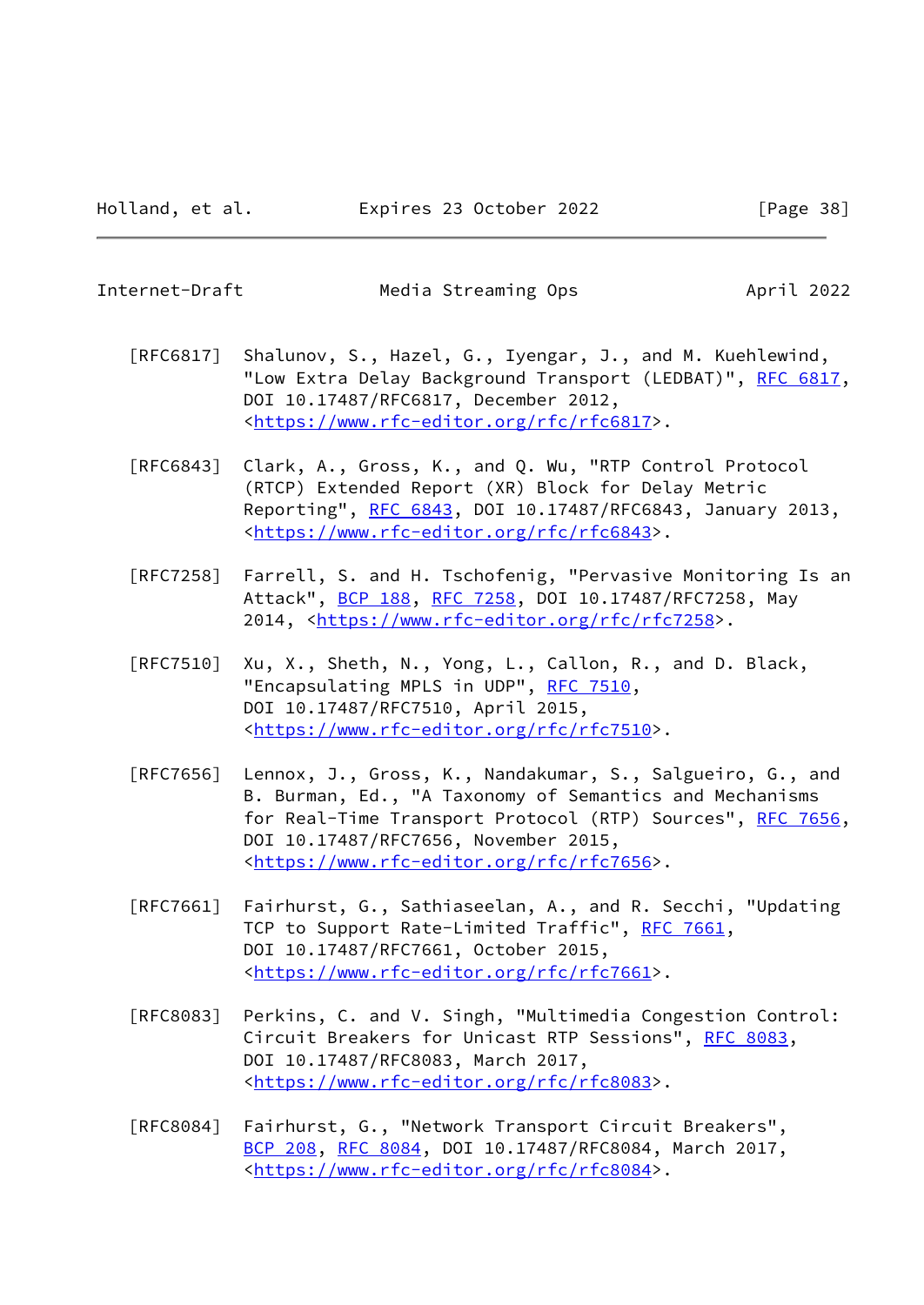[RFC8085] Eggert, L., Fairhurst, G., and G. Shepherd, "UDP Usage Guidelines", [BCP 145](https://datatracker.ietf.org/doc/pdf/bcp145), [RFC 8085](https://datatracker.ietf.org/doc/pdf/rfc8085), DOI 10.17487/RFC8085, March 2017, [<https://www.rfc-editor.org/rfc/rfc8085](https://www.rfc-editor.org/rfc/rfc8085)>.

 [RFC8216] Pantos, R., Ed. and W. May, "HTTP Live Streaming", [RFC 8216,](https://datatracker.ietf.org/doc/pdf/rfc8216) DOI 10.17487/RFC8216, August 2017, <<https://www.rfc-editor.org/rfc/rfc8216>>.

| Holland, et al. | Expires 23 October 2022 | [Page 39] |
|-----------------|-------------------------|-----------|
|-----------------|-------------------------|-----------|

Internet-Draft Media Streaming Ops April 2022

- [RFC8312] Rhee, I., Xu, L., Ha, S., Zimmermann, A., Eggert, L., and R. Scheffenegger, "CUBIC for Fast Long-Distance Networks", [RFC 8312,](https://datatracker.ietf.org/doc/pdf/rfc8312) DOI 10.17487/RFC8312, February 2018, <<https://www.rfc-editor.org/rfc/rfc8312>>.
- [RFC8446] Rescorla, E., "The Transport Layer Security (TLS) Protocol Version 1.3", [RFC 8446](https://datatracker.ietf.org/doc/pdf/rfc8446), DOI 10.17487/RFC8446, August 2018, <<https://www.rfc-editor.org/rfc/rfc8446>>.
- [RFC8622] Bless, R., "A Lower-Effort Per-Hop Behavior (LE PHB) for Differentiated Services", [RFC 8622](https://datatracker.ietf.org/doc/pdf/rfc8622), DOI 10.17487/RFC8622, June 2019, <<https://www.rfc-editor.org/rfc/rfc8622>>.
- [RFC8723] Jennings, C., Jones, P., Barnes, R., and A.B. Roach, "Double Encryption Procedures for the Secure Real-Time Transport Protocol (SRTP)", [RFC 8723,](https://datatracker.ietf.org/doc/pdf/rfc8723) DOI 10.17487/RFC8723, April 2020, <<https://www.rfc-editor.org/rfc/rfc8723>>.
- [RFC8824] Minaburo, A., Toutain, L., and R. Andreasen, "Static Context Header Compression (SCHC) for the Constrained Application Protocol (CoAP)", [RFC 8824](https://datatracker.ietf.org/doc/pdf/rfc8824), DOI 10.17487/RFC8824, June 2021, <<https://www.rfc-editor.org/rfc/rfc8824>>.
- [RFC8825] Alvestrand, H., "Overview: Real-Time Protocols for Browser-Based Applications", [RFC 8825](https://datatracker.ietf.org/doc/pdf/rfc8825), DOI 10.17487/RFC8825, January 2021, <<https://www.rfc-editor.org/rfc/rfc8825>>.
- [RFC8999] Thomson, M., "Version-Independent Properties of QUIC", [RFC 8999,](https://datatracker.ietf.org/doc/pdf/rfc8999) DOI 10.17487/RFC8999, May 2021,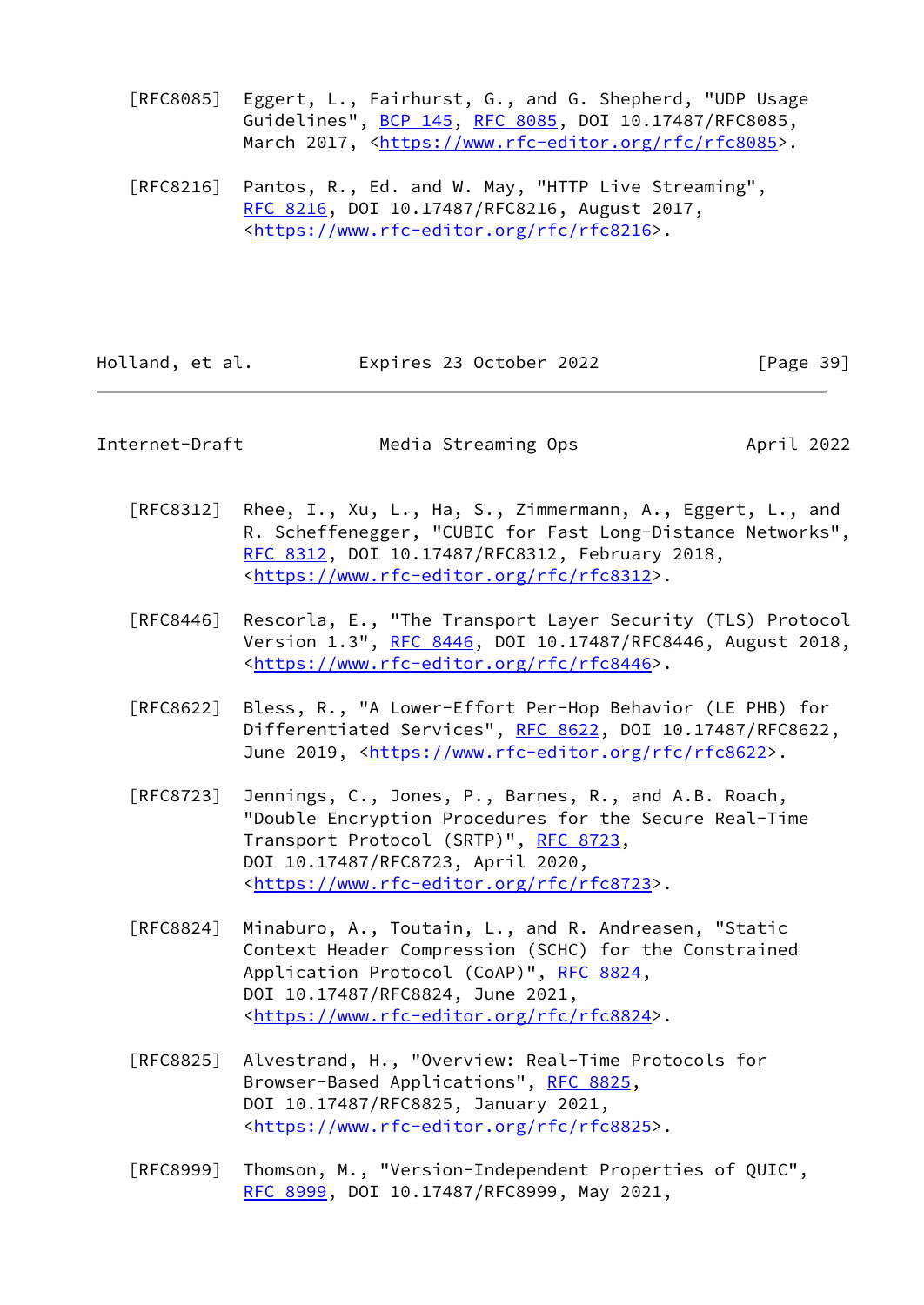<<https://www.rfc-editor.org/rfc/rfc8999>>.

- [RFC9000] Iyengar, J., Ed. and M. Thomson, Ed., "QUIC: A UDP-Based Multiplexed and Secure Transport", [RFC 9000](https://datatracker.ietf.org/doc/pdf/rfc9000), DOI 10.17487/RFC9000, May 2021, <<https://www.rfc-editor.org/rfc/rfc9000>>.
- [RFC9001] Thomson, M., Ed. and S. Turner, Ed., "Using TLS to Secure QUIC", [RFC 9001](https://datatracker.ietf.org/doc/pdf/rfc9001), DOI 10.17487/RFC9001, May 2021, <<https://www.rfc-editor.org/rfc/rfc9001>>.
- [RFC9002] Iyengar, J., Ed. and I. Swett, Ed., "QUIC Loss Detection and Congestion Control", [RFC 9002,](https://datatracker.ietf.org/doc/pdf/rfc9002) DOI 10.17487/RFC9002, May 2021, [<https://www.rfc-editor.org/rfc/rfc9002](https://www.rfc-editor.org/rfc/rfc9002)>.

| Holland, et al. | Expires 23 October 2022 | [Page 40] |
|-----------------|-------------------------|-----------|
|-----------------|-------------------------|-----------|

<span id="page-45-0"></span>Internet-Draft Media Streaming Ops April 2022

- [RFC9065] Fairhurst, G. and C. Perkins, "Considerations around Transport Header Confidentiality, Network Operations, and the Evolution of Internet Transport Protocols", [RFC 9065,](https://datatracker.ietf.org/doc/pdf/rfc9065) DOI 10.17487/RFC9065, July 2021, <<https://www.rfc-editor.org/rfc/rfc9065>>.
- <span id="page-45-3"></span> [SFRAME] "Secure Media Frames Working Group (Home Page)", n.d., <[https://datatracker.ietf.org/doc/charter-ietf-sframe/>](https://datatracker.ietf.org/doc/charter-ietf-sframe/).
- <span id="page-45-2"></span> [SRT] Sharabayko, M., "Secure Reliable Transport (SRT) Protocol Overview", 15 April 2020, <<https://datatracker.ietf.org/meeting/interim-2020-mops-> 01/materials/slides-interim-2020-mops-01-sessa-april- 15-2020-mops-interim-an-update-on-streaming-video alliance>.

<span id="page-45-1"></span>[Survey360o]

 Yaqoob, A., Bi, T., and G. Muntean, "A Survey on Adaptive 360° Video Streaming: Solutions, Challenges and Opportunities", IEEE Communications Surveys & Tutorials , July 2020, <[https://ieeexplore.ieee.org/document/9133103>](https://ieeexplore.ieee.org/document/9133103).

Authors' Addresses

Jake Holland